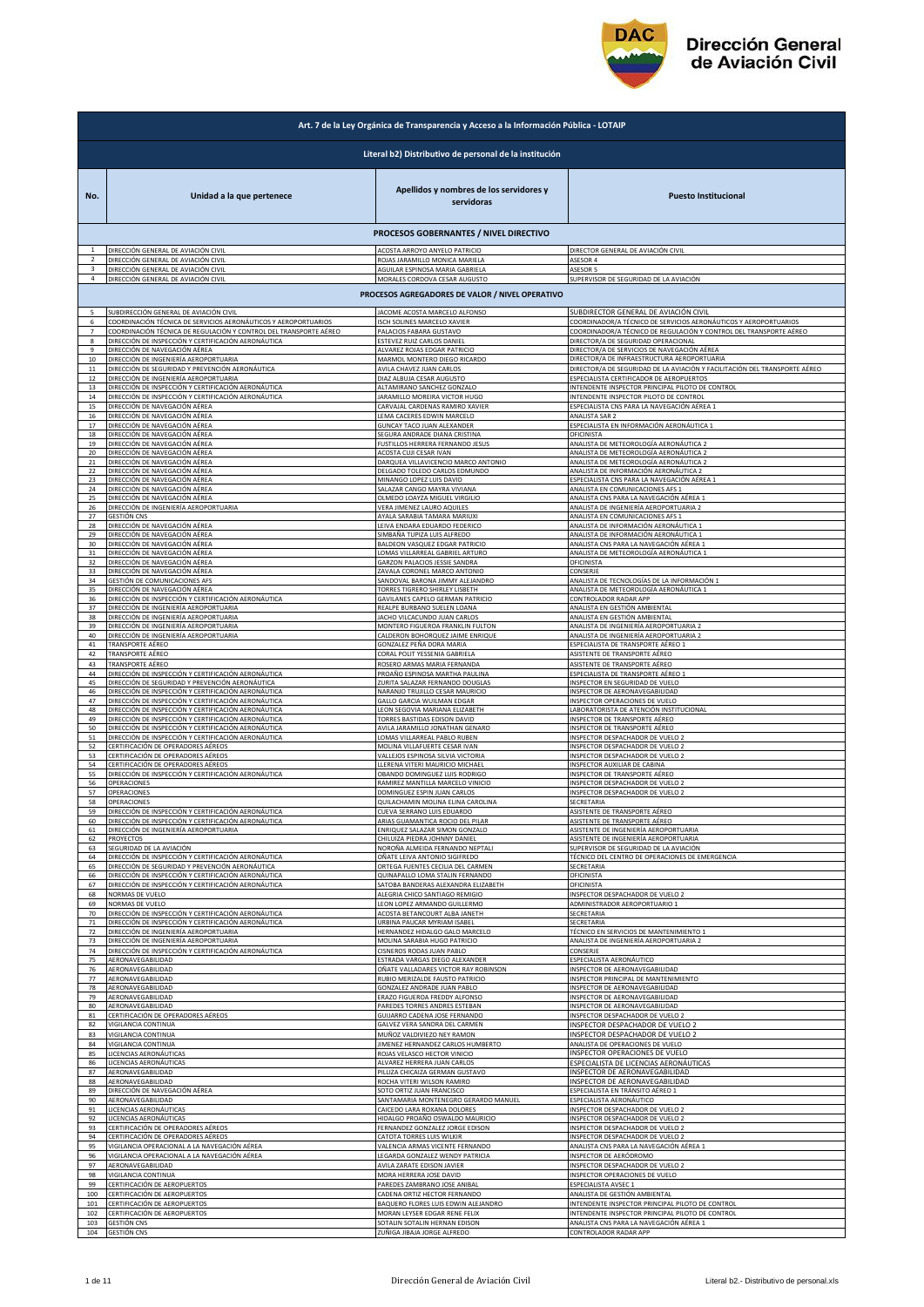

|            | Art. 7 de la Ley Orgánica de Transparencia y Acceso a la Información Pública - LOTAIP     |                                                                      |                                                                          |  |
|------------|-------------------------------------------------------------------------------------------|----------------------------------------------------------------------|--------------------------------------------------------------------------|--|
|            | Literal b2) Distributivo de personal de la institución                                    |                                                                      |                                                                          |  |
| No.        | Unidad a la que pertenece                                                                 | Apellidos y nombres de los servidores y<br>servidoras                | <b>Puesto Institucional</b>                                              |  |
| 105        | GESTIÓN DE TRÁNSITO AÉREO                                                                 | VILLAVICENCIO ARMIJOS ALIS JOWANY                                    | CONTROLADOR RADAR APP                                                    |  |
| 106        | GESTIÓN DE TRÁNSITO AÉREO                                                                 | RAMOS TAPIA CHRISTIAN ALEXIS                                         | CONTROLADOR RADAR APP                                                    |  |
| 107        | GESTIÓN DE TRÁNSITO AÉREO                                                                 | VALLEJO NARVAEZ JOSE BOLIVAR                                         | CONTROLADOR RADAR APP                                                    |  |
| 108        | GESTIÓN DE TRÁNSITO AÉREO                                                                 | VALENCIA TACO LUIS MARCELO                                           | ESPECIALISTA EN TRÁNSITO AÉREO 1                                         |  |
| 109        | GESTIÓN DE TRÁNSITO AÉREO                                                                 | VALENCIA GUERRERO CARLOS GUSTAVO                                     | ESPECIALISTA EN TRÁNSITO AÉREO 1                                         |  |
| 110        | SEGURIDAD DE LA AVIACIÓN                                                                  | RUEDA ROSERO KARINA ESTEFANIA                                        | SUPERVISOR DE SEGURIDAD DE LA AVIACIÓN                                   |  |
| 111        | SEGURIDAD DE LA AVIACIÓN                                                                  | AGUIRRE CARRERA LISSET ALEXANDRA                                     | SUPERVISOR DE SEGURIDAD DE LA AVIACIÓN                                   |  |
| 112        | SEGURIDAD DE LA AVIACIÓN                                                                  | MIRANDA ORELLANA BORIS DANILO                                        | AGENTE DE SEGURIDAD DE LA AVIACIÓN                                       |  |
| 113        | SEGURIDAD DE LA AVIACIÓN                                                                  | TORRES ZAMBRANO ALFREDO NICOLAS                                      | AGENTE DE SEGURIDAD DE LA AVIACIÓN                                       |  |
| 114        | SEGURIDAD DE LA AVIACIÓN                                                                  | ZAVALA OÑA CRISTINA MAGDALENA                                        | AGENTE DE SEGURIDAD DE LA AVIACIÓN                                       |  |
| 115        | SEGURIDAD DE LA AVIACIÓN                                                                  | DOMINGUEZ SUAREZ JULIO DENNYS                                        | AGENTE DE SEGURIDAD DE LA AVIACIÓN                                       |  |
| 116        | SEGURIDAD DE LA AVIACIÓN                                                                  | PINCHA TOAPANTA JORGE ANIBAL                                         | AGENTE DE SEGURIDAD DE LA AVIACIÓN                                       |  |
| 117        | SEGURIDAD DE LA AVIACIÓN                                                                  | CHUSIN VILLALBA CARLOS ARTURO                                        | AGENTE DE SEGURIDAD DE LA AVIACIÓN                                       |  |
| 118        | SEGURIDAD DE LA AVIACIÓN                                                                  | ROMERO ROSALES CRISTIAN RODOLFO                                      | SUPERVISOR DE SEGURIDAD DE LA AVIACIÓN                                   |  |
| 119        | GESTIÓN DE METEOROLOGÍA AERONÁUTICA                                                       | ORBE VELASTEGUI NIKITH ALEXANDER<br>SANTOS ASTUDILLO GENOVEVA LEONOR | ANALISTA DE METEOROLOGÍA AERONÁUTICA 2<br>INSPECTOR OPERACIONES DE VUELO |  |
| 120<br>121 | CERTIFICACIÓN DE OPERADORES AÉREOS<br>DIRECCIÓN DE INSPECCIÓN Y CERTIFICACIÓN AERONÁUTICA | FUERTES PAZMIÑO DIEGO ORLANDO                                        | ANALISTA DE INGENIERÍA AEROPORTUARIA 1                                   |  |
| 122        | DIRECCIÓN DE INSPECCIÓN Y CERTIFICACIÓN AERONÁUTICA                                       | MONTERO FIGUEROA IRMA JANET                                          | ESPECIALISTA DE TRANSPORTE AÉREO 1                                       |  |
| 123        | DIRECCIÓN DE CERTIFICACIÓN DOCUMENTACIÓN Y ARCHIVO                                        | CERON CHAFUELAN WILLIAM RONALD                                       | ANALISTA DOCUMENTACIÓN Y ARCHIVO 2                                       |  |
| 124        | DIRECCIÓN REGIONAL II                                                                     | PROCESOS DESCONCENTRADOS<br>TORRES RAZA WILSON STALIN                | DIRECTOR/A ZONAL                                                         |  |
| 125        | INSPECCIÓN Y CERTIFICACIÓN AERONÁUTICA RII                                                | JATIVA CUASPUD HECTOR CRISTOBAL                                      | INTENDENTE INSPECTOR PILOTO DE CONTROL                                   |  |
| 126        | INSPECCIÓN Y CERTIFICACIÓN AERONÁUTICA RI                                                 | PUGA BENALCAZAR CARLOS PATRICIO                                      | INTENDENTE INSPECTOR PILOTO DE CONTROL                                   |  |
| 127        | INSPECCIÓN Y CERTIFICACIÓN AERONÁUTICA RII                                                | LLESCAS SANCHEZ VICENTE XAVIER                                       | INTENDENTE INSPECTOR PILOTO DE CONTROL                                   |  |
| 128        | AEROPUERTO SHELL                                                                          | CRUZ MONTENEGRO DIOGENES PAUL                                        | INTENDENTE INSPECTOR PILOTO DE CONTROL                                   |  |
| 129        | AEROPUERTO SHELL                                                                          | SILVA ESPINOSA RAFAEL GENARO                                         | INTENDENTE INSPECTOR PILOTO DE CONTROL                                   |  |
| 130        | INSPECCIÓN Y CERTIFICACIÓN AERONÁUTICA RI                                                 | TERAN ANGULO HUGO ANIBAL                                             | INSPECTOR OPERACIONES DE VUELO                                           |  |
| 131<br>132 | JUZGADO DE INFRACCIONES AERONÁUTICAS RI<br>COORDINACIÓN ADMINISTRATIVA                    | REYES CORDERO SANDRA MARIA DEL MAR                                   | ESPECIALISTA EN INFRACCIONES AERONÁUTICAS                                |  |
| 133        | AEROPUERTO COCA                                                                           | HERNANDEZ JACOME YASMINA GUADALUPE<br>TERAN ANGULO GERMAN OSWALDO    | ANALISTA FINANCIERO 2<br>ANALISTA DE INFORMACIÓN AERONÁUTICA 1           |  |
| 134        | AEROPUERTO QUITO                                                                          | LEON JATIVA ELIANA BEATRIZ                                           | OFICINISTA                                                               |  |
| 135        | AEROPUERTO QUITO                                                                          | CARRION CUEVA MARIANA DE JESUS                                       | SECRETARIA                                                               |  |
| 136        | AEROPUERTO QUITO                                                                          | HERNANDEZ JATIVA MARIA GABRIELA                                      | ASISTENTE DE TRANSPORTE AÉREO                                            |  |
| 137        | AEROPUERTO QUITO                                                                          | BAQUERO SILVA FABIAN MARCELO                                         | INSPECTOR EN VUELO                                                       |  |
| 138        | AEROPUERTO QUITO                                                                          | COX RICARDO NAPOLEON                                                 | CONTROLADOR RADAR APP                                                    |  |
| 139        | AEROPUERTO SHELL                                                                          | ANDRADE TORRES ROBERTO ALFREDO                                       | INSPECTOR DESPACHADOR DE VUELO 2                                         |  |
| 140        | SEGURIDAD Y PREVENCIÓN AERONÁUTICA RI                                                     | BARRIGA DE LA VEGA DARWIN FRANCISCO                                  | ESPECIALISTA AVSEC 1                                                     |  |
| 141        | INSPECCIÓN Y CERTIFICACIÓN AERONÁUTICA RII                                                | VERDEZOTO VERDEZOTO JOE LUIS                                         | INSPECTOR DESPACHADOR DE VUELO 2                                         |  |
| 142        | AEROPUERTO DE GUAYAQUIL                                                                   | ASPIAZU CALDERON ALLYSON YAZMIN                                      | INSPECTOR DE AERÓDROMO                                                   |  |
| 143        | NAVEGACIÓN AÉREA RI                                                                       | PAREDES SILVA JOSE LUIS                                              | ESPECIALISTA EN COMUNICACIONES AFS 1                                     |  |
| 144        | RECURSOS HUMANOS RII                                                                      | RADA LAURIDO JOHANNA PERPETUA                                        | ANALISTA DE RECURSOS HUMANOS 1                                           |  |
| 145        | NAVEGACIÓN AÉREA RI                                                                       | GRANDE CONDOR FRANKLIN GONZALC                                       | GUARDIÁN                                                                 |  |
| 146        | NAVEGACIÓN AÉREA RI                                                                       | BOADA MONGE ANIBAL RODOLFO                                           | CONTROLADOR RADAR APP                                                    |  |
| 147        | NAVEGACIÓN AÉREA RI                                                                       | RUALES NEIRA JUAN CARLOS                                             | ANALISTA EN COMUNICACIONES AFS 2                                         |  |
| 148        | NAVEGACIÓN AÉREA RI                                                                       | MEJIA ISCH HUGO ERNESTO                                              | CONTROLADOR DE AERÓDROMO 2                                               |  |
| 149        | NAVEGACIÓN AÉREA RI                                                                       | REYES GALLARDO JORGE ALEJANDRO                                       | ANALISTA EN COMUNICACIONES AFS 1                                         |  |
| 150        | NAVEGACIÓN AÉREA RIII                                                                     | ORBE VELASTEGUI JOSE TULIO                                           | ANALISTA DE METEOROLOGÍA AERONÁUTICA 1                                   |  |
| 151        | INSPECCIÓN Y CERTIFICACIÓN AERONÁUTICA RII                                                | BRIONES ALCIVAR DAVID ALBERTO                                        | INSPECTOR DE AERÓDROMO                                                   |  |
| 152<br>153 | AEROPUERTO NUEVA LOJA                                                                     | SUAREZ LOPEZ EDISON RAUL                                             | INSPECTOR DESPACHADOR DE VUELO 1                                         |  |
| 154        | NAVEGACIÓN AÉREA RI                                                                       | CAMPOS VARGAS FRANKLIN PATRICIO                                      | ANALISTA EN COMUNICACIONES AFS 1                                         |  |
|            | CAPACITACIÓN NACIONAL                                                                     | SALAZAR CHAVEZ VICENTE MARCELO                                       | INSTRUCTOR TÉCNICO DE CAPACITACIÓN AERONÁUTICA                           |  |
| 155        | CAPACITACIÓN INTERNACIONAL                                                                | LEIVA RAMOS JUAN CARLOS                                              | INSPECTOR DE SEGURIDAD DE LA AVIACIÓN                                    |  |
| 156        | AEROPUERTO SHELI                                                                          | HARO SANCHEZ WILLIAMS GERMAN                                         | AGENTE DE SEGURIDAD DE LA AVIACIÓN                                       |  |
| 157        | AEROPUERTO SHELL                                                                          | YEDRA MACHADO MARGOTH VICTORIA                                       | CONTROLADOR DE AERÓDROMO 1                                               |  |
| 158        | AEROPUERTO TAISHA                                                                         | BONILLA ANDRADE LESLY GABRIELA                                       | CONTROLADOR DE AERÓDROMO 1                                               |  |
| 159        | CAPACITACIÓN INTERNACIONAL                                                                | GUERRA RENGIFO JUAN FRANCISCO                                        | ANALISTA DE METEOROLOGÍA AERONÁUTICA 2                                   |  |
| 160        | NAVEGACIÓN AÉREA RI                                                                       | SUAREZ LEON DARWIN FRANCISCO                                         | CONTROLADOR RADAR APP                                                    |  |
| 161        | AEROPUERTO CUENCA                                                                         | RIVERA PEREZ RODRIGO FERNANDO                                        | ANALISTA DE METEOROLOGÍA AERONÁUTICA 1                                   |  |
| 162        | AEROPUERTO QUITO                                                                          | NUÑEZ CHACON JAVIER ALBERTO                                          | ANALISTA DE METEOROLOGÍA AERONÁUTICA 1                                   |  |
| 163        | CAPACITACIÓN NACIONAL                                                                     | TULCAN ORMAZA IVAN ALFREDO                                           | CONTROLADOR RADAR APP                                                    |  |
| 164        | AEROPUERTO QUITO                                                                          | VEINTIMILLA CORTEZ LUIS EDUARDO                                      | INSPECTOR DESPACHADOR DE VUELO 2                                         |  |
| 165        | INSPECCIÓN Y CERTIFICACIÓN AERONÁUTICA RI                                                 | FIALLOS PAZMIÑO EDGAR PATRICIO                                       | INSPECTOR DESPACHADOR DE VUELO 2                                         |  |
| 166        | INSPECCIÓN Y CERTIFICACIÓN AERONÁUTICA RI                                                 | BARREZUETA MACIAS FREDDY AUSBERTO                                    | ESPECIALISTA EN INGENIERÍA AEROPORTUARIA                                 |  |
| 167        | SERVICIO DE SALVAMENTO Y EXTINCIÓN DE INCENDIOS (SSEI)                                    | PEÑAFIEL ARIAS GUSTAVO DARIO                                         | BOMBERO AERONÁUTICO                                                      |  |
| 168        | AEROPUERTO QUITO                                                                          | GRIJALVA NOROÑA FREDDY EDGARDO                                       | ANALISTA DE INFORMACIÓN AERONÁUTICA 1                                    |  |
| 169        | <b>AEROPUERTO TENA</b>                                                                    | PEREZ HARO JAIME ROLANDO                                             | ANALISTA DE METEOROLOGÍA AERONÁUTICA 1                                   |  |
| 170        | RECURSOS HUMANOS RII                                                                      | AVENDAÑO ARIAS ANA MERCEDES                                          | ENFERMERA DE ATENCIÓN INSTITUCIONAL                                      |  |
| 171        | AEROPUERTO QUITO                                                                          | QUISHPE FUERTES MAURICIO RAFAEL                                      | ANALISTA DE INFORMACIÓN AERONÁUTICA 1                                    |  |
| 172        | NAVEGACIÓN AÉREA RI                                                                       | SALAZAR CERDA JULIO EUCLIDES                                         | INSPECTOR DE AERONAVEGABILIDAD                                           |  |
| 173        | AEROPUERTO DE GUAYAQUIL                                                                   | MORA VIVAR MARIO FERNANDO                                            | ANALISTA DE INFORMACIÓN AERONÁUTICA 1                                    |  |
| 174        | SEGURIDAD Y PREVENCIÓN AERONÁUTICA RII                                                    | ROMERO IMAICELA GILBERTO MANUEL                                      | CONTROLADOR RADAR APP                                                    |  |
| 175        | <b>FINANCIERO RI</b>                                                                      | GARCES MANCHENO PATRICIO ENRIQUE                                     | ANALISTA FINANCIERO 3                                                    |  |
| 176        | <b>FINANCIERO RI</b>                                                                      | GODOY GUALPAZ VIOLETA DEL ROSARIO                                    | ASISTENTE FINANCIERO                                                     |  |
| 177        | NAVEGACIÓN AÉREA RII                                                                      | MEJILLON ENRIQUEZ ROBERT ALBERTO                                     | CONTROLADOR DE AERÓDROMO 2                                               |  |
| 178        | AEROPUERTO DE GUAYAQUIL                                                                   | ZAMBRANO MOREIRA JACOB ELIAS                                         | ESPECIALISTA EN TRÁNSITO AÉREO 1                                         |  |
| 179        | AEROPUERTO QUITO<br>NAVEGACIÓN AÉREA RI                                                   | ARCOS PEREZ JONI CAMILO<br>CABRERA YEPEZ JUAN VICENTE                | CONTROLADOR RADAR APP                                                    |  |
| 180<br>181 | NAVEGACIÓN AÉREA RI                                                                       | ZURITA AGUILAR DANILO FABIAN                                         | CONTROLADOR RADAR APP<br>CONTROLADOR RADAR APP                           |  |
| 182        | NAVEGACIÓN AÉREA RII                                                                      | GORDILLO TIRADO MAX LEONARDO                                         | CONTROLADOR RADAR APP                                                    |  |
| 183        | NAVEGACIÓN AÉREA RI                                                                       | SANCAN BAQUE ISACIO PABLO                                            | CONTROLADOR RADAR APP                                                    |  |
| 184        | AEROPUERTO QUITO                                                                          | BONILLA FRAGA EDDY XAVIER                                            | CONTROLADOR RADAR APP                                                    |  |
| 185        | NAVEGACIÓN AÉREA RI                                                                       | SANGUINO SUAREZ KLEVER FERNANDO                                      | CONTROLADOR RADAR APP                                                    |  |
| 186        | AEROPUERTO QUITO                                                                          | CARVAJAL CASTRO WASHINGTON AMILCAR                                   | CONTROLADOR RADAR APP                                                    |  |
| 187        | AEROPUERTO QUITO                                                                          | JARAMILLO OJEDA RICHARD IVAN                                         | CONTROLADOR RADAR APP                                                    |  |
| 188        | NAVEGACIÓN AÉREA RI                                                                       | MENDEZ GUERRERO MARCO PATRICIO                                       | CONTROLADOR RADAR APP                                                    |  |
| 189        | AEROPUERTO QUITO                                                                          | LANDETA MUÑOZ LENIN TITO                                             | CONTROLADOR RADAR APP                                                    |  |
| 190        | NAVEGACIÓN AÉREA RI                                                                       | MOLINA SIMBAÑA CARLOS VINICIO                                        | CONTROLADOR RADAR APP                                                    |  |
| 191        | AEROPUERTO MANTA                                                                          | ZAMBRANO LOPEZ ADRIANO RAFAEL                                        | ADMINISTRADOR AEROPORTUARIO 3                                            |  |
| 192        | AEROPUERTO DE GUAYAQUIL                                                                   | BALON ANASTACIO CESAR ANTONIO                                        | CONTROLADOR RADAR APP                                                    |  |
| 193        | AEROPUERTO DE GUAYAQUIL                                                                   | REGATO CHANG FERNANDO ARTURO                                         | CONTROLADOR RADAR APP                                                    |  |
| 194        | AEROPUERTO DE GUAYAQUIL                                                                   | CORONADO MARTINEZ ALEJANDRO ANDRES                                   | CONTROLADOR RADAR APP                                                    |  |
| 195        | AEROPUERTO DE GUAYAQUIL                                                                   | ULLOA LARA EDGAR OSWALDO                                             | CONTROLADOR RADAR APP                                                    |  |
| 196        | AEROPUERTO DE GUAYAQUIL                                                                   | <b>JURADO RIVERA SANTIAGO GIOVANNY</b>                               | CONTROLADOR RADAR APP                                                    |  |
| 197        | AEROPUERTO DE GUAYAQUIL                                                                   | LUZARDO REMACHE JUAN CARLOS                                          | CONTROLADOR RADAR APP                                                    |  |
| 198        | AEROPUERTO DE GUAYAQUIL                                                                   | ESPINOZA VERGARA JOHN GENARO                                         | CONTROLADOR RADAR APP                                                    |  |
| 199        | AEROPUERTO DE GUAYAQUIL                                                                   | FREIRE NAVAS ELMER GIOVANNI                                          | CONTROLADOR RADAR APP                                                    |  |
| 200        | AEROPUERTO DE GUAYAQUIL                                                                   | ESPINOZA MURILLO DENNY ALEX                                          | CONTROLADOR RADAR APP                                                    |  |
| 201        | AEROPUERTO DE GUAYAQUIL                                                                   | MONTES CHUNGA EDUARDO MARCELO                                        | CONTROLADOR RADAR APP                                                    |  |
| 202        | AEROPUERTO DE GUAYAQUIL                                                                   | POALASIN NARVAEZ JUAN FERNANDO                                       | CONTROLADOR RADAR APP                                                    |  |
| 203        | AEROPUERTO DE GUAYAQUIL                                                                   | ROMERO VEINTIMILLA JORGE BOLIVAR                                     | CONTROLADOR RADAR APP                                                    |  |
| 204        | AEROPUERTO MANTA                                                                          | YASELGA MANCHENO RAUL IVAN                                           | CONTROLADOR RADAR APP                                                    |  |
| 205        | AEROPUERTO DE GUAYAQUIL                                                                   | PINARGOTE VASQUEZ CLEMENTE CRISTOBAL                                 | CONTROLADOR RADAR APP                                                    |  |
| 206        | AEROPUERTO DE GUAYAQUIL                                                                   | <b>GUZMAN RUIZ LUIS ALFONSO</b>                                      | CONTROLADOR RADAR APP                                                    |  |
| 207        | AEROPUERTO DE GUAYAQUIL                                                                   | PORTERO IGLESIAS JUAN CARLOS                                         | CONTROLADOR RADAR APP                                                    |  |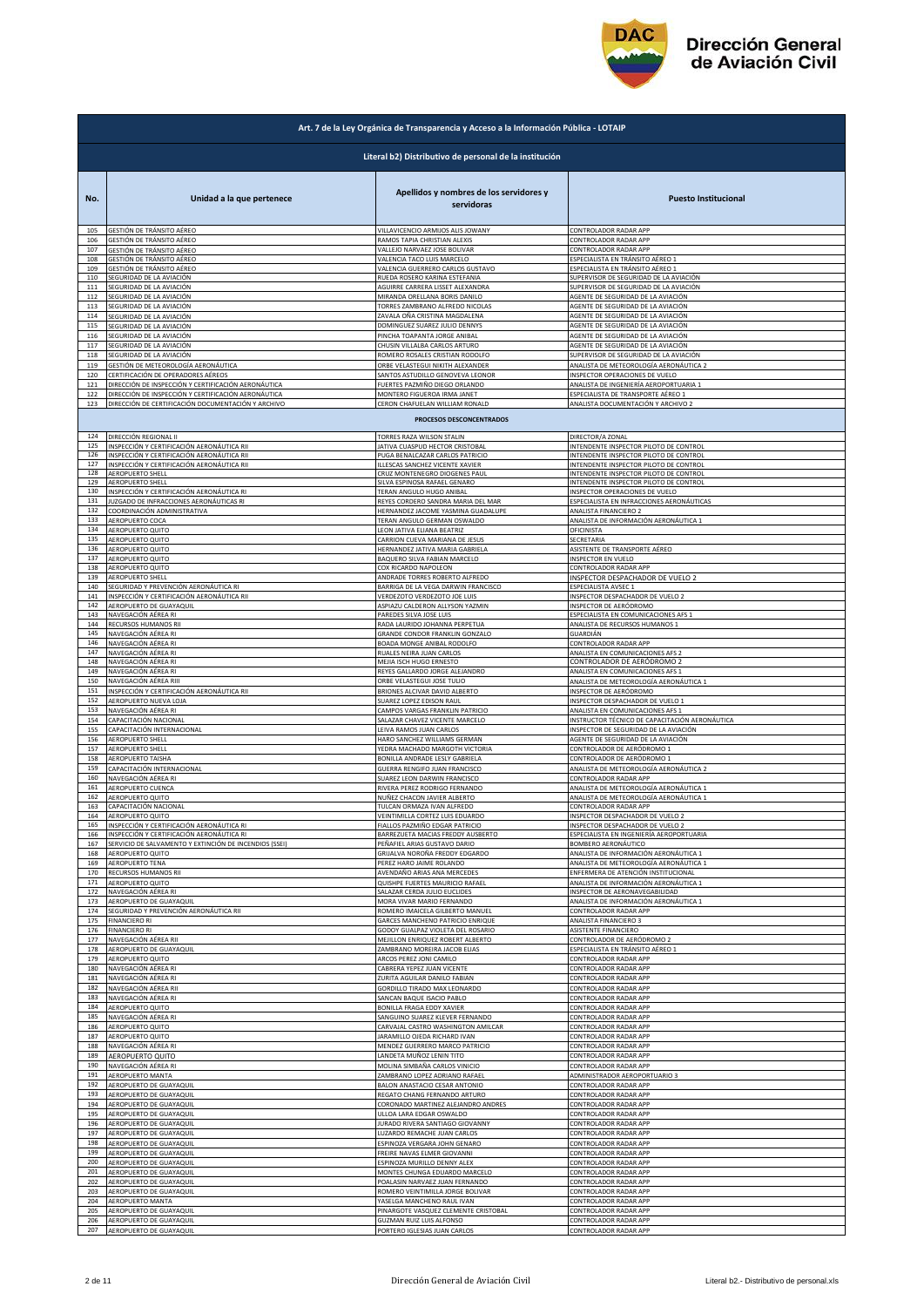

|            | Art. 7 de la Ley Orgánica de Transparencia y Acceso a la Información Pública - LOTAIP |                                                                |                                                     |  |
|------------|---------------------------------------------------------------------------------------|----------------------------------------------------------------|-----------------------------------------------------|--|
|            | Literal b2) Distributivo de personal de la institución                                |                                                                |                                                     |  |
|            |                                                                                       |                                                                |                                                     |  |
| No.        | Unidad a la que pertenece                                                             | Apellidos y nombres de los servidores y                        | <b>Puesto Institucional</b>                         |  |
|            |                                                                                       | servidoras                                                     |                                                     |  |
| 208        | AEROPUERTO DE GUAYAQUIL                                                               | LEON FRANCO LUIS CARLOS                                        | CONTROLADOR RADAR APP                               |  |
| 209        | AEROPUERTO DE GUAYAQUIL                                                               | FRANCO YCAZA HARRY GABRIEL                                     | CONTROLADOR RADAR APP                               |  |
| 210        | AEROPUERTO DE GUAYAQUIL                                                               | PUENTE SILVA HERNAN RICARDO                                    | CONTROLADOR RADAR APP                               |  |
| 211        | AEROPUERTO DE GUAYAQUIL                                                               | MEJIA MARTINEZ MARCO VINICIO                                   | <b>CONTROLADOR RADAR APP</b>                        |  |
| 212        | AEROPUERTO DE GUAYAQUIL                                                               | RENDON MALDONADO EDUARDO ALFREDO                               | <b>CONTROLADOR RADAR APP</b>                        |  |
| 213        | AEROPUERTO DE GUAYAQUIL                                                               | ESPINOZA ARELLANO EUGENIO ERASMO                               | CONTROLADOR RADAR APP                               |  |
| 214        | AEROPUERTO DE GUAYAQUIL                                                               | TARIRA VELIZ LUIS CESAREO                                      | CONTROLADOR RADAR APP                               |  |
| 215        | AEROPUERTO DE GUAYAQUIL                                                               | LEON VALLEJO JUAN CARLOS                                       | CONTROLADOR DE APROXIMACIÓN NO RADAR                |  |
| 216        | AEROPUERTO DE GUAYAQUIL                                                               | ZHUNIO SARMIENTO MANUEL DAVID                                  | ANALISTA DE METEOROLOGÍA AERONÁUTICA 1              |  |
| 217        | AEROPUERTO MANTA                                                                      | IMBAQUINGO ERAZO MAURICIO RAFAEL                               | CONTROLADOR DE APROXIMACIÓN NO RADAR                |  |
| 218        | AEROPUERTO DE GUAYAQUIL                                                               | DAVILA VIERA EMMA MARIA                                        | CONTROLADOR DE APROXIMACIÓN NO RADAR                |  |
| 219        | AEROPUERTO DE GUAYAQUIL                                                               | RECALDE BAEZ PAULO CESAR                                       | CONTROLADOR DE APROXIMACIÓN NO RADAR                |  |
| 220        | AEROPUERTO DE GUAYAQUIL                                                               | RAMIREZ PEREDO NATHALIE KRISTEL                                | CONTROLADOR DE APROXIMACIÓN NO RADAR                |  |
| 221        | AEROPUERTO DE GUAYAQUIL                                                               | SANDOVAL PUGA SUSAN YOLANDA                                    | CONTROLADOR DE APROXIMACIÓN NO RADAR                |  |
| 222        | AEROPUERTO TACHINA (ESMERALDAS)                                                       | GUERRERO PORRAS FELIPE SEBASTIAN                               | CONTROLADOR DE APROXIMACIÓN NO RADAR                |  |
| 223        | AEROPUERTO NUEVA LOJA                                                                 | TROYA HERRERA ANGEL MAURICIO                                   | ONTROLADOR DE APROXIMACIÓN NO RADAR                 |  |
| 224        | AEROPUERTO NUEVA LOJA                                                                 | GUILCA BARRIGAS WALTER JOSELITO                                | CONTROLADOR DE APROXIMACIÓN NO RADAR                |  |
| 225        | AEROPUERTO SHELL                                                                      | PINEIDA LAZO WILLIAN SANDRO                                    | CONTROLADOR DE APROXIMACIÓN NO RADAR                |  |
| 226        | AEROPUERTO SHELL                                                                      | GRANDA SARANGO ALVARO HERNAN                                   | CONTROLADOR DE APROXIMACIÓN NO RADAR                |  |
| 227        | AEROPUERTO SHELL                                                                      | SOLANO VALLEJO WENDY MAYRA                                     | CONTROLADOR DE APROXIMACIÓN NO RADAR                |  |
| 228        | AEROPUERTO SHELL                                                                      | OÑATE LOPEZ LUIS BERNARDO                                      | CONTROLADOR DE APROXIMACIÓN NO RADAR                |  |
| 229        | <b>AEROPUERTO SHELL</b>                                                               | YANDUN AGUILAR MARLON FERNANDO                                 | CONTROLADOR DE APROXIMACIÓN NO RADAR                |  |
| 230        | AEROPUERTO SHELL                                                                      | MARTINEZ RODRIGUEZ ALEXANDRA KATHERINE                         | AGENTE DE SEGURIDAD DE LA AVIACIÓN                  |  |
| 231        | AEROPUERTO SAN CRISTÓBAL                                                              | RAMIREZ DUARTE FABIAN ARTURO                                   | CONTROLADOR DE APROXIMACIÓN NO RADAR                |  |
| 232        | AEROPUERTO SAN CRISTÓBAL                                                              | MACIAS ROJAS JOSE LUIS                                         | CONTROLADOR DE APROXIMACIÓN NO RADAR                |  |
| 233        | AEROPUERTO BALTRA                                                                     | MURILLO ARMIJOS JUAN FRANCISCO                                 | CONTROLADOR DE APROXIMACIÓN NO RADAR                |  |
| 234        | CAPACITACIÓN NACIONAL                                                                 | ARTEAGA MEDRANO RAFAEL ELICEO                                  | ESPECIALISTA TÉCNICO DE CAPACITACIÓN AERONÁUTICA    |  |
| 235        | AEROPUERTO LATACUNGA                                                                  | VALLEJO MOSQUERA DARWIN AURELIO                                | ADMINISTRADOR AEROPORTUARIO 3                       |  |
| 236        | ADMINISTRATIVO RII                                                                    | JADAN LOZANO EGMA ROSARIO                                      | ANALISTA ADMINISTRATIVO 3                           |  |
| 237<br>238 | <b>FINANCIERO RI</b>                                                                  | SISALEMA MASAQUIZA MARIA TERESA                                | ANALISTA FINANCIERO 2<br>CONTROLADOR DE AERÓDROMO 2 |  |
| 239        | NAVEGACIÓN AÉREA RI<br>AEROPUERTO QUITO                                               | PONCE VELASTEGUI EDGAR ALAN<br>BETANCOURT CHICA EDISON ARMANDO | CONTROLADOR DE AERÓDROMO 2                          |  |
| 240        | AEROPUERTO QUITO                                                                      | GARZON ULLAGUARI MAYRA MIRELLA                                 | CONTROLADOR DE AERÓDROMO 2                          |  |
| 241        | AEROPUERTO QUITO                                                                      | CLAVIJO VILLAVICENCIO EDWIN GONZALO                            | ANALISTA CNS PARA LA NAVEGACIÓN AÉREA 1             |  |
| 242        | NAVEGACIÓN AÉREA RI                                                                   | CURAY PANCHI CRISTIAN EDUARDO                                  | CONTROLADOR DE AERÓDROMO 2                          |  |
| 243        | AEROPUERTO SALINAS                                                                    | PASQUEL ANDRADE TERESA JACQUELINE                              | <b>NSPECTOR AUXILIAR DE CABINA</b>                  |  |
| 244        | AEROPUERTO QUITO                                                                      | PASQUEL GALINDO JUAN CARLOS                                    | CONTROLADOR DE AERÓDROMO 2                          |  |
| 245        | AEROPUERTO MANTA                                                                      | LLIVE TITUAÑA DANY SANTIAGO                                    | CONTROLADOR DE AERÓDROMO 2                          |  |
| 246        | AEROPUERTO QUITO                                                                      | ALVAREZ LARA LILIANA PATRICIA                                  | CONTROLADOR DE AERÓDROMO 2                          |  |
| 247        | AEROPUERTO DE GUAYAQUIL                                                               | POZO CORREA CARLOS DAVID                                       | CONTROLADOR DE AERÓDROMO 2                          |  |
| 248        | AEROPUERTO DE GUAYAQUIL                                                               | PEREZ VERA FRANKLIN                                            | ÉCNICO CNS PARA LA NAVEGACIÓN AÉREA                 |  |
| 249        | AEROPUERTO DE GUAYAQUIL                                                               | CARRERA BURBANO DAVID ISMAEL                                   | CONTROLADOR DE AERÓDROMO 1                          |  |
| 250        | AEROPUERTO QUITO                                                                      | RUIZ CRUZ JONATHAN FERNANDO                                    | CONTROLADOR DE AERÓDROMO 2                          |  |
| 251        | NAVEGACIÓN AÉREA RI                                                                   | RECALDE VIVERO ALDO MARTIN                                     | CONTROLADOR DE AERÓDROMO 2                          |  |
| 252        | AEROPUERTO QUITO                                                                      | YACHIMBA OBANDO ANGEL HERMEL                                   | CONTROLADOR DE AERÓDROMO 2                          |  |
| 253        | AEROPUERTO QUITO                                                                      | HERRERA ZAPATA WALTER JERRY                                    | CONTROLADOR DE AERÓDROMO 2                          |  |
| 254        | AEROPUERTO QUITO                                                                      | MARCHAN CHUMAÑA JEANNETH DE LOS ANGELES                        | CONTROLADOR DE AERÓDROMO 2                          |  |
| 255        | AEROPUERTO QUITO                                                                      | SALAZAR TAPIA EDISON PATRICIO                                  | CONTROLADOR DE AERÓDROMO 2                          |  |
| 256        | AEROPUERTO QUITO                                                                      | ALDAS PINZON EVELYN LIZETH                                     | CONTROLADOR DE AERÓDROMO 2                          |  |
| 257        | NAVEGACIÓN AÉREA RI                                                                   | CONTRERAS CORNEJO MARIA ALEXANDRA                              | ESPECIALISTA CNS PARA LA NAVEGACIÓN AÉREA 1         |  |
| 258        | INSPECCIÓN Y CERTIFICACIÓN AERONÁUTICA RII                                            | GUZMAN KURE GIOVANNI JOSE                                      | MÉDICO ESPECIALISTA DE ATENCIÓN INSTITUCIONAL       |  |
| 259        | AEROPUERTO QUITO                                                                      | HERRERA BASTIDAS ANDRES FERNANDO                               | CONTROLADOR DE AERÓDROMO 2                          |  |
| 260        | <b>AEROPUERTO SHELL</b>                                                               | TAMAYO ESCOBAR MILTON FERNANDO                                 | CONTROLADOR DE AERÓDROMO 2                          |  |
| 261        | AEROPUERTO LATACUNGA                                                                  | DEFAZ MAFLA GUIDO BOLIVAR                                      | CONTROLADOR DE AERÓDROMO 2                          |  |
| 262        | AEROPUERTO LATACUNGA                                                                  | REYES CASILLAS ROSAURA MARGARITA                               | ANALISTA CNS PARA LA NAVEGACIÓN AÉREA 1             |  |
| 263        | AEROPUERTO MANTA                                                                      | GAVILANES CARREÑO WILSON FABRICIO                              | CONTROLADOR DE AERÓDROMO 2                          |  |
| 264        | AEROPUERTO MANTA                                                                      | LEON JATIVA MONICA CECILIA                                     | CONTROLADOR DE AERÓDROMO 2                          |  |
| 265        | AEROPUERTO QUITO                                                                      | <b>JACOME AGUILAR TELMO FABRICIO</b>                           | CONTROLADOR DE AERÓDROMO 2                          |  |
| 266        | <b>AEROPUERTO MANTA</b>                                                               | VERA GARCIA JOSE JULIAN                                        | CONTROLADOR DE AERÓDROMO 2                          |  |
| 267        | AEROPUERTO MANTA                                                                      | MARIÑO SALAN DAVID JONATHAN                                    | CONTROLADOR DE AERÓDROMO 2                          |  |
| 268        | <b>POPLIERTO DE GLIA</b>                                                              | MONTALVO PINARCOTE HOL                                         | ONTROLADOR DE AERÓI                                 |  |
| 269        | AEROPUERTO DE SANTA ROSA                                                              | RENDON SANCHEZ RAUL RODRIGO                                    | CONTROLADOR DE APROXIMACIÓN NO RADAR                |  |
| 270        | AEROPUERTO DE GUAYAQUIL                                                               | BONILLA GALINDO RAMIRO DAVID                                   | CONTROLADOR DE AERÓDROMO 2                          |  |
| 271        | INSPECCIÓN Y CERTIFICACIÓN AERONÁUTICA RII                                            | ORTEGA CAICEDO CHARLES AMADO                                   | MÉDICO ESPECIALISTA DE ATENCIÓN INSTITUCIONAL       |  |
| 272        | AEROPUERTO DE GUAYAQUIL                                                               | PUENTE SILVA JAIME GUSTAVO                                     | CONTROLADOR DE AERÓDROMO 2                          |  |
| 273        | AEROPUERTO DE GUAYAQUIL                                                               | QUIÑONEZ MONTAÑO MELGAR EDISON                                 | CONTROLADOR DE AERÓDROMO 2                          |  |
| 274        | AEROPUERTO DE GUAYAQUIL                                                               | LOPEZ VERA INGRID PAOLA                                        | CONTROLADOR DE AERÓDROMO 2                          |  |
| 275        | AEROPUERTO DE GUAYAQUIL                                                               | ORTEGA CRUZ DANIEL ANDRES                                      | CONTROLADOR DE AERÓDROMO 2                          |  |
| 276        | NAVEGACIÓN AÉREA RII                                                                  | NEIRA ALEJANDRO JOHNNY WINSTON                                 | CONTROLADOR DE AERÓDROMO 2                          |  |
| 277        | AEROPUERTO DE GUAYAQUIL                                                               | MENDEZ ARIAS KARLA MIRELLA                                     | CONTROLADOR DE AERÓDROMO 2                          |  |
| 278        | AEROPUERTO DE GUAYAQUIL                                                               | SANTANA HUNGRIA ANGELICA GABRIELA                              | CONTROLADOR DE AERÓDROMO 2                          |  |
| 279        | AEROPUERTO DE GUAYAQUIL                                                               | <b>TORAL LUA ARELIS VICTORIA</b>                               | CONTROLADOR DE AERÓDROMO 2                          |  |
| 280        | AEROPUERTO DE GUAYAQUIL                                                               | SAMANIEGO DELGADO VICTOR ISRAEL                                | CONTROLADOR DE AERÓDROMO 2                          |  |
| 281        | AEROPUERTO DE GUAYAQUIL                                                               | CEVALLOS LOPEZ HERNAN XAVIER                                   | CONTROLADOR DE AERÓDROMO 2                          |  |
| 282        | INSPECCIÓN Y CERTIFICACIÓN AERONÁUTICA RII                                            | PATIÑO LOPEZ EDUARDO ARTURO                                    | MÉDICO CERTIFICADOR                                 |  |
| 283        | AEROPUERTO DE GUAYAQUIL                                                               | AGUIRRE FREIRE JESSICA GABRIELA                                | CONTROLADOR DE AERÓDROMO 2                          |  |
| 284        | AEROPUERTO QUITO                                                                      | CRUZ DIAZ LEONARDO FERNANDO                                    | CONTROLADOR DE AERÓDROMO 2                          |  |
| 285        | AEROPUERTO SHELL                                                                      | LEON SORIA DIEGO ALEJANDRO                                     | CONTROLADOR DE AERÓDROMO 2                          |  |
| 286        | TECNOLOGÍAS DE LA INFORMACIÓN Y COMUNICACIÓN RI                                       | RODAS VALLADARES ROBERTO PATRICIO                              | ANALISTA DE TECNOLOGÍAS DE LA INFORMACIÓN 2         |  |
| 287        | AEROPUERTO QUITO                                                                      | CEVALLOS ARCOS FERNANDO ANIBAL                                 | INSPECTOR DE AERONAVEGABILIDAD                      |  |
| 288        | COORDINACIÓN ADMINISTRATIVA                                                           | VILLACRES CARRILLO HUGO EDUARDO                                | ANALISTA FINANCIERO 2                               |  |
| 289        | INGENIERÍA AEROPORTUARIA RI                                                           | MAITA CASTILLO ORLANDO WILSON                                  | ANALISTA DE INGENIERÍA AEROPORTUARIA 2              |  |
| 290        | INSPECCIÓN Y CERTIFICACIÓN AERONÁUTICA RII                                            | SANCHEZ CARTAGENA ROBERTO EDWIN                                | INSPECTOR DE AERONAVEGABILIDAD                      |  |
| 291        | AEROPUERTO RIOBAMBA                                                                   | ALMACHE TUBON MARIO ENRIQUE                                    | ADMINISTRADOR AEROPORTUARIO :                       |  |
| 292        | INSPECCIÓN Y CERTIFICACIÓN AERONÁUTICA RII                                            | PACHECO SANCHEZ NESTOR ALFREDO                                 | PSICÓLOGO CLÍNICO DE ATENCIÓN INSTITUCIONAL         |  |
| 293        | AEROPUERTO DE GUAYAQUIL                                                               | GUZMAN RUIZ FRANCISCO JAVIER                                   | ESPECIALISTA EN INFORMACIÓN AERONÁUTICA 1           |  |
| 294        | <b>FINANCIERO RII</b>                                                                 | MANTILLA COELLO PATRICIA GIOCONDA                              | ANALISTA FINANCIERO 2                               |  |
| 295        | RECURSOS HUMANOS RII                                                                  | ASTUDILLO ACOSTA LUCETTY ALEXANDRA                             | PERIODISTA <sub>2</sub>                             |  |
| 296        | TECNOLOGÍAS DE LA INFORMACIÓN Y COMUNICACIÓN RII                                      | LOPEZ CHIQUITO MARIA CELIA                                     | ANALISTA DE TECNOLOGÍAS DE LA INFORMACIÓN 2         |  |
| 297        | <b>FINANCIERO RII</b>                                                                 | HERRERA CASTILLO WILSON SEBASTIAN                              | ANALISTA FINANCIERO 2                               |  |
| 298        | SEGURIDAD Y PREVENCIÓN AERONÁUTICA RII                                                | FLORES MONTENEGRO EDISON FERNANDO                              | <b>NSPECTOR EN SEGURIDAD DE VUELO</b>               |  |
| 299        | ADMINISTRATIVO FINANCIERO                                                             | MACIAS PILLIGUA EVELIN CYNTHIA                                 | ANALISTA FINANCIERO 2                               |  |
| 300        | AEROPUERTO DE GUAYAQUIL                                                               | DEFAZ MAFLA EDISON GUILLERMO                                   | <b>NSPECTOR DE AERONAVEGABILIDAD</b>                |  |
| 301        | INSPECCIÓN Y CERTIFICACIÓN AERONÁUTICA RII                                            | RUALES NEIRA MARCO FRANCISCO                                   | INSPECTOR DE AERONAVEGABILIDAD                      |  |
| 302        | SEGURIDAD Y PREVENCIÓN AERONÁUTICA RII                                                | BORJA ERAZO PAUL ALFONSO                                       | <b>NSPECTOR EN SEGURIDAD DE VUELO</b>               |  |
| 303        | INSPECCIÓN Y CERTIFICACIÓN AERONÁUTICA RII                                            | BAEZ ARMAS SEGUNDO NOLASCO                                     | INSPECTOR DE AERONAVEGABILIDAD                      |  |
| 304        | AEROPUERTO QUITO                                                                      | MARIÑO FIGUEROA MERY PIEDAD                                    | ESPECIALISTA AVSEC 1                                |  |
| 305        | AEROPUERTO QUITO                                                                      | ANGUETA RAMIREZ JUAN CARLOS                                    | ANALISTA DE METEOROLOGÍA AERONÁUTICA 2              |  |
| 306        | AEROPUERTO QUITO                                                                      | GUEVARA ZARATE BYRON EFRAIN                                    | ANALISTA DE METEOROLOGÍA AERONÁUTICA 2              |  |
| 307        | NAVEGACIÓN AÉREA RI                                                                   | CASTRO BARBA DIEGO ANDRES                                      | ANALISTA SAR 1                                      |  |
| 308        | NAVEGACIÓN AÉREA RI                                                                   | FLORES YUGSI JAIME VINICIO                                     | ANALISTA SAR 1                                      |  |
| 309        | NAVEGACIÓN AÉREA RI                                                                   | CAZA TITUAÑA GONZALO ADONIS                                    | ANALISTA DE METEOROLOGÍA AERONÁUTICA 2              |  |
| 310        | DIRECCIÓN ESCUELA TÉCNICA DE AVIACIÓN CIVIL                                           | GONZALEZ MOYA VINICIO GUILLERMO                                | INSTRUCTOR TÉCNICO DE CAPACITACIÓN AERONÁUTICA      |  |
| 311        | AEROPUERTO QUITO                                                                      | PAGUAY MEJIA JORGE RODRIGO                                     | ANALISTA DE METEOROLOGÍA AERONÁUTICA 2              |  |
| 312        | AEROPUERTO QUITO                                                                      | <b>LAGOS VARGAS EDISON</b>                                     | ANALISTA DE METEOROLOGÍA AERONÁUTICA 2              |  |
|            |                                                                                       |                                                                |                                                     |  |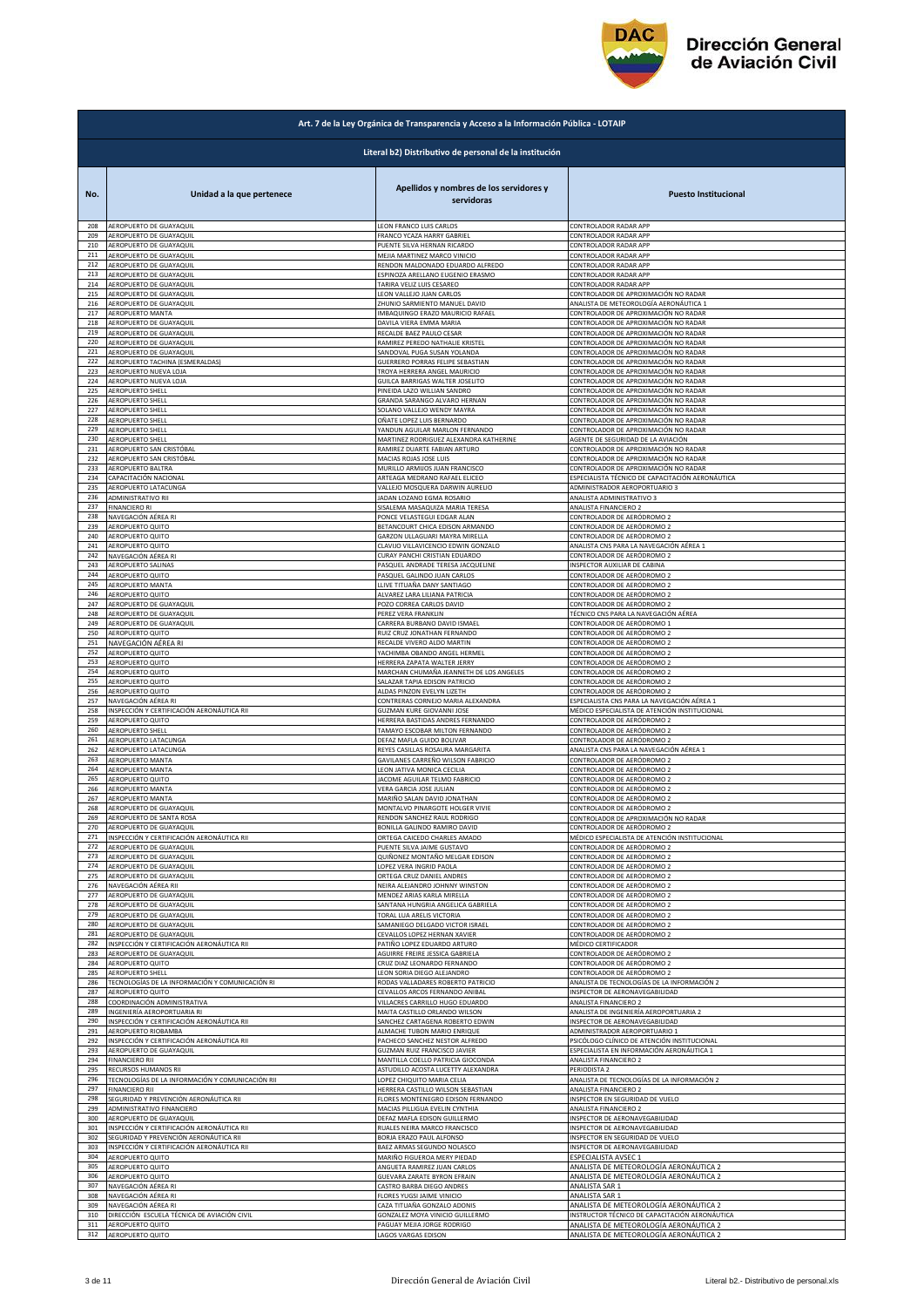

|            | Art. 7 de la Ley Orgánica de Transparencia y Acceso a la Información Pública - LOTAIP |                                                                     |                                                                                    |  |
|------------|---------------------------------------------------------------------------------------|---------------------------------------------------------------------|------------------------------------------------------------------------------------|--|
|            | Literal b2) Distributivo de personal de la institución                                |                                                                     |                                                                                    |  |
| No.        | Unidad a la que pertenece                                                             | Apellidos y nombres de los servidores y<br>servidoras               | <b>Puesto Institucional</b>                                                        |  |
| 313        | AEROPUERTO TACHINA (ESMERALDAS)                                                       | GAVELA MORA MARCOS ANTONIO                                          | ADMINISTRADOR AEROPORTUARIO 2                                                      |  |
| 314        | AEROPUERTO QUITO                                                                      | RUALES QUELAL ELVIS HUMBERTO                                        | ANALISTA DE INFORMACIÓN AERONÁUTICA 2                                              |  |
| 315        | AEROPUERTO QUITO                                                                      | MONCAYO DIAZ FAUSTO BENIGNO                                         | INTENDENTE INSPECTOR PRINCIPAL PILOTO DE CONTROL                                   |  |
| 316        | AEROPUERTO QUITO                                                                      | DALGO LARREA JOSE LUIS                                              | SUPERVISOR DE SEGURIDAD DE LA AVIACIÓN                                             |  |
| 317        | <b>AEROPUERTO QUITO</b>                                                               | TORRES BASTIDAS BYRON ORLANDO                                       | ESPECIALISTA EN OPERACIONES DE CERTIFICACIÓN                                       |  |
| 318        | AEROPUERTO DE GUAYAQUIL                                                               | GRIJALVA JOHNSON HECTOR FERNANDO                                    | INSPECTOR DE AERÓDROMO                                                             |  |
| 319        | INGENIERÍA AEROPORTUARIA RII                                                          | DELGADO VITERI JOSE LUIS                                            | ESPECIALISTA EN INGENIERÍA AEROPORTUARIA                                           |  |
| 320        | INSPECCIÓN Y CERTIFICACIÓN AERONÁUTICA RII                                            | LAINEZ ARAUZ SOFIA MIRELLA                                          | ODONTÓLOGO DE ATENCIÓN INSTITUCIONAL                                               |  |
| 321        | AEROPUERTO DE GUAYAQUIL                                                               | VALENZUELA DOMINGUEZ FREDDY OSWALDO                                 | INSPECTOR DE AERÓDROMO                                                             |  |
| 322        | AEROPUERTO DE GUAYAQUIL                                                               | SANTI REINOSO EDGAR RAMIRO                                          | INSPECTOR DE SEGURIDAD DE LA AVIACIÓN                                              |  |
| 323        | AEROPUERTO DE GUAYAQUIL                                                               | SEVILLA CALDERON SANTIAGO MAURICIO                                  | ANALISTA DE METEOROLOGÍA AERONÁUTICA 2                                             |  |
| 324        | AEROPUERTO DE GUAYAQUIL                                                               | TORRES MORAN KAREN JAZMIN                                           | ASISTENTE DE TRANSPORTE AÉREO                                                      |  |
| 325        | NAVEGACIÓN AÉREA RI                                                                   | PAREDES RIVERA VICENTE CELIANO                                      | ANALISTA DE METEOROLOGÍA AERONÁUTICA 1                                             |  |
| 326        | NAVEGACIÓN AÉREA RI                                                                   | VACA GUAICHA FRANKLIN EUCLIDES                                      | ANALISTA CNS PARA LA NAVEGACIÓN AÉREA 1                                            |  |
| 327        | NAVEGACIÓN AÉREA RI                                                                   | RAMIREZ ALVARO JUAN ELIAS                                           | ANALISTA DE METEOROLOGÍA AERONÁUTICA 1                                             |  |
| 328        | AEROPUERTO QUITO                                                                      | HIDALGO ORTIZ IVAN ALEXANDER                                        | ANALISTA DE METEOROLOGÍA AERONÁUTICA 1                                             |  |
| 329        | NAVEGACIÓN AÉREA RI                                                                   | DE LA TORRE ESPINOSA ALIS YALILE                                    | ANALISTA CNS PARA LA NAVEGACIÓN AÉREA 1                                            |  |
| 330        | AEROPUERTO QUITO                                                                      | SIMBAÑA CONDOR CESAR EFRAIN                                         | ANALISTA DE METEOROLOGÍA AERONÁUTICA 1                                             |  |
| 331        | AEROPUERTO QUITO                                                                      | ORBE CARDENAS WILMER PATRICIO                                       | ANALISTA DE INFORMACIÓN AERONÁUTICA 1                                              |  |
| 332        | AEROPUERTO QUITO                                                                      | FLORES TAMAYO JORGE FERNANDO                                        | ANALISTA DE INFORMACIÓN AERONÁUTICA 1                                              |  |
| 333        | AEROPUERTO QUITO                                                                      | LLIVE TITUAÑA LORENA SOLEDAD                                        | ANALISTA DE INFORMACIÓN AERONÁUTICA 1                                              |  |
| 334        | AEROPUERTO DE GUAYAQUIL                                                               | HOLGUIN ROMERO ELVIS JUNIOR                                         | ANALISTA CNS PARA LA NAVEGACIÓN AÉREA 1                                            |  |
| 335        | AEROPUERTO DE GUAYAQUIL                                                               | LOAIZA BERMEO CRISTIAN FERNANDO                                     | CONTROLADOR DE AERÓDROMO 1                                                         |  |
| 336        | AEROPUERTO QUITO                                                                      | LARA GALLARDO DANIEL EDUARDO                                        | CONTROLADOR DE AERÓDROMO 1                                                         |  |
| 337        | AEROPUERTO QUITO                                                                      | CHAVEZ SIERRA MARCELO CLIMACO                                       | ANALISTA EN COMUNICACIONES AFS 1                                                   |  |
| 338        | NAVEGACIÓN AÉREA RI                                                                   | GUEVARA SUASNAVAS FREDDY HERNAN                                     | ANALISTA CNS PARA LA NAVEGACIÓN AÉREA 1                                            |  |
| 339        | CAPACITACIÓN NACIONAL                                                                 | CLAVIJO MONTEROS MARCO FERNANDO                                     | ANALISTA CNS PARA LA NAVEGACIÓN AÉREA 1                                            |  |
| 340        | <b>AEROPUERTO QUITO</b>                                                               | SANTACRUZ ANDRADE RUBEN MARCELO                                     | ANALISTA CNS PARA LA NAVEGACIÓN AÉREA 1                                            |  |
| 341        | NAVEGACIÓN AÉREA RI                                                                   | TORRES MORALES ERNESTO ROLANDO                                      | ANALISTA EN COMUNICACIONES AFS 1                                                   |  |
| 342        | NSPECCIÓN Y CERTIFICACIÓN AERONÁUTICA RI                                              | CEVALLOS RUBIO SANTIAGO PAUL                                        | ANALISTA EN COMUNICACIONES AFS 1                                                   |  |
| 343        | AEROPUERTO SAN CRISTÓBAL                                                              | ECHEVERRIA MARTINEZ WLADIMIR ABDON                                  | ANALISTA DE METEOROLOGÍA AERONÁUTICA 1                                             |  |
| 344        | AEROPUERTO QUITO                                                                      | SALAZAR CANGO CARMEN ALEJANDRA                                      | ANALISTA DE INFORMACIÓN AERONÁUTICA 1                                              |  |
| 345<br>346 | AEROPUERTO CUENCA                                                                     | RODAS MANCHENO CESAR ALEJANDRO                                      | CONTROLADOR DE APROXIMACIÓN NO RADAR                                               |  |
| 347        | AEROPUERTO CUENCA                                                                     | LEON BERNAL MILTON AUGUSTO                                          | ANALISTA CNS PARA LA NAVEGACIÓN AÉREA 1                                            |  |
|            | NAVEGACIÓN AÉREA RI                                                                   | GALVEZ CHAMORRO CARLOS ALBERTO                                      | ANALISTA EN COMUNICACIONES AFS 1                                                   |  |
| 348        | NAVEGACIÓN AÉREA RI                                                                   | PALLO DE LA CUEVA HERNAN MAURICIO                                   | ANALISTA DE METEOROLOGÍA AERONÁUTICA 1                                             |  |
| 349        | AEROPUERTO QUITO                                                                      | FREIRE ROSERO JUAN RAMIRO                                           | ANALISTA DE METEOROLOGÍA AERONÁUTICA 1                                             |  |
| 350        | AEROPUERTO QUITO                                                                      | ERAZO VINUEZA CARLOS CIVILINO                                       | ANALISTA DE METEOROLOGÍA AERONÁUTICA 1                                             |  |
| 351        | AEROPUERTO LATACUNGA                                                                  | JACHO CAYO WILMA PIEDAD                                             | ANALISTA DE INFORMACIÓN AERONÁUTICA 1                                              |  |
| 352        | NAVEGACIÓN AÉREA RI                                                                   | RUBIO HIDALGO JORGE VINICIO                                         | ANALISTA EN COMUNICACIONES AFS 1                                                   |  |
| 353        | AEROPUERTO QUITO                                                                      | MORALES CALVOPIÑA SANDY FERNANDA                                    |                                                                                    |  |
| 354        | AEROPUERTO LATACUNGA                                                                  | OLIVO SARABIA EDGAR LEONARDO                                        | ANALISTA DE INFORMACIÓN AERONÁUTICA 1<br>ANALISTA CNS PARA LA NAVEGACIÓN AÉREA 1   |  |
| 355        | AEROPUERTO LATACUNGA                                                                  | GUALPA MAMARANDI ANGEL MESIAS                                       | ANALISTA CNS PARA LA NAVEGACIÓN AÉREA 1                                            |  |
| 356        | NAVEGACIÓN AÉREA RI                                                                   | YAZBEK SARMIENTO DARWIN MANOLO                                      | ANALISTA EN COMUNICACIONES AFS 1                                                   |  |
| 357        | NAVEGACIÓN AÉREA RI                                                                   | OCAÑA DAVALOS MILTON GIOVANNY                                       | ANALISTA EN COMUNICACIONES AFS 1                                                   |  |
| 358        | GESTIÓN CNS                                                                           | OCAÑA ESPIN GERARDO ALEJANDRO                                       | ANALISTA CNS PARA LA NAVEGACIÓN AÉREA 1                                            |  |
| 359        | NAVEGACIÓN AÉREA RI                                                                   | NIETO TOAPANTA NESTOR ROGELIO                                       | ANALISTA CNS PARA LA NAVEGACIÓN AÉREA 1                                            |  |
| 360        | AEROPUERTO QUITO                                                                      | MARTINEZ PULLES PIEDAD AIDA                                         | ANALISTA CNS PARA LA NAVEGACIÓN AÉREA 1                                            |  |
| 361        | AEROPUERTO LATACUNGA                                                                  | CULQUI PANCHI SIMON EDUARDO                                         | ANALISTA CNS PARA LA NAVEGACIÓN AÉREA 1                                            |  |
| 362        | NAVEGACIÓN AÉREA RI                                                                   | JARAMILLO BONE XAVIER GUSTAVO                                       | ANALISTA DE INFORMACIÓN AERONÁUTICA 1                                              |  |
| 363        | AEROPUERTO QUITO                                                                      | BAZANTES CHICO DANILO EDUARDO                                       | ANALISTA DE INFORMACIÓN AERONÁUTICA 1                                              |  |
| 364        | AEROPUERTO CUENCA                                                                     | CARRILLO CRESPO LORENA MARIUXI                                      | CONTROLADOR DE AERÓDROMO 1                                                         |  |
| 365        | NAVEGACIÓN AÉREA RI                                                                   | PIEDRA RAMIREZ EDWIN MAURICIO                                       | ANALISTA CNS PARA LA NAVEGACIÓN AÉREA 1                                            |  |
| 366        | AEROPUERTO QUITO                                                                      | FLORES LLANOS ZOILA ELOIZA                                          | ANALISTA CNS PARA LA NAVEGACIÓN AÉREA 1                                            |  |
| 367        | <b>AEROPUERTO QUITO</b>                                                               | SAENZ REVELO ANGELA BELEN                                           | ANALISTA DE INFORMACIÓN AERONÁUTICA 1                                              |  |
| 368<br>369 | AEROPUERTO QUITO                                                                      | TOAPANTA BANDA BAYRON ALEXANDER                                     | ANALISTA CNS PARA LA NAVEGACIÓN AÉREA 1<br>ANALISTA CNS PARA LA NAVEGACIÓN AÉREA 1 |  |
| 370        | AEROPUERTO QUITO<br>AEROPUERTO QUITO                                                  | PACHECO GONZALEZ ANDRES ENRIQUE<br>HERRERA FERNANDEZ JORGE PATRICIO | ESPECIALISTA AVSEC 2                                                               |  |
| 371        | AEROPUERTO QUITO                                                                      | DAVALOS CARDENAS ENRIQUE BOLIVAR                                    | ESPECIALISTA EN TRÁNSITO AÉREO 1                                                   |  |
| 372        | GESTIÓN OPERATIVA EMPRESARIAL                                                         | MEJIA PEÑAHERRERA EDGAR ROBERTO                                     | SUPERVISOR DE OPERACIONES DE COMBUSTIBLE DE AVIACIÓN                               |  |
| 374        | <b>AFROPLIERTO OLIITO</b>                                                             | HERRERA ZAPATA OLGER MARCELO                                        | MALISTA DE INFORMACIÓN AFRONÁLITICA 1                                              |  |
|            | AEROPUERTO QUITO                                                                      | SANTAMARIA CASTILLO MARIA BELEN                                     | ANALISTA CNS PARA LA NAVEGACIÓN AÉREA 1                                            |  |
| 375        | NAVEGACIÓN AÉREA RI                                                                   | DAVALOS ALBUJA WINSOR JUNIOR                                        | ANALISTA EN COMUNICACIONES AFS 1                                                   |  |
| 376        | NAVEGACIÓN AÉREA RI                                                                   | PAZOS DUQUE LOTARIO ERNESTO                                         | ANALISTA EN COMUNICACIONES AFS 1                                                   |  |
| 377        | VAVEGACIÓN AÉREA RI                                                                   | PAEZ CHANGOTASIG MARTHA ISABEL                                      | ANALISTA CNS PARA LA NAVEGACIÓN AÉREA 1                                            |  |
| 378        | AEROPUERTO QUITO                                                                      | SUAREZ JARAMILLO HECTOR FERNANDO                                    | ANALISTA DE INFORMACIÓN AERONÁUTICA 1                                              |  |
| 379        | NAVEGACIÓN AÉREA RI                                                                   | GALLARDO GALLARDO LAURO FRANCISCO                                   | ANALISTA CNS PARA LA NAVEGACIÓN AÉREA 1                                            |  |
| 380        | AEROPUERTO COCA                                                                       | BAEZ SANTIANA DIEGO FERNANDO                                        | CONTROLADOR DE AERÓDROMO 1                                                         |  |
| 381        | AEROPUERTO LA TOMA (LOJA)                                                             | JARAMILLO VALAREZO GILVER EUCLIDES                                  | CONTROLADOR DE AERÓDROMO 1                                                         |  |
| 382        | AEROPUERTO LA TOMA (LOJA)                                                             | ALTAMIRANO ACURIO RAUL MAURICIO                                     | CONTROLADOR DE AERÓDROMO 1                                                         |  |
| 383        | AEROPUERTO LA TOMA (LOJA)                                                             | RIVAS MORA TERESA DE JESUS                                          | ANALISTA DE METEOROLOGÍA AERONÁUTICA 1                                             |  |
| 384        | AEROPUERTO LA TOMA (LOJA)                                                             | ROMERO IBARRA SANTIAGO VINICIO                                      | ANALISTA CNS PARA LA NAVEGACIÓN AÉREA 1                                            |  |
| 385        |                                                                                       | CORREA GUAMAN JUAN OSWALDO                                          | <b>INSPECTOR DESPACHADOR DE VUELO 2</b>                                            |  |
| 386        | AEROPUERTO LA TOMA (LOJA)<br>AEROPUERTO LA TOMA (LOJA)                                | VERDESOTO LEMA MARCO ANTONIO                                        | ANALISTA DE METEOROLOGÍA AERONÁUTICA 1                                             |  |
| 387        | AEROPUERTO LA TOMA (LOJA)                                                             | ROMERO IBARRA DELFOS REMIGIO                                        | <b>NSPECTOR DESPACHADOR DE VUELO 2</b>                                             |  |
| 388        | AEROPUERTO DE GUAYAQUIL                                                               | LOYOLA ALAMA SILVIA ALEXANDRA                                       | CONTROLADOR DE AERÓDROMO 1                                                         |  |
| 389        | AEROPUERTO DE GUAYAQUIL                                                               | RIVADENEIRA LAGOS NATHALY HAYMETH                                   | SECRETARIA                                                                         |  |
| 390        | <b>AEROPUERTO DE GUAYAQUIL</b>                                                        | MOROCHO TINOCO JHONNY FRANCISCO                                     | TÉCNICO CNS PARA LA NAVEGACIÓN AÉREA                                               |  |
| 391        | <b>AEROPUERTO CUENCA</b>                                                              | CAMPOVERDE PATIÑO JUAN CARLOS                                       | CONTROLADOR DE AERÓDROMO 1                                                         |  |
| 392        | AEROPUERTO CUENCA                                                                     | NIVICELA PULLA MAYRA PATRICIA                                       | <b>NSPECTOR DE AERÓDROMO</b>                                                       |  |
| 393        | AEROPUERTO RIOBAMBA                                                                   | CISNEROS INCA LILIANA PATRICIA                                      | ANALISTA DE METEOROLOGÍA AERONÁUTICA 1                                             |  |
| 394        | AEROPUERTO DE GUAYAQUIL                                                               | MEJIA ZAMBRANO JEAN PAUL                                            | CONTROLADOR DE AERÓDROMO 1                                                         |  |
| 395        | AEROPUERTO LATACUNGA                                                                  | ULLOA LARA LUIS RODRIGO                                             | ANALISTA DE METEOROLOGÍA AERONÁUTICA 1                                             |  |
| 396        | AEROPUERTO LATACUNGA                                                                  | VARGAS PAZMIÑO JOSE ABELARDO                                        | ANALISTA DE METEOROLOGÍA AERONÁUTICA 1                                             |  |
| 397        | AEROPUERTO LATACUNGA                                                                  | TOBAR BERRAZUETA PAULINA FRANCISCA                                  | ANALISTA DE INFORMACIÓN AERONÁUTICA 1                                              |  |
| 398        | AEROPUERTO QUITO                                                                      | QUISHPE OÑA CARLOS ALBERTO                                          | ANALISTA DE INFORMACIÓN AERONÁUTICA 1                                              |  |
| 399        | AEROPUERTO LATACUNGA                                                                  | PASOCHOA NUÑEZ TEOFILO EDUARDO                                      | ANALISTA DE INFORMACIÓN AERONÁUTICA 1                                              |  |
| 400        | AEROPUERTO LATACUNGA                                                                  | JIMENEZ GARCIA BYRON RODRIGO                                        | CONTROLADOR DE AERÓDROMO 2                                                         |  |
| 401        | AEROPUERTO LATACUNGA                                                                  | MARTINEZ SEGOVIA MYRIAM ELENA                                       | ANALISTA DE INFORMACIÓN AERONÁUTICA 1                                              |  |
| 402        | AEROPUERTO LATACUNGA                                                                  | MARTINEZ SEGOVIA ALBA JEANETTE                                      | NSPECTOR DESPACHADOR DE VUELO 2                                                    |  |
| 403        | AEROPUERTO LATACUNGA                                                                  | CUNALATA CORDOVA CARLOS DAVID                                       | NSPECTOR DESPACHADOR DE VUELO 2                                                    |  |
| 404        | AEROPUERTO SHELL                                                                      | VILLACIS GUERRON LENIN ANIBAL                                       | ANALISTA DE INFORMACIÓN AERONÁUTICA 1                                              |  |
| 405        | AEROPUERTO LATACUNGA                                                                  | BUENAÑO GONZALEZ GLORIA IRENE                                       | ANALISTA DE INFORMACIÓN AERONÁUTICA 1                                              |  |
| 406        | AEROPUERTO SHELL                                                                      | RIOS TORO MARIA GABRIELA                                            | NSPECTOR DESPACHADOR DE VUELO 2                                                    |  |
| 407<br>408 | AEROPUERTO LATACUNGA                                                                  | MIRANDA GUEVARA RICHARD PAUL                                        | ANALISTA CNS PARA LA NAVEGACIÓN AÉREA 1                                            |  |
| 409        | GESTIÓN OPERATIVA EMPRESARIAL                                                         | FLORES SARZOSA EDWIN REMBERTO                                       | OPERADOR DE DESPACHO DE COMBUSTIBLES                                               |  |
|            | AEROPUERTO TULCÁN                                                                     | ROSERO VILLARREAL JEFFERSON OMAR                                    | ANALISTA DE METEOROLOGÍA AERONÁUTICA 1                                             |  |
| 410        | AEROPUERTO TULCÁN                                                                     | VILLARREAL MEDINA SEGUNDO MANUEL                                    | NSPECTOR DESPACHADOR DE VUELO 2                                                    |  |
| 411        | AEROPUERTO TULCÁN                                                                     | FIERRO MONTENEGRO JULIO EDIBERTO                                    | ANALISTA DE METEOROLOGÍA AERONÁUTICA 1                                             |  |
| 412        | AEROPUERTO TULCÁN                                                                     | BOLAÑOS JACOME SIXTO BAYARDO                                        | CONTROLADOR DE AERÓDROMO 1                                                         |  |
| 413        | AEROPUERTO CUENCA                                                                     | CARRANCO PIEDRA JAIME VICENTE                                       | ANALISTA CNS PARA LA NAVEGACIÓN AÉREA 1                                            |  |
| 414        | <b>AEROPUERTO CUENCA</b>                                                              | ENCALADA BRAVO PABLO DAVID                                          | ANALISTA CNS PARA LA NAVEGACIÓN AÉREA 1                                            |  |
| 415        | <b>AEROPUERTO CUENCA</b>                                                              | MENDEZ GOMEZ ANA ELIZABETH                                          | CONTROLADOR DE AERÓDROMO 1                                                         |  |
| 416        | <b>LEROPUERTO MANTA</b>                                                               | INTRIAGO ALCIVAR JORGE LUIS                                         | CONTROLADOR DE AERÓDROMO 1                                                         |  |
| 417        | AEROPUERTO MANTA                                                                      | ZAPATA PARRAGA MARIANO DARIO                                        | CONTROLADOR DE AERÓDROMO 1                                                         |  |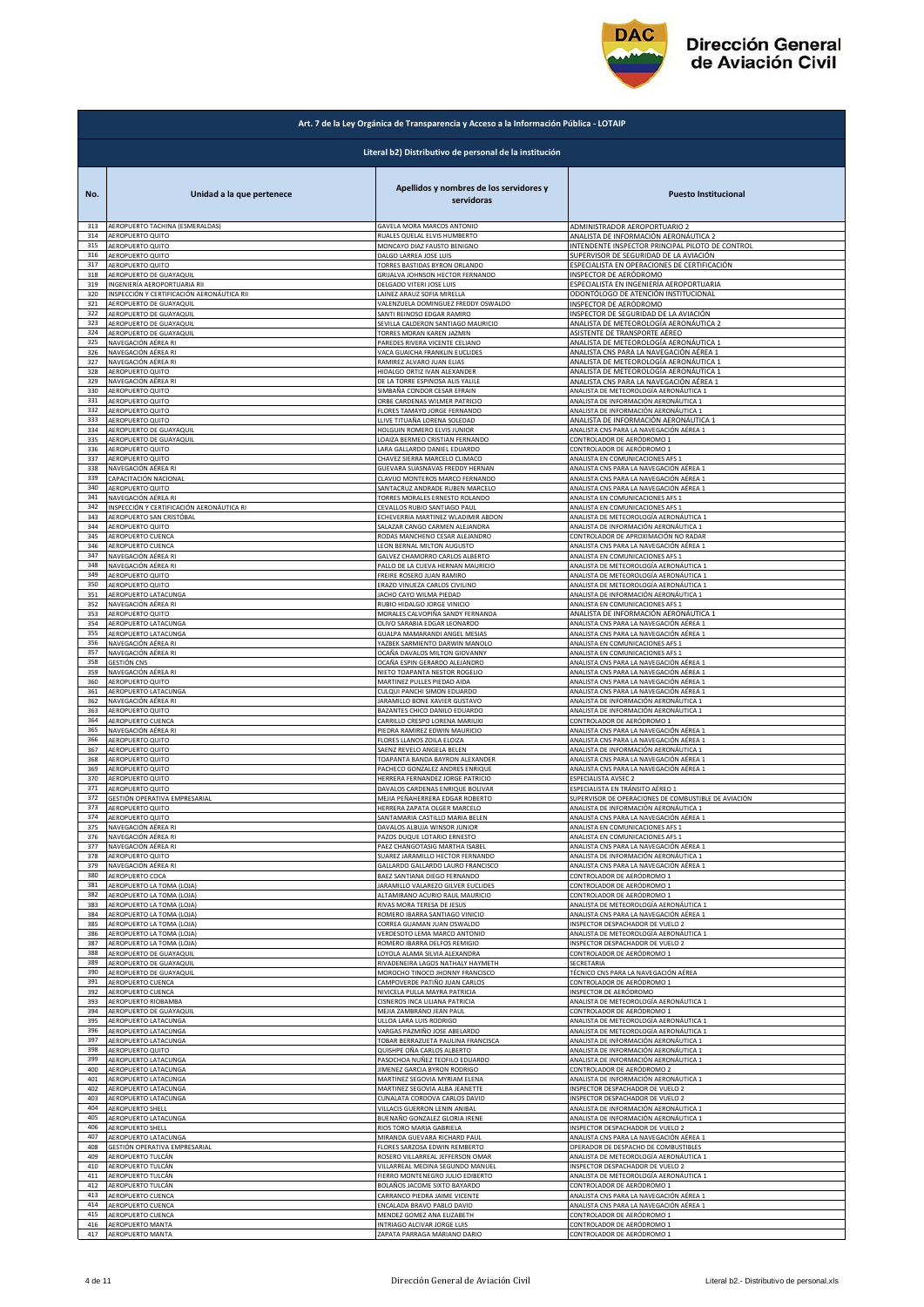

|            | Art. 7 de la Ley Orgánica de Transparencia y Acceso a la Información Pública - LOTAIP |                                                              |                                                                |  |
|------------|---------------------------------------------------------------------------------------|--------------------------------------------------------------|----------------------------------------------------------------|--|
|            | Literal b2) Distributivo de personal de la institución                                |                                                              |                                                                |  |
| No.        | Unidad a la que pertenece                                                             | Apellidos y nombres de los servidores y<br>servidoras        | <b>Puesto Institucional</b>                                    |  |
| 418        | <b>AEROPUERTO MANTA</b>                                                               | ZAMBRANO PARRALES JOHANNA LISSETTE                           | CONTROLADOR DE AERÓDROMO 2                                     |  |
| 419        | AEROPUERTO MANTA                                                                      | LASCANO CALDERON KARINA ISABEL                               | ANALISTA DE INFORMACIÓN AERONÁUTICA 1                          |  |
| 420        | AEROPUERTO MANTA                                                                      | OCAMPO INTRIAGO JOSE OLIVER                                  | ANALISTA DE METEOROLOGÍA AERONÁUTICA 1                         |  |
| 421        | AEROPUERTO MANTA                                                                      | BRITO DILLON EDUARDO VINICIO                                 | ANALISTA DE METEOROLOGÍA AERONÁUTICA 1                         |  |
| 422        | AEROPUERTO MANTA                                                                      | ORTEGA ZAMBRANO LUIS LEONARDO                                | ANALISTA DE METEOROLOGÍA AERONÁUTICA 1                         |  |
| 423        | AEROPUERTO MANTA                                                                      | ALMEIDA ALBUJA WILSON GERARDO                                | ANALISTA DE METEOROLOGÍA AERONÁUTICA 1                         |  |
| 424        | AEROPUERTO CUENCA                                                                     | ORDOÑEZ SANCHEZ CARLOS ALBERTO                               | CONTROLADOR DE AERÓDROMO 1                                     |  |
| 425        | AEROPUERTO MANTA                                                                      | ZAPATA MENESES FRANKLIN GEOVANNY                             | ANALISTA DE METEOROLOGÍA AERONÁUTICA 1                         |  |
| 426        | AEROPUERTO MANTA                                                                      | PAZOS HEREDIA JAVIER DARIO                                   | INSPECTOR DESPACHADOR DE VUELO 2                               |  |
| 427        | AEROPUERTO MANTA                                                                      | ALMEIDA ALBUJA BYRON GUSTAVO                                 | ANALISTA CNS PARA LA NAVEGACIÓN AÉREA 1                        |  |
| 428        | AEROPUERTO MANTA                                                                      | BONILLA SUAREZ JORGE JAVIER                                  | ANALISTA DE METEOROLOGÍA AERONÁUTICA 1                         |  |
| 429        | AEROPUERTO MANTA                                                                      | CHANCAY PACHECO ROBERTH ANTONIO                              | ANALISTA DE INFORMACIÓN AERONÁUTICA 1                          |  |
| 430        | AEROPUERTO MANTA                                                                      | CAIZA GUACHAMIN LUIS RIGOBERTO                               | ANALISTA DE INFORMACIÓN AERONÁUTICA 1                          |  |
| 431        | AEROPUERTO DE GUAYAQUIL                                                               | MAZON MARTILLO MARIO FERNANDO                                | ANALISTA DE INFORMACIÓN AERONÁUTICA 1                          |  |
| 432        | INSPECCIÓN Y CERTIFICACIÓN AERONÁUTICA RII                                            | ESPARZA ESTEVEZ EDWIN LENIN                                  | INSPECTOR OPERACIONES DE VUELO                                 |  |
| 433        | <b>FINANCIERO RII</b>                                                                 | PAUCAR RAMOS VENTURA TRINIDAD                                | ANALISTA FINANCIERO 1                                          |  |
| 434        | INSPECCIÓN Y CERTIFICACIÓN AERONÁUTICA RII                                            | CAICEDO JIMENEZ CRISTIAN MAURICIO                            | INSPECTOR DESPACHADOR DE VUELO 2                               |  |
| 435        | INSPECCIÓN Y CERTIFICACIÓN AERONÁUTICA RII                                            | CASTRO ESPINOZA GINA GLENDA                                  | FISIOTERAPISTA DE ATENCIÓN INSTITUCIONAL                       |  |
| 436        | AEROPUERTO DE GUAYAQUIL                                                               | POLIT CHACON FERNANDO GUILLERMO                              | ANALISTA DE INFORMACIÓN AERONÁUTICA 1                          |  |
| 437        | AEROPUERTO DE GUAYAQUIL                                                               | QUINDE MUÑOZ WASHINGTON WILFRIDO                             | ANALISTA CNS PARA LA NAVEGACIÓN AÉREA 1                        |  |
| 438        | AEROPUERTO DE GUAYAQUIL                                                               | GAVILANEZ SECAIRA JAVIER ENRIQUE                             | ANALISTA CNS PARA LA NAVEGACIÓN AÉREA 1                        |  |
| 439        | AEROPUERTO DE GUAYAQUIL                                                               | TAPIA YAGUAL NANCY KARINA                                    | ANALISTA CNS PARA LA NAVEGACIÓN AÉREA 1                        |  |
| 440        | AEROPUERTO DE GUAYAQUIL                                                               | ULLOA PEREZ SEGUNDO NEPTALI                                  | ANALISTA EN COMUNICACIONES AFS 1                               |  |
| 441        | INSPECCIÓN Y CERTIFICACIÓN AERONÁUTICA RII                                            | SOTO VERA LAURA PATRICIA                                     | INSPECTOR DESPACHADOR DE VUELO 2                               |  |
| 442        | AEROPUERTO DE GUAYAQUIL                                                               | ESPINOZA ROSADO MARIA DE FATIMA                              | ANALISTA CNS PARA LA NAVEGACIÓN AÉREA 1                        |  |
| 443        | AEROPUERTO DE GUAYAQUIL                                                               | CASTILLO DEL PEZO EFREN ANTONIO                              | ANALISTA CNS PARA LA NAVEGACIÓN AÉREA 1                        |  |
| 444        | AEROPUERTO DE GUAYAQUIL                                                               | CALLE FLORES KATHERINE MICHELLE                              | CONTROLADOR DE AERÓDROMO 1                                     |  |
| 445        | GESTIÓN OPERATIVA EMPRESARIAL                                                         | DAVALOS BERNIS FREDDY RENATO                                 | SUPERVISOR DE OPERACIONES DE COMBUSTIBLE DE AVIACIÓN           |  |
| 446        | AEROPUERTO DE GUAYAQUIL                                                               | TEJENA CASTILLO OSCAR OSWALDO                                | ANALISTA CNS PARA LA NAVEGACIÓN AÉREA 1                        |  |
| 447        | AEROPUERTO DE GUAYAQUIL                                                               | BERMEO MINCHALA EDGAR PATRICIO                               | ANALISTA CNS PARA LA NAVEGACIÓN AÉREA 1                        |  |
| 448        | AEROPUERTO DE GUAYAQUIL                                                               | UVIDIA ANDRADE VERONICA ROSARIO                              | ANALISTA CNS PARA LA NAVEGACIÓN AÉREA 1                        |  |
| 449        | AEROPUERTO DE GUAYAQUIL                                                               | RAMOS LEON JHON ISMAEL                                       | ANALISTA DE INFORMACIÓN AERONÁUTICA 1                          |  |
| 450        | AEROPUERTO DE GUAYAQUIL                                                               | ROMAN BARRAGAN GABRIELA VERONICA                             | ANALISTA DE METEOROLOGÍA AERONÁUTICA 1                         |  |
| 451        | AEROPUERTO DE GUAYAQUI                                                                | SOLORZANO ROMERO DIEGO MAURICIO                              | ANALISTA DE METEOROLOGÍA AERONÁUTICA 2                         |  |
| 452        | AEROPUERTO DE GUAYAQUIL                                                               | POZO TATES FRANKLIN RODRIGO                                  | ANALISTA DE INFORMACIÓN AERONÁUTICA 1                          |  |
| 453        | AEROPUERTO DE GUAYAQUIL                                                               | CASTILLO RIVERA JULIANA MAGALY                               | ANALISTA DE METEOROLOGÍA AERONÁUTICA 1                         |  |
| 454        | AEROPUERTO DE GUAYAQUIL                                                               | LOZA GAVILANES IVAN ANDRES                                   | CONTROLADOR DE AERÓDROMO 1                                     |  |
| 455        | AEROPUERTO DE GUAYAQUIL                                                               | PUENTE SILVA JHON ANTONIO                                    | ANALISTA DE INFORMACIÓN AERONÁUTICA 1                          |  |
| 456        | AEROPUERTO DE GUAYAQUIL                                                               | VELASTEGUI ALVARADO MARIA ALEXANDRA                          | CONTROLADOR DE AERÓDROMO 1                                     |  |
| 457        | AEROPUERTO DE GUAYAQUIL                                                               | BARCHI RODRIGUEZ ALVARO RODRIGO                              | CONTROLADOR DE AERÓDROMO 1                                     |  |
| 458        | AEROPUERTO DE GUAYAQUIL                                                               | MOSQUERA MORQUECHO PATRICIO ARTURO                           | ANALISTA CNS PARA LA NAVEGACIÓN AÉREA 1                        |  |
| 459        | AEROPUERTO DE GUAYAQUIL                                                               | NARVAEZ MIGUEL VICENTE                                       | ESPECIALISTA EN TRÁNSITO AÉREO 1                               |  |
| 460        | AEROPUERTO DE GUAYAQUIL                                                               | PINOS CHANCAY JOSE ANTONIO                                   | ANALISTA DE INFORMACIÓN AERONÁUTICA 1                          |  |
| 461        | ADMINISTRATIVO FINANCIERO                                                             | SALAS COLOMA ISABEL ANGELA                                   | ANALISTA FINANCIERO 1                                          |  |
| 462        | AEROPUERTO DE GUAYAQUIL                                                               | MARTINEZ MARTINEZ CELSO FABIAN                               | ANALISTA DE INFORMACIÓN AERONÁUTICA 1                          |  |
| 463        | NAVEGACIÓN AÉREA RII                                                                  | PEREZ VELEZ JESSICA PETITA                                   | ANALISTA EN COMUNICACIONES AFS 1                               |  |
| 464        | AEROPUERTO DE GUAYAQUIL                                                               | PEÑA SAN LUCAS JUAN CARLOS                                   | INSPECTOR DE SEGURIDAD DE LA AVIACIÓN                          |  |
| 465        | AEROPUERTO DE GUAYAQUIL                                                               | ALOMOTO CATOTA EDUARDO XAVIER                                | ANALISTA DE METEOROLOGÍA AERONÁUTICA 1                         |  |
| 466        | AEROPUERTO DE GUAYAQUIL                                                               | BAYAS FERNANDEZ CESAR JAVIER                                 | ANALISTA DE INFORMACIÓN AERONÁUTICA 1                          |  |
| 467        | AEROPUERTO DE GUAYAQUIL                                                               | RAMIREZ GUEVARA NELSON RAUL                                  | ANALISTA DE INFORMACIÓN AERONÁUTICA 1                          |  |
| 468        | AEROPUERTO DE GUAYAQUIL                                                               | MIRANDA GUEVARA MIGUEL ANGEL                                 | ANALISTA CNS PARA LA NAVEGACIÓN AÉREA 1                        |  |
| 469        | AEROPUERTO DE GUAYAQUIL                                                               | RECALDE SANCHEZ JOSE VICENTE                                 | ANALISTA DE INFORMACIÓN AERONÁUTICA 1                          |  |
| 470        | INSPECCIÓN Y CERTIFICACIÓN AERONÁUTICA RII                                            | MURRIETA OQUENDO SOLANGE CATHERINE                           | INSPECTOR DESPACHADOR DE VUELO 2                               |  |
| 471        | INSPECCIÓN Y CERTIFICACIÓN AERONÁUTICA RII                                            | MALDONADO VIVANCO CESAR LENIN                                | ESPECIALISTA CNS PARA LA NAVEGACIÓN AÉREA 1                    |  |
| 472        | AEROPUERTO DE GUAYAQUIL                                                               | ARIAS JURADO LUIS ALBERTO                                    | ANALISTA DE INFORMACIÓN AERONÁUTICA 1                          |  |
| 473        | AEROPUERTO DE GUAYAQUIL                                                               | ARGUDO GUZMAN BORIS JOSE                                     | ANALISTA DE INFORMACIÓN AERONÁUTICA 1                          |  |
| 474        | AEROPUERTO DE GUAYAQUIL                                                               | TORRES MOREIRA LUIS ABRAHAM                                  | ANALISTA DE METEOROLOGÍA AERONÁUTICA 1                         |  |
| 475        | AEROPUERTO DE GUAYAQUIL                                                               | VITERI MACIAS STEVEN RONALD                                  | ANALISTA DE INFORMACIÓN AERONÁUTICA 1                          |  |
| 476        | AEROPUERTO DE GUAYAQUIL                                                               | ROSERO MEJIA ANDREA NATHALY                                  | CONTROLADOR DE AERÓDROMO 1                                     |  |
| 477        | AEROPUERTO DE GUAYAQUIL                                                               | ARTEAGA MONTENEGRO JORGE LUIS                                | CONTROLADOR DE AERÓDROMO 1                                     |  |
| 479        | AERORLIERTO DE GUAVAOUL<br><b>FINANCIERO RII</b>                                      | GRANDA ENCALADA ANTONIO FIDEI                                | NSPECTOR DESPACHADOR DE VILIEI                                 |  |
| 480        | AEROPUERTO DE GUAYAQUIL                                                               | PLAZA GUEVARA VERONICA LISSETTE<br>APOLO CAICEDO VICTOR HUGO | ANALISTA FINANCIERO 1<br>ANALISTA DE INFORMACIÓN AERONÁUTICA 1 |  |
| 481        | INSPECCIÓN Y CERTIFICACIÓN AERONÁUTICA RII                                            | VALVERDE YEPEZ MYRIAM JEANNET                                | ANALISTA DE SEGUROS AERONÁUTICOS 1                             |  |
| 482        | AEROPUERTO DE GUAYAQUIL                                                               | CEDEÑO OVIEDO JORGE ADRIAN                                   | ANALISTA DE INFORMACIÓN AERONÁUTICA 1                          |  |
| 483        | AEROPUERTO DE GUAYAQUIL                                                               | MORENO DELGADO MARCO GUILLERMO                               | ANALISTA CNS PARA LA NAVEGACIÓN AÉREA 1                        |  |
| 484        | AEROPUERTO DE GUAYAQUIL                                                               | DUCHI SILVA WALTER EGIDIO                                    | ANALISTA CNS PARA LA NAVEGACIÓN AÉREA 1                        |  |
| 485        | AEROPUERTO DE GUAYAQUIL                                                               | ARAMILLO HEREDIA CHRISTIAN EDUARDO                           | ANALISTA DE INFORMACIÓN AERONÁUTICA 1                          |  |
| 486        | AEROPUERTO DE GUAYAQUIL                                                               | VILLACRES VALAREZO ALISON ANDREA                             | CONTROLADOR DE AERÓDROMO 1                                     |  |
| 487        | AEROPUERTO DE GUAYAQUIL                                                               | ORTIZ CONTRERAS WILSON DANIEL                                | CONTROLADOR DE AERÓDROMO 1                                     |  |
| 488        | AEROPUERTO MANTA                                                                      | CORONADO MARTINEZ MARIA FERNANDA                             | CONTROLADOR DE AERÓDROMO 1                                     |  |
| 489        | AEROPUERTO TACHINA (ESMERALDAS)                                                       | QUIÑONEZ CHANCAY CRISTIAN RENAN                              | ANALISTA DE METEOROLOGÍA AERONÁUTICA 1                         |  |
| 490        | AEROPUERTO TACHINA (ESMERALDAS)                                                       | EGAS GARCIA EDGAR EDUARDO                                    | ANALISTA DE METEOROLOGÍA AERONÁUTICA 1                         |  |
| 491        | AEROPUERTO TULCÁN                                                                     | VENEGAS RECALDE EDWIN ULISES                                 | CONTROLADOR DE AERÓDROMO 1                                     |  |
| 492        | AEROPUERTO DE SANTA ROSA                                                              | JIMENEZ ORTIZ EDISON JOWAR                                   | INSPECTOR DESPACHADOR DE VUELO 2                               |  |
| 493        | AEROPUERTO DE SANTA ROSA                                                              | ALMEIDA GUDIÑO CHRISTIAN GUSTAVO                             | ANALISTA DE METEOROLOGÍA AERONÁUTICA 1                         |  |
| 494        | NAVEGACIÓN AÉREA RII                                                                  | ALARCON FAJARDO ROBERTO CARLOS                               | ADMINISTRADOR AEROPORTUARIO 1                                  |  |
| 495        | AEROPUERTO DE GUAYAQUIL                                                               | MEJIA RICAURTE GABRIELA CAROLINA                             | CONTROLADOR DE AERÓDROMO 1                                     |  |
| 496        | NAVEGACIÓN AÉREA RI                                                                   | CONDOR SIMBAÑA EDGAR RAMIRO                                  | ANALISTA DE INFORMACIÓN AERONÁUTICA 1                          |  |
| 497        | AEROPUERTO COCA                                                                       | GUALOTUÑA GUEVARA FREDDY ALBERTO                             | ANALISTA DE METEOROLOGÍA AERONÁUTICA 1                         |  |
| 498        | NAVEGACIÓN AÉREA RI                                                                   | RIOS TORO OSCAR GABRIEL                                      | CONTROLADOR DE AERÓDROMO 1                                     |  |
| 499        | <b>AEROPUERTO SHELL</b>                                                               | MASABANDA GUANCHA ALEXANDRA ELIZABETH                        | CONTROLADOR DE AERÓDROMO 1                                     |  |
| 500        | AEROPUERTO COCA                                                                       | PACHECO JARAMILLO OSCAR ALEXANDER                            | ANALISTA DE INFORMACIÓN AERONÁUTICA 1                          |  |
| 501        | AEROPUERTO NUEVA LOJA                                                                 | CHUGA ENRIQUEZ MARCO ANTONIO                                 | ANALISTA DE METEOROLOGÍA AERONÁUTICA 1                         |  |
| 502        | AEROPUERTO QUITO                                                                      | GALVEZ NICOLALDE DANIEL MAURICIO                             | ANALISTA DE METEOROLOGÍA AERONÁUTICA 1                         |  |
| 503<br>504 | AEROPUERTO NUEVA LOJA                                                                 | PEREZ YEPEZ JOHNNY SILVERIO                                  | INSPECTOR DESPACHADOR DE VUELO 2<br>CONTROLADOR DE AERÓDROMO 1 |  |
| 505        | AEROPUERTO NUEVA LOJA<br>AEROPUERTO SHELL                                             | CAZA ZAGAL ANDREA SARAHI<br>CUNALATA CORDOVA EDWIN SANTIAGO  | CONTROLADOR DE AERÓDROMO 1                                     |  |
| 506        | AEROPUERTO SHELL                                                                      | FLORES RODRIGUEZ NELSON IVAN                                 | CONTROLADOR DE AERÓDROMO 1                                     |  |
| 507        | AEROPUERTO SHELL                                                                      | <b>SALAN TORRES PAUL ISRAEL</b>                              | CONTROLADOR DE AERÓDROMO 1                                     |  |
| 508        | AEROPUERTO SHELL                                                                      | SOLORZANO SOLORZANO MARIO GONZALO                            | ANALISTA DE METEOROLOGÍA AERONÁUTICA 1                         |  |
| 509        | AEROPUERTO SHELL                                                                      | CABRERA VIVANCO FREDY BOLIVAR                                | ANALISTA DE INFORMACIÓN AERONÁUTICA 1                          |  |
| 510<br>511 | AEROPUERTO SHELL                                                                      | CISNEROS FONSECA MIGUEL ANGEL                                | ANALISTA CNS PARA LA NAVEGACIÓN AÉREA 1                        |  |
| 512        | AEROPUERTO SHELL                                                                      | ANDINO GAVIDIA JOHNNY FABRICIO                               | INSPECTOR DESPACHADOR DE VUELO 2                               |  |
|            | AEROPUERTO SHELL                                                                      | RAMOS NAVEDA EDISON GIOVANNY                                 | ANALISTA DE INFORMACIÓN AERONÁUTICA 1                          |  |
| 513        | AEROPUERTO SHELL                                                                      | VEGA AGUILAR EVELYN PATRICIA                                 | CONTROLADOR DE AERÓDROMO 1                                     |  |
| 514        | AEROPUERTO SHELL                                                                      | <b>TAMAYO ESCOBAR MAYRA ALEJANDRA</b>                        | CONTROLADOR DE AERÓDROMO 1                                     |  |
| 515        | AEROPUERTO SHELL                                                                      | ANDINO GAVIDIA PAOLA ODERAY                                  | ANALISTA DE INFORMACIÓN AERONÁUTICA 1                          |  |
| 516        | AEROPUERTO SHELL                                                                      | ORTIZ JARA LENIN GUALBERTO                                   | ANALISTA DE METEOROLOGÍA AERONÁUTICA 1                         |  |
| 517        | AEROPUERTO SHELL                                                                      | MONTENEGRO CAJAMARCA PATRICIO RAMIRO                         | CONTROLADOR DE AERÓDROMO 1                                     |  |
| 518        | AEROPUERTO SHELL                                                                      | PACHECO ESPIN DANIELA FERNANDA                               | ANALISTA DE METEOROLOGÍA AERONÁUTICA 1                         |  |
| 519        | <b>AEROPUERTO SHELL</b>                                                               | VARANJO CABRERA JAIME PATRICIO                               | BOMBERO AERONÁUTICO                                            |  |
| 520        | FINANCIERO RIII                                                                       | VALLADOLID NOA NANCY JAQUELINE                               | ANALISTA FINANCIERO 1                                          |  |
| 521        | AEROPUERTO SHELL                                                                      | OCAÑA CHUGA JOHANA PAOLA                                     | CONTROLADOR DE AERÓDROMO 1                                     |  |
| 522        | AEROPUERTO TENA                                                                       | QUIÑONEZ CEDILLO JAIME ANTONIO                               | ANALISTA DE METEOROLOGÍA AERONÁUTICA 1                         |  |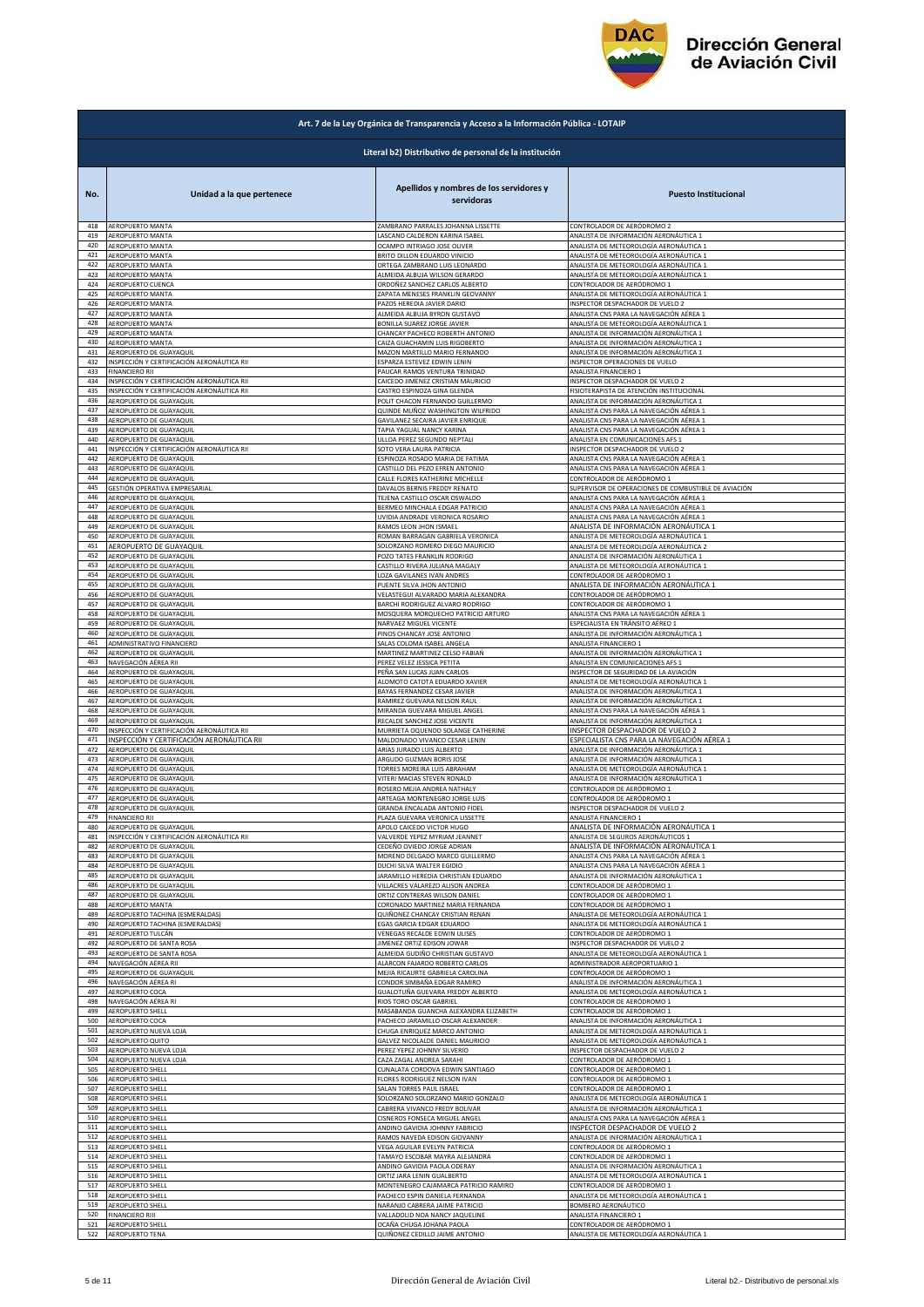

|            | Art. 7 de la Ley Orgánica de Transparencia y Acceso a la Información Pública - LOTAIP |                                                             |                                                                          |  |
|------------|---------------------------------------------------------------------------------------|-------------------------------------------------------------|--------------------------------------------------------------------------|--|
|            | Literal b2) Distributivo de personal de la institución                                |                                                             |                                                                          |  |
| No.        | Unidad a la que pertenece                                                             | Apellidos y nombres de los servidores y<br>servidoras       | <b>Puesto Institucional</b>                                              |  |
| 523        | AEROPUERTO SHELL                                                                      | QUISHPI ZISA JAIME FERNANDO                                 | BOMBERO AERONÁUTICO                                                      |  |
| 524        | <b>FINANCIERO RIII</b>                                                                | QUICHIMBO VINTIMILLA JOSE DIEGO                             | ANALISTA FINANCIERO 1                                                    |  |
| 525        | AEROPUERTO TENA                                                                       | VARGAS COELLO HENRY JULIER                                  | CONTROLADOR DE AERÓDROMO 1                                               |  |
| 526        | AEROPUERTO MACAS                                                                      | DELGADO ROMERO MARCO VINICIO                                | INSPECTOR DESPACHADOR DE VUELO 2                                         |  |
| 527        | AEROPUERTO LATACUNGA                                                                  | GUERRERO NARANJO PABLO ALEX                                 | ANALISTA DE METEOROLOGÍA AERONÁUTICA 1                                   |  |
| 528        | <b>AEROPUERTO SHELL</b>                                                               | BATALLAS ESCOBAR LORENA DEL PILAR                           | CONTROLADOR DE AERÓDROMO 1                                               |  |
| 529        | AEROPUERTO MACAS                                                                      | REVELO CESAR WLADIMIR                                       | INSPECTOR DESPACHADOR DE VUELO 2                                         |  |
| 530        | AEROPUERTO MACAS                                                                      | NETO REINOSO RODRIGO GERARDO                                | ANALISTA DE METEOROLOGÍA AERONÁUTICA 1                                   |  |
| 531        | AEROPUERTO MACAS                                                                      | VELASTEGUI PARRA MAURICIO JAVIER                            | ANALISTA CNS PARA LA NAVEGACIÓN AÉREA 1                                  |  |
| 532        | AEROPUERTO SHELL                                                                      | CISNEROS GUZMAN FREDY ARMANDO                               | CONTROLADOR DE AERÓDROMO 1                                               |  |
| 533        | AEROPUERTO MACAS                                                                      | MONTENEGRO MEJIA CARLOS EDUARDO                             | ANALISTA DE METEOROLOGÍA AERONÁUTICA 1                                   |  |
| 534        | AEROPUERTO SHELL                                                                      | PAREDES CASTRO RAUL ISRAEL                                  | CONTROLADOR DE AERÓDROMO 1                                               |  |
| 535        | AEROPUERTO TAISHA                                                                     | PAVON JARAMILLO AIDA ELIZABETH                              | CONTROLADOR DE AERÓDROMO 1                                               |  |
| 536        | AEROPUERTO SAN CRISTÓBAL                                                              | VALENCIA VEGA TANIA LORENA                                  | CONTROLADOR DE AERÓDROMO 1                                               |  |
| 537        | AEROPUERTO SAN CRISTÓBAL                                                              | OCHOA BUSTOS CHARLIE JAVIER                                 | CONTROLADOR DE AERÓDROMO 1                                               |  |
| 538        | AEROPUERTO SAN CRISTÓBAL                                                              | RAMIREZ VALLE JOSE ANGEL                                    | ANALISTA DE METEOROLOGÍA AERONÁUTICA 1                                   |  |
| 539        | AEROPUERTO DE GUAYAQUIL                                                               | ROMERO IBARRA FELIPE PATRICIO                               | CONTROLADOR RADAR APP                                                    |  |
| 540        | AEROPUERTO DE ISABELA                                                                 | JACOME CRUZ RAUL VICENTE                                    | INSPECTOR DESPACHADOR DE VUELO 2                                         |  |
| 541        | AEROPUERTO BALTRA                                                                     | CHANGO ALGUIAR ELSA MARINA                                  | ANALISTA DE INFORMACIÓN AERONÁUTICA 1                                    |  |
| 542        | AEROPUERTO BALTRA                                                                     | GUERRERO CULQUICONDOR AMPARITO ELIZABETH                    | ANALISTA DE INFORMACIÓN AERONÁUTICA 1                                    |  |
| 543        | AEROPUERTO BALTRA                                                                     | AYALA ANDRADE CARLOS ANDRES                                 | CONTROLADOR DE AERÓDROMO 1                                               |  |
| 544        | AEROPUERTO BALTRA                                                                     | SALAZAR NEIRA ANDRES GABRIEL                                | CONTROLADOR DE AERÓDROMO 1                                               |  |
| 545        | AEROPUERTO QUITO                                                                      | ABRIL MAYORGA HERNAN PATRICIO                               | TÉCNICO CNS PARA LA NAVEGACIÓN AÉREA                                     |  |
| 546        | AEROPUERTO QUITO                                                                      | VASQUEZ NAUPARI HECTOR ENRIQUE                              | TÉCNICO CNS PARA LA NAVEGACIÓN AÉREA                                     |  |
| 547        | INSPECCIÓN Y CERTIFICACIÓN AERONÁUTICA RI                                             | MAITA BARRERA AIDA PAULINA                                  | ENFERMERA DE ATENCIÓN INSTITUCIONAL                                      |  |
| 548        | AEROPUERTO LA TOMA (LOJA)                                                             | RIOS MAGALI GIENITT<br>VIVAS BOLAÑOS EDWIN ALIRIO           | SUPERVISOR DE SEGURIDAD DE LA AVIACIÓN                                   |  |
| 549        | AEROPUERTO TULCÁN                                                                     | HOLGUIN BRIONES GONZALO PACATO                              | SUPERVISOR DE SEGURIDAD DE LA AVIACIÓN                                   |  |
| 550        | AEROPUERTO MANTA                                                                      |                                                             | SUPERVISOR DE SEGURIDAD DE LA AVIACIÓN                                   |  |
| 551        | AEROPUERTO DE GUAYAQUIL                                                               | HUERTA PINARGOTE ASTER GUSTAVO ENRIQUE                      | TÉCNICO CNS PARA LA NAVEGACIÓN AÉREA                                     |  |
| 552        | AEROPUERTO DE GUAYAQUIL                                                               | APOLO GARBOA SANDRA KATUSKA                                 | SUPERVISOR DE SEGURIDAD DE LA AVIACIÓN                                   |  |
| 553        | AEROPUERTO DE GUAYAQUIL                                                               | BURGOS LOPEZ MAURICIO DAVID                                 | TÉCNICO CNS PARA LA NAVEGACIÓN AÉREA                                     |  |
| 554        | INSPECCIÓN Y CERTIFICACIÓN AERONÁUTICA RII                                            | SALTOS DOMINGUEZ VILMA NARCISA                              | ENFERMERA DE ATENCIÓN INSTITUCIONAL                                      |  |
| 555        | AEROPUERTO TACHINA (ESMERALDAS)                                                       | ANDRADE CUESTA ANTONIO JOSE                                 | SUPERVISOR DE SEGURIDAD DE LA AVIACIÓN                                   |  |
| 556        | AEROPUERTO TACHINA (ESMERALDAS)                                                       | VILLAVICENCIO ARMIJOS ANGEL FABIAN                          | INSPECTOR DESPACHADOR DE VUELO 1                                         |  |
| 557        | AEROPUERTO DE SANTA ROSA                                                              | TENESACA ROMERO LIONEL ORLANDO                              | SUPERVISOR DE SEGURIDAD DE LA AVIACIÓN                                   |  |
| 558        | AEROPUERTO DE SANTA ROSA                                                              | RIVERA ORDOÑEZ JUNIOR IVAN                                  | TÉCNICO CNS PARA LA NAVEGACIÓN AÉREA                                     |  |
| 559        | AEROPUERTO COCA                                                                       | SALAZAR CANDO HOLGUER VINICIO                               | SUPERVISOR DE SEGURIDAD DE LA AVIACIÓN                                   |  |
| 560        | AEROPUERTO SHELL                                                                      | VITERI NORIEGA MARIO FROILAN                                | TÉCNICO CNS PARA LA NAVEGACIÓN AÉREA                                     |  |
| 561        | AEROPUERTO MACAS                                                                      | ALARCON JARAMILLO MANUEL FACUNDO                            | SUPERVISOR DE SEGURIDAD DE LA AVIACIÓN                                   |  |
| 562        | <b>FINANCIERO RI</b>                                                                  | JUMBO CUMBICOS MARIA FERNANDA                               | ASISTENTE FINANCIERO                                                     |  |
| 563        | COORDINACIÓN ADMINISTRATIVA                                                           | CABEZAS MENA AMPARITO DEL ROCIO                             | ASISTENTE FINANCIERO                                                     |  |
| 564        | AEROPUERTO QUITO                                                                      | TORRES SUAREZ PIEDAD SILVANA                                | ASISTENTE DE TRANSPORTE AÉREO                                            |  |
| 565        | AEROPUERTO QUITO                                                                      | ABARCA ROSILLO MARIA PAULINA                                | ASISTENTE DE TRANSPORTE AÉREO                                            |  |
| 566        | AEROPUERTO QUITO                                                                      | AMORES CASTRO HECTOR LEONARDO                               | ANALISTA DE INFORMACIÓN AERONÁUTICA 1                                    |  |
| 567        | <b>AEROPUERTO QUITO</b>                                                               | VITERI CORRALES ROCIO ALEJANDRA                             | INSPECTOR DESPACHADOR DE VUELO 2                                         |  |
| 568        | AEROPUERTO DE GUAYAQUIL                                                               | ESTRELLA OCHOA KARLINA TATIANA                              | ASISTENTE DE TRANSPORTE AÉREO                                            |  |
| 569        | <b>FINANCIERO RI</b>                                                                  | LARREA NAVARRETE ERIKA GERMANIA                             | ASISTENTE FINANCIERO                                                     |  |
| 570        | ADMINISTRATIVO R1                                                                     | ARIAS PEREZ HUGO HIPOLITO                                   | CHOFER                                                                   |  |
| 571        | <b>FINANCIERO RI</b>                                                                  | ULLOA RAMOS PAUL ANIBAL                                     | ASISTENTE FINANCIERO                                                     |  |
| 572        | COORDINACIÓN ADMINISTRATIVA                                                           | TERAN CEVALLOS MARCOS DAVID                                 | ASISTENTE DE TECNOLOGÍAS DE LA INFORMACIÓN                               |  |
| 573        | AEROPUERTO QUITO                                                                      | ERAZO CUASAPAZ MARISOL TAMARA                               | ASISTENTE DE TRANSPORTE AÉREO                                            |  |
| 574        | AEROPUERTO DE GUAYAQUIL                                                               | CAZARES CEVALLOS JOSE DARIO                                 | AGENTE DE SEGURIDAD DE LA AVIACIÓN                                       |  |
| 575        | AEROPUERTO QUITO                                                                      | SANTANA RODRIGUEZ JORGE ANIBAL                              | ASISTENTE DE TRANSPORTE AÉREO                                            |  |
| 576        | <b>FINANCIERO RI</b>                                                                  | GUZMAN SALAZAR MIGUEL ANGEL                                 | ASISTENTE FINANCIERO                                                     |  |
| 577        | AEROPUERTO MACAS                                                                      | CHUQUI MERINO RICARDO MARIO                                 | AGENTE DE SEGURIDAD DE LA AVIACIÓN                                       |  |
| 578        | AEROPUERTO NUEVA LOJA                                                                 | MIHALACHE GUAITA CARLA                                      | AGENTE DE SEGURIDAD DE LA AVIACIÓN                                       |  |
| 579        | AEROPUERTO NUEVA LOJA                                                                 | PAREDES DURAN ROSARIO ALEJANDRA                             | AGENTE DE SEGURIDAD DE LA AVIACIÓN                                       |  |
| 580<br>581 | AEROPUERTO LA TOMA (LOJA)                                                             | JIMENEZ MOTOCHE MARIA EUGENIA<br>CORREA PARDO OSCAR GEOVANY | AGENTE DE SEGURIDAD DE LA AVIACIÓN                                       |  |
| 582        | AEROPUERTO LA TOMA (LOJA)<br>AEROPUERTO LATACUNGA                                     | VARGAS CARRERA JOSE BAYRON                                  | AGENTE DE SEGURIDAD DE LA AVIACIÓN<br>AGENTE DE SEGURIDAD DE LA AVIACIÓN |  |
| 583        | AEROPUERTO LATACUNGA                                                                  | SAMPEDRO VASQUEZ KARINA SOLI                                | AGENTE DE SEGURIDAD DE LA AVIACIÓN                                       |  |
| 584        | AEROPUERTO SHELL                                                                      | BALSECA TORRES DARWIN MEDARDO                               | AGENTE DE SEGURIDAD DE LA AVIACIÓN                                       |  |
| 585        | AEROPUERTO TULCÁN                                                                     | GUERRON GUERRON PATRICIA                                    | AGENTE DE SEGURIDAD DE LA AVIACIÓN                                       |  |
| 586        | AEROPUERTO TULCÁN                                                                     | PALACIOS GUERRON FELIX OSWALDO                              | AGENTE DE SEGURIDAD DE LA AVIACIÓN                                       |  |
| 587        | AEROPUERTO CUENCA                                                                     | TELLO CEDILLO MARIA JOSE                                    | ASISTENTE DE TRANSPORTE AÉREO                                            |  |
| 588        | AEROPUERTO CUENCA                                                                     | BRITO VASQUEZ ALVARO MODESTO                                | INSPECTOR DESPACHADOR DE VUELO 1                                         |  |
| 589        | AEROPUERTO MANTA                                                                      | GAVILANEZ GRANIZO FAUSTO ALEXANDER                          | AGENTE DE SEGURIDAD DE LA AVIACIÓN                                       |  |
| 590        | AEROPUERTO MANTA                                                                      | CORONEL CORONEL JULIO ALEJANDRO                             | INSPECTOR DESPACHADOR DE VUELO 1                                         |  |
| 591        | AEROPUERTO MANTA                                                                      | ALVEAR LOZANO VICTOR IVAN                                   | AGENTE DE SEGURIDAD DE LA AVIACIÓN                                       |  |
| 592        | AEROPUERTO MANTA                                                                      | MOREIRA MACIAS MARIA REBECA                                 | AGENTE DE SEGURIDAD DE LA AVIACIÓN                                       |  |
| 593        | AEROPUERTO MANTA                                                                      | BARCIA ALAVA JOSELO NOEL                                    | AGENTE DE SEGURIDAD DE LA AVIACIÓN                                       |  |
| 594        | AEROPUERTO MANTA                                                                      | BONILLA ESCUDERO RAQUEL ANTONIETA                           | ASISTENTE DE TRANSPORTE AÉREO                                            |  |
| 595        | AEROPUERTO MANTA                                                                      | BARCIA LEON ANGEL ENRIQUE                                   | AGENTE DE SEGURIDAD DE LA AVIACIÓN                                       |  |
| 596        | AEROPUERTO MANTA                                                                      | CEDEÑO VELEZ LEONARDO ALEXANDER                             | ANALISTA CNS PARA LA NAVEGACIÓN AÉREA 1                                  |  |
| 597        | AEROPUERTO SAN VICENTE                                                                | MUÑOZ RODRIGUEZ MARIA DEL ROCIO                             | AGENTE DE SEGURIDAD DE LA AVIACIÓN                                       |  |
| 598        | ADMINISTRATIVO FINANCIERO                                                             | ANDRADE BARBA HOMERO ANTONIO                                | ASISTENTE DE RECURSOS HUMANOS                                            |  |
| 599        | AEROPUERTO DE GUAYAQUIL                                                               | ECHEVERRIA CONTRERAS DIGNA AMALIA                           | ASISTENTE DE TRANSPORTE AÉREO                                            |  |
| 600        | <b>FINANCIERO RII</b>                                                                 | NAVAS NIEVES GLADYS LUISA                                   | ASISTENTE FINANCIERO                                                     |  |
| 601        | AEROPUERTO DE GUAYAQUIL                                                               | CEDEÑO PROAÑO LILIAN DEL ROCIO                              | ASISTENTE DE TRANSPORTE AÉREO                                            |  |
| 602        | <b>FINANCIERO RII</b>                                                                 | QUIMIS QUIMIS ROBERT FELIPE                                 | ASISTENTE FINANCIERO                                                     |  |
| 603        | ADMINISTRATIVO FINANCIERO                                                             | MEJIA GARCIA MARCOS ALFREDO                                 | ASISTENTE FINANCIERO                                                     |  |
| 604        | ADMINISTRATIVO FINANCIERO                                                             | CRUZ ALVEAR JUAN RAMON                                      | ASISTENTE FINANCIERO                                                     |  |
| 605        | <b>FINANCIERO RII</b>                                                                 | SANTAMARIA ZAVALA ALEXANDRA ELIZABETH                       | ASISTENTE FINANCIERO                                                     |  |
| 606        | AEROPUERTO DE GUAYAQUIL                                                               | FIGUEROA QUIMI MILTON CAYETANO                              | ASISTENTE DE TRANSPORTE AÉREO                                            |  |
| 607        | AEROPUERTO DE GUAYAQUIL                                                               | VELIZ ROSADO MAGNO GUSTAVO                                  | ASISTENTE DE TRANSPORTE AÉREO                                            |  |
| 608        | TECNOLOGÍAS DE LA INFORMACIÓN Y COMUNICACIÓN RII                                      | SCHLOBOHM EGAS HANS DIETER                                  | ANALISTA DE TECNOLOGÍAS DE LA INFORMACIÓN 1                              |  |
| 609        | TECNOLOGÍAS DE LA INFORMACIÓN Y COMUNICACIÓN                                          | CHIRIBOGA ANDRADE JORGE GONZALO                             | ANALISTA DE TECNOLOGÍAS DE LA INFORMACIÓN 1                              |  |
| 610        | FECNOLOGÍAS DE LA INFORMACIÓN Y COMUNICACIÓN RII                                      | NTRIAGO HENRIQUEZ DARWIN ERWIN                              | ASISTENTE DE TECNOLOGÍAS DE LA INFORMACIÓN                               |  |
| 611        | AEROPUERTO DE GUAYAQUIL                                                               | CARRILLO GUAMANQUISPE CLEVER MAURICIO                       | ASISTENTE DE TRANSPORTE AÉREO                                            |  |
| 612        | AEROPUERTO DE GUAYAQUIL                                                               | MORALES ARAUJO DENICE ANABELLE                              | ASISTENTE DE TRANSPORTE AÉREO                                            |  |
| 613        | <b>FINANCIERO RII</b>                                                                 | COBA ESPINOZA KATTY DEL ROCIO                               | ASISTENTE FINANCIERO                                                     |  |
| 614        | AEROPUERTO DE GUAYAQUIL                                                               | CARRERA MOLINA GEOVANNY HUMBERTO                            | ASISTENTE DE TRANSPORTE AÉREO                                            |  |
| 615        | AEROPUERTO DE GUAYAQUIL                                                               | MURILLO VELASQUEZ MELBA ROXANA                              | ASISTENTE DE TRANSPORTE AÉREO                                            |  |
| 616        | AEROPUERTO QUITO                                                                      | RIVERA PAREDES JOSE ALBERTO                                 | TÉCNICO EN SERVICIOS AERONÁUTICOS                                        |  |
| 617        | AEROPUERTO TACHINA (ESMERALDAS)                                                       | EGAS VILLACRES GIOVANNA DE LOS ANGELES                      | AGENTE DE SEGURIDAD DE LA AVIACIÓN                                       |  |
| 618        | AEROPUERTO TACHINA (ESMERALDAS)                                                       | RODRIGUEZ TOZCANO ROYER JESUS                               | AGENTE DE SEGURIDAD DE LA AVIACIÓN                                       |  |
| 619        | AEROPUERTO TACHINA (ESMERALDAS)                                                       | BONE BOLAÑOS DIGNA MERCEDES                                 | AGENTE DE SEGURIDAD DE LA AVIACIÓN                                       |  |
| 620        | AEROPUERTO TACHINA (ESMERALDAS)                                                       | MOREIRA MOREIRA VICENTE SOCRATE                             | AGENTE DE SEGURIDAD DE LA AVIACIÓN                                       |  |
| 621        | AEROPUERTO TACHINA (ESMERALDAS)                                                       | HURTADO ANGULO RAMON GENARC                                 | AGENTE DE SEGURIDAD DE LA AVIACIÓN                                       |  |
| 622        | AEROPUERTO TACHINA (ESMERALDAS)                                                       | PAZMIÑO CARRERA LUIS EDUARDO                                | INSPECTOR DESPACHADOR DE VUELO 1                                         |  |
| 623        | AEROPUERTO DE SANTA ROSA                                                              | CARVAJAL CEVALLOS JHONNY FABRICIO                           | AGENTE DE SEGURIDAD DE LA AVIACIÓN                                       |  |
| 624        | AEROPUERTO DE SANTA ROSA                                                              | SERRANO MOSCOSO TANIA KARINA                                | AGENTE DE SEGURIDAD DE LA AVIACIÓN                                       |  |
| 625        | AEROPUERTO DE SANTA ROSA                                                              | LASSO ALBAN MARIA DEL CARMEN                                | AGENTE DE SEGURIDAD DE LA AVIACIÓN                                       |  |
| 626        | AEROPUERTO COCA                                                                       | SUAREZ RODRIGUEZ KARLA JANINA                               | AGENTE DE SEGURIDAD DE LA AVIACIÓN                                       |  |
| 627        | AEROPUERTO COCA                                                                       | MOREIRA CHAUCA ANGEL EFREN                                  | AGENTE DE SEGURIDAD DE LA AVIACIÓN                                       |  |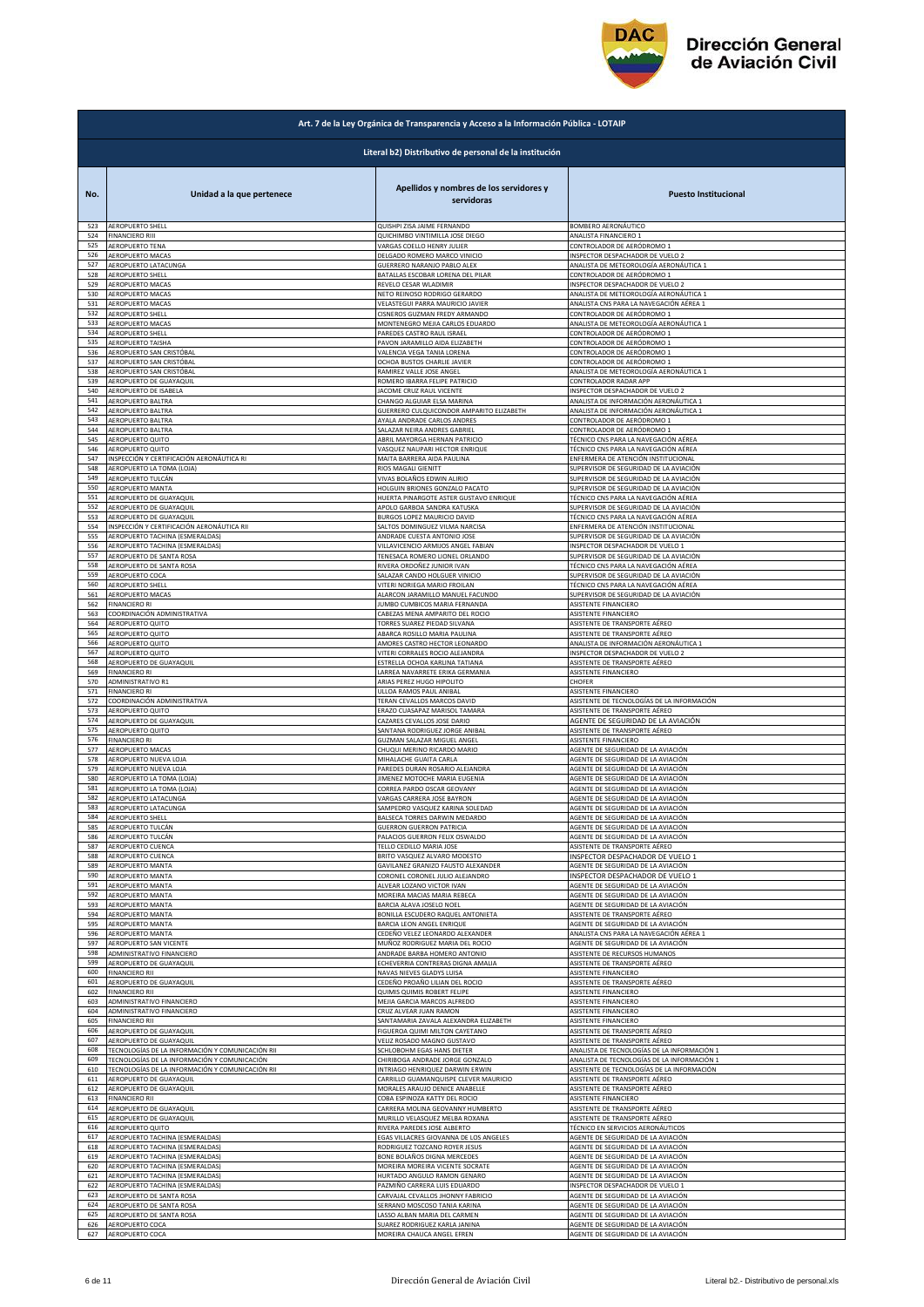

|            | Art. 7 de la Ley Orgánica de Transparencia y Acceso a la Información Pública - LOTAIP |                                                       |                                                   |  |
|------------|---------------------------------------------------------------------------------------|-------------------------------------------------------|---------------------------------------------------|--|
|            | Literal b2) Distributivo de personal de la institución                                |                                                       |                                                   |  |
| No.        | Unidad a la que pertenece                                                             | Apellidos y nombres de los servidores y<br>servidoras | <b>Puesto Institucional</b>                       |  |
| 628        | AEROPUERTO COCA                                                                       | LLORI LLORI OFELIA SILVIA                             | AGENTE DE SEGURIDAD DE LA AVIACIÓN                |  |
| 629        | AEROPUERTO NUEVA LOJA                                                                 | BALSECA TORRES DARIO JAVIER                           | AGENTE DE SEGURIDAD DE LA AVIACIÓN                |  |
| 630        | AEROPUERTO SHELL                                                                      | BAEZ BAEZ LUIS FERNANDO                               | AGENTE DE SEGURIDAD DE LA AVIACIÓN                |  |
| 631        | AEROPUERTO SHELL                                                                      | CAICEDO SORIA SILVIO FRANCISCO                        | AGENTE DE SEGURIDAD DE LA AVIACIÓN                |  |
| 632        | AEROPUERTO TENA                                                                       | JIMBO GALLARDO JUAN GABRIEL                           | AGENTE DE SEGURIDAD DE LA AVIACIÓN                |  |
| 633        | AEROPUERTO MACAS                                                                      | MANOSALVAS SANGURIMA ALFREDA REBECA                   | AGENTE DE SEGURIDAD DE LA AVIACIÓN                |  |
| 634        | AEROPUERTO QUITO                                                                      | ROJAS LOZA ANDRES ALBERTO                             | INSPECTOR DESPACHADOR DE VUELO 2                  |  |
| 635        | AEROPUERTO NUEVA LOJA                                                                 | PAREDES DURAN PATRICIO RODRIGO                        | AGENTE DE SEGURIDAD DE LA AVIACIÓN                |  |
| 636        | AEROPUERTO SAN CRISTÓBAL                                                              | LLERENA MARTILLO NATALY JOHANA                        | AGENTE DE SEGURIDAD DE LA AVIACIÓN                |  |
| 637        | AEROPUERTO SAN CRISTÓBAL                                                              | CEVALLOS BAQUE NADIA ANDREA                           | AGENTE DE SEGURIDAD DE LA AVIACIÓN                |  |
| 638        | AEROPUERTO SAN CRISTÓBAL                                                              | MALIZA ILLICACHI MARIO JAVIER                         | AGENTE DE SEGURIDAD DE LA AVIACIÓN                |  |
| 639        | AEROPUERTO BALTRA                                                                     | HIDALGO ARMIJOS JAVIER ALEJANDRO                      | AGENTE DE SEGURIDAD DE LA AVIACIÓN                |  |
| 640        | AEROPUERTO BALTRA                                                                     | MARGRABER CULQUICONDOR ERIK DAVID                     | AGENTE DE SEGURIDAD DE LA AVIACIÓN                |  |
| 641        | ADMINISTRATIVO R1                                                                     | RAMOS LOPEZ MENTOR RODOLFO                            | GUARDALMACÉN 1                                    |  |
| 642        | <b>ADMINISTRATIVO R1</b>                                                              | TIPAN CAILLAGUA MARIA MERCEDES                        | ASISTENTE DE PROVEEDURÍA                          |  |
| 643        | ADMINISTRATIVO R1                                                                     | BONE RUMBEA TEODORO RODOLFO                           | ASISTENTE DE ACTIVOS FIJOS                        |  |
| 644        | ADMINISTRATIVO R1                                                                     | ACOSTA MONTIEL ANA LUCIA                              | ASISTENTE DE PROVEEDURÍA                          |  |
| 645        | ADMINISTRATIVO FINANCIERO                                                             | AGURTO CHANGO OSCAR ENRIQUE                           | ASISTENTE FINANCIERO                              |  |
| 646        | ADMINISTRATIVO RII                                                                    | LUNA JIMENEZ JAIME CARLOS                             | ASISTENTE DE PROVEEDURÍA                          |  |
| 647        | CAPACITACIÓN NACIONAL                                                                 | SORIA VALENCIA PATRICIA VERONICA                      | TÉCNICO DEL CENTRO DE OPERACIONES DE EMERGENCIA   |  |
| 648        | INSPECCIÓN Y CERTIFICACIÓN AERONÁUTICA RI                                             | BENITEZ ESPINOSA FAUSTO RODRIGO                       | TÉCNICO DEL CENTRO DE OPERACIONES DE EMERGENCIA   |  |
| 649        | AEROPUERTO LA TOMA (LOJA)                                                             | PALADINES LARGO CONSUELO ESPERANZA                    | ASISTENTE DE ENFERMERÍA DE ATENCIÓN INSTITUCIONAL |  |
| 650        | AEROPUERTO DE GUAYAQUIL                                                               | CELI PARADA NANCY ALEXANDRA                           | ASISTENTE DE ENFERMERÍA DE ATENCIÓN INSTITUCIONAL |  |
| 651        | INSPECCIÓN Y CERTIFICACIÓN AERONÁUTICA RII                                            | DOMINGUEZ MESIAS ANGELA DE LA CRUZ                    | ASISTENTE DE ENFERMERÍA DE ATENCIÓN INSTITUCIONAL |  |
| 652        | INSPECCIÓN Y CERTIFICACIÓN AERONÁUTICA RII                                            | VILLAVICENCIO GARCIA FLOR DE MARIA                    | SECRETARIA                                        |  |
| 653        | DIRECCIÓN ESCUELA TÉCNICA DE AVIACIÓN CIVIL                                           | ANDRADE DIAZ MARIA VICTORIA                           | SECRETARIA EJECUTIVA 2                            |  |
| 654        | AEROPUERTO QUITO                                                                      | REVELO CARVAJAL ALICIA JACQUELINE                     | SECRETARIA                                        |  |
| 655        | AEROPUERTO QUITO                                                                      | VILLASMIL HERRMANN GABRIELA ELIZABETH                 | ASISTENTE DE TRANSPORTE AÉREO                     |  |
| 656        | AEROPUERTO LATACUNGA                                                                  | <b>GUTIERREZ RAMON MARIA ERCILIA</b>                  | SECRETARIA                                        |  |
| 657        | ADMINISTRATIVO RII                                                                    | BARRETO ALVARADO VILMA GRACIELA                       | OFICINISTA                                        |  |
| 658        | AEROPUERTO TULCÁN                                                                     | ARGOTI ORTIZ LIDIA FABIOLA                            | ASISTENTE DE ENFERMERÍA DE ATENCIÓN INSTITUCIONAL |  |
| 659        | <b>FINANCIERO RII</b>                                                                 | CORONEL ALVARADO NELLY MARGARITA                      | OFICINISTA                                        |  |
| 660        | AEROPUERTO DE GUAYAQUIL                                                               | MAQUILON GOMEZ SILVANA EUNICE                         | SECRETARIA                                        |  |
| 661        | <b>FINANCIERO RII</b>                                                                 | ORTEGA SIGUA MANUEL RODRIGO                           | OFICINISTA                                        |  |
| 662        | ADMINISTRATIVO RII                                                                    | URBINA YAGUAL WALTER ANTONIO                          | OFICINISTA                                        |  |
| 663        | INSPECCIÓN Y CERTIFICACIÓN AERONÁUTICA RII                                            | AVILES ROSADO MARIA DEL CARMEN                        | SECRETARIA                                        |  |
| 664        | ADMINISTRATIVO RII                                                                    | LEON ZAMBRANO DILIA ELIZABETH                         | OFICINISTA                                        |  |
| 665        | INGENIERÍA AEROPORTUARIA RII                                                          | ROMERO ROMAN EMERITA ESMERALDA                        | SECRETARIA                                        |  |
| 666        | ADMINISTRATIVO FINANCIERO                                                             | VELEZ FAJARDO CECILIA MARIA                           | SECRETARIA                                        |  |
| 667        | ASESORÍA JURÍDICA RII                                                                 | HIDALGO MINDA BRENDA DEL PILAR                        | OFICINISTA                                        |  |
| 668        | DIRECCIÓN REGIONAL II                                                                 | IDROVO GRANIZO YOLANDA VERONICA                       | ECRETARIA                                         |  |
| 669        | INSPECCIÓN Y CERTIFICACIÓN AERONÁUTICA RII                                            | AGUILAR ORELLANA SANDRA GLORIA                        | SECRETARIA                                        |  |
| 670        | TECNOLOGÍAS DE LA INFORMACIÓN Y COMUNICACIÓN RII                                      | RUALES ESPINOZA JUANA ELIZABETH                       | SECRETARIA                                        |  |
| 671        | RECURSOS HUMANOS RII                                                                  | TORRES CANADAS ELSA LEONOR                            | SECRETARIA                                        |  |
| 672        | <b>FINANCIERO RII</b>                                                                 | MELENDREZ PEREZ DOLORES MERCEDES                      | ASISTENTE FINANCIERA                              |  |
| 673        | AEROPUERTO TACHINA (ESMERALDAS)                                                       | MARTINEZ BRAVO IRMA DEL ROCIO                         | SECRETARIA                                        |  |
| 674        | AEROPUERTO TACHINA (ESMERALDAS)                                                       | PALACIOS MONTESDEOCA EDDWIN GABRIEL                   | CHOFER                                            |  |
| 675        | GESTIÓN OPERATIVA EMPRESARIAL                                                         | CADENA CASTILLO EDISON ALBERTO                        | TÉCNICO DE MANTENIMIENTO                          |  |
| 676        | ADMINISTRATIVO R1                                                                     | LOPEZ LAMA LUIS EFREN                                 | CHOFER                                            |  |
| 677        | NAVEGACIÓN AÉREA RI                                                                   | LEVOYER RAMIREZ EDUARDO PATRICIO                      | CHOFER                                            |  |
| 678        | NAVEGACIÓN AÉREA RI                                                                   | BARRIGA CHICAIZA LUIS PAUL                            | ANALISTA CNS PARA LA NAVEGACIÓN AÉREA 1           |  |
| 679        | ADMINISTRATIVO R1                                                                     | BAHAMONDE TIPAN NELSON OSWALDO                        | CHOFER                                            |  |
| 680        | ADMINISTRATIVO R1                                                                     | AYERVE TOBAR ARMANDO ALEXANDER                        | CHOFER                                            |  |
| 681        | GESTIÓN OPERATIVA EMPRESARIAL                                                         | RAMIREZ TAPIA JORGE RAFAEL                            | FÉCNICO EN DESPACHO DE COMBUSTIBLE DE AVIACIÓN    |  |
| 682        | GESTIÓN OPERATIVA EMPRESARIAL                                                         | PACHECO CALDERON MIGUEL PATRICIO                      | TÉCNICO EN DESPACHO DE COMBUSTIBLE DE AVIACIÓN    |  |
| 683        | ADMINISTRATIVO R1                                                                     | CRUZ GOMEZ FREDDY JESUS                               | CHOFER                                            |  |
| 684        | AEROPUERTO SALINAS                                                                    | RODRIGUEZ ROMERO KATIUSCA SORAYA                      | CONSERJE                                          |  |
| 685        | ADMINISTRATIVO R1                                                                     | VERA VINUEZA LUIS IVAN                                | CHOFER                                            |  |
| 686        | ADMINISTRATIVO R1                                                                     | SAN PEDRO MALAGON LETICIA CECIBEL                     | CONSERJE                                          |  |
| 687        | GESTIÓN OPERATIVA EMPRESARIAL                                                         | <b>GUZMAN QUIROZ LUIS ANDRES</b>                      | TÉCNICO EN DESPACHO DE COMBUSTIBLE DE AVIACIÓN    |  |
| 688        | AEROPUERTO DE GUAYAQU                                                                 | TOAPANTA ARIAS MILTON JACINTO                         | TÉCNICO EN SERVICIOS DE MANTENIMIENTO             |  |
| 689        | AEROPUERTO DE GUAYAQUIL                                                               | ACUÑA SALAZAR MELANY VALERIA                          | CONTROLADOR DE AERÓDROMO 1                        |  |
| 690        | ADMINISTRATIVO R1                                                                     | CHASILUISA ESCOBAR MARIO ROSENDO                      | <b>FÉCNICO EN SERVICIOS DE MANTENIMIENTO 1</b>    |  |
| 691        | ADMINISTRATIVO R1                                                                     | LINCANGO ALVARO JOSE LUIS                             | CHOFER                                            |  |
| 692        | ADMINISTRATIVO R1                                                                     | ANDRADE AGUIRRE FRANKLIN IVAN                         | <b>FÉCNICO EN SERVICIOS DE MANTENIMIENTO 2</b>    |  |
| 693        | GESTIÓN OPERATIVA EMPRESARIAL                                                         | MEDINA VASQUEZ PAOLO CESAR                            | FÉCNICO EN DESPACHO DE COMBUSTIBLE DE AVIACIÓN    |  |
| 694        | GESTIÓN OPERATIVA EMPRESARIAL                                                         | ROMERO TOLEDO PATRICIO TRAJANO                        | TÉCNICO EN DESPACHO DE COMBUSTIBLE DE AVIACIÓN    |  |
| 695        | AEROPUERTO LA TOMA (LOJA)                                                             | NARVAEZ ROGELIO                                       | BOMBERO AERONÁUTICO                               |  |
| 696        | AEROPUERTO LA TOMA (LOJA)                                                             | LOYOLA MORA LEONEL ALBERTO                            | BOMBERO AERONÁUTICO                               |  |
| 697        | AEROPUERTO LA TOMA (LOJA)                                                             | CORDOVA LUZURIAGA JUAN CARLOS                         | BOMBERO AERONÁUTICO                               |  |
| 698        | AEROPUERTO LA TOMA (LOJA)                                                             | CHAMBA RAMON EDUARDO BOLIVAR                          | BOMBERO AERONÁUTICO                               |  |
| 699        | AEROPUERTO LATACUNGA                                                                  | ARMENDARIZ CAICEDO VICTOR HUGO                        | BOMBERO AERONÁUTICO                               |  |
| 700        | AEROPUERTO LATACUNGA                                                                  | HIDALGO MORENO HUGO FERNANDO                          | BOMBERO AERONÁUTICO                               |  |
| 701        | AEROPUERTO LATACUNGA                                                                  | MORENO RIOS WALTER GUILLERMO                          | BOMBERO AERONÁUTICO                               |  |
| 702        | AEROPUERTO LATACUNGA                                                                  | MARTINEZ BUSTILLOS WILLIAM PATRICIO                   | BOMBERO AERONÁUTICO                               |  |
| 703        | AEROPUERTO LATACUNGA                                                                  | SEGOVIA PAZMIÑO FLAVIO FERNANDO                       | BOMBERO AERONÁUTICO                               |  |
| 704        | AEROPUERTO LATACUNGA                                                                  | QUINALUISA SHULCA IVAN ESTUARDO                       | BOMBERO AERONÁUTICO                               |  |
| 705        | AEROPUERTO LATACUNGA                                                                  | ALBAN TOVAR EDMUNDO MARCELO                           | BOMBERO AERONÁUTICO                               |  |
| 706        | AEROPUERTO LATACUNGA                                                                  | GUACHO SALAZAR JHON KLEBER                            | BOMBERO AERONÁUTICO                               |  |
| 707<br>708 | AEROPUERTO LATACUNGA                                                                  | LEON ARROYO ROGHER IGNACIO                            | BOMBERO AERONÁUTICO                               |  |
| 709        | AEROPUERTO LATACUNGA                                                                  | GUANO TOAPANTA CARLOS PATRICIO                        | TÉCNICO EN DESPACHO DE COMBUSTIBLE DE AVIACIÓN    |  |
|            | AEROPUERTO LATACUNGA                                                                  | CUNALATA ASQUI LUIS ARMANDO                           | GUARDIÁN                                          |  |
| 710        | AEROPUERTO LATACUNGA                                                                  | TOAPANTA PILA ALVARO RODRIGO                          | ANALISTA CNS PARA LA NAVEGACIÓN AÉREA 1           |  |
| 711        | GESTIÓN OPERATIVA EMPRESARIAL                                                         | PAREDES TAPIA GUIDO GIOVANI                           | FÉCNICO EN DESPACHO DE COMBUSTIBLE DE AVIACIÓN    |  |
| 712        | GESTIÓN OPERATIVA EMPRESARIAL                                                         | MOREIRA GARCIA MARIO VEYROT                           | TÉCNICO EN DESPACHO DE COMBUSTIBLE DE AVIACIÓN    |  |
| 713        | GESTIÓN OPERATIVA EMPRESARIAL                                                         | NAVEDA NARANJO FRANKLIN WLADIMIR                      | TÉCNICO EN DESPACHO DE COMBUSTIBLE DE AVIACIÓN    |  |
| 714        | AEROPUERTO MANTA                                                                      | PAZMIÑO CONRADO MARCO VINICIO                         | <b>3OMBERO AERONÁUTICO</b>                        |  |
| 715        | AEROPUERTO MANTA                                                                      | MOLINA CAICEDO FRANCISCO JAVIER                       | CONTROLADOR DE AERÓDROMO 1                        |  |
| 716        | AEROPUERTO MACAS                                                                      | FALCONY HIDALGO ROLANDO EUGENIO                       | BOMBERO AERONÁUTICO                               |  |
| 717<br>718 | AEROPUERTO LATACUNGA                                                                  | DEFAZ CAJAS MARCO ANTONIO                             | BOMBERO AERONÁUTICO                               |  |
| 719        | AEROPUERTO LATACUNGA                                                                  | CAMPAÑA CAICEDO VICTOR HUGO                           | BOMBERO AERONÁUTICO                               |  |
|            | AEROPUERTO LATACUNGA                                                                  | CAIZA VEINTIMILLA JOSE LUIS                           | BOMBERO AERONÁUTICO                               |  |
| 720        | AEROPUERTO LATACUNGA                                                                  | ANCHATIPAN NAVAS LUIS ARTURO                          | TÉCNICO EN SERVICIOS DE MANTENIMIENTO 2           |  |
| 721        | AEROPUERTO LATACUNGA                                                                  | GUTIERREZ BONILLA HUGO PATRICIO                       | BOMBERO AERONÁUTICO                               |  |
| 722        | AEROPUERTO SHELL                                                                      | RUIZ SOSA MARIO VINICIO                               | BOMBERO AERONÁUTICO                               |  |
| 723        | AEROPUERTO TULCÁN                                                                     | VILLARREAL YANDUN JOSE LUIS                           | BOMBERO AERONÁUTICO                               |  |
| 724        | AEROPUERTO TULCÁN                                                                     | MORILLO BOLAÑOS AMILCAR EUGENIO                       | BOMBERO AERONÁUTICO                               |  |
| 725        | AEROPUERTO TULCÁN                                                                     | LIMA MEJIA SEGUNDO JOSE PEDRO                         | BOMBERO AERONÁUTICO                               |  |
| 726        | AEROPUERTO TULCÁN                                                                     | DEL HIERRO ORTEGA GALO GERMAN                         | BOMBERO AERONÁUTICO                               |  |
| 727        | AEROPUERTO TULCÁN                                                                     | MARTINEZ GUZMAN MANUEL MESIAS                         | CHOFER                                            |  |
| 728        | AEROPUERTO TULCÁN                                                                     | CHUGA VILLARREAL WILSON ALFREDO                       | CHOFER                                            |  |
| 729        | AEROPUERTO TULCÁN                                                                     | JATIVA GARCIA XAVIER FERNANDO                         | BOMBERO AERONÁUTICO                               |  |
| 730        | AEROPUERTO LA TOMA (LOJA)                                                             | SALTOS MOYANO BENJAMIN AURELIO                        | CHOFER                                            |  |
| 731        | AEROPUERTO CUENCA                                                                     | CHIMBO GRANDA SERGIO ANTONIO                          | CHOFER                                            |  |
| 732        | AEROPUERTO MANTA                                                                      | VIVANCO CALVA JORGE ALFREDO                           | BOMBERO AERONÁUTICO                               |  |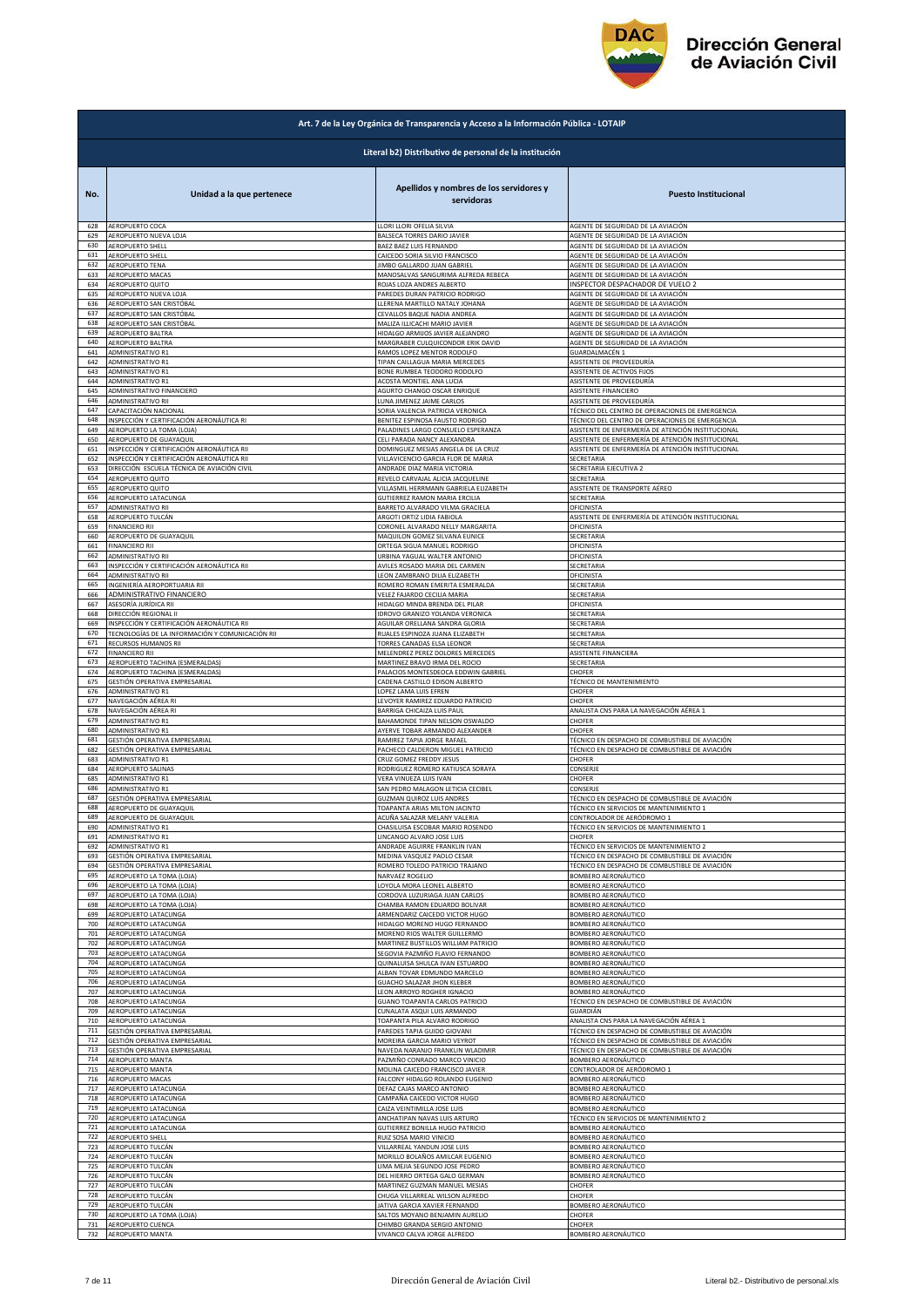

|            | Art. 7 de la Ley Orgánica de Transparencia y Acceso a la Información Pública - LOTAIP |                                                                    |                                                          |  |
|------------|---------------------------------------------------------------------------------------|--------------------------------------------------------------------|----------------------------------------------------------|--|
|            | Literal b2) Distributivo de personal de la institución                                |                                                                    |                                                          |  |
| No.        | Unidad a la que pertenece                                                             | Apellidos y nombres de los servidores y<br>servidoras              | <b>Puesto Institucional</b>                              |  |
| 733        | AEROPUERTO LA TOMA (LOJA)                                                             | JCHUARI CAJILIMA MARIO BALTAZAR                                    | BOMBERO AERONÁUTICO                                      |  |
| 734        | AEROPUERTO MANTA                                                                      | SANDOVAL LOPEZ OSCAR ALFREDO                                       | BOMBERO AERONÁUTICO                                      |  |
| 735        | AEROPUERTO QUITO                                                                      | <b>ZA VIERA LEOPOLDO FERNANDO</b>                                  | BOMBERO AERONÁUTICO                                      |  |
| 736        | AEROPUERTO MANTA                                                                      | CASTILLO RUEDA JUAN CARLOS                                         | BOMBERO AERONÁUTICO                                      |  |
| 737        | AEROPUERTO MANTA                                                                      | AGUILERA CARRILLO CARLOS MARCELO                                   | BOMBERO AERONÁUTICO                                      |  |
| 738        | AEROPUERTO MANTA                                                                      | GUZMAN FREIRE STALIN BLADIMIR                                      | INSPECTOR DESPACHADOR DE VUELO 2                         |  |
| 739        | GESTIÓN OPERATIVA EMPRESARIAL                                                         | VELIZ CASTRO JAIME JAVIER                                          | TÉCNICO EN DESPACHO DE COMBUSTIBLE DE AVIACIÓN           |  |
| 740        | AEROPUERTO MANTA<br>GESTIÓN OPERATIVA EMPRESARIAL                                     | SALCEDO LEON JOB GUILLERMO                                         | CHOFER<br>TÉCNICO EN DESPACHO DE COMBUSTIBLE DE AVIACIÓN |  |
| 741<br>742 | AEROPUERTO MANTA                                                                      | QUIÑONEZ CORTEZ JUAN CARLOS<br>CHAVEZ NEVAREZ DINO RODOLFO AUGUSTO | BOMBERO AERONÁUTICO                                      |  |
| 743        | GESTIÓN OPERATIVA EMPRESARIAL                                                         | HERNANDEZ ZAMBRANO MARIO HONORIO                                   | TÉCNICO EN DESPACHO DE COMBUSTIBLE DE AVIACIÓN           |  |
| 744        | AEROPUERTO MANTA                                                                      | INTRIAGO TORRES JUAN EFREN                                         | BOMBERO AERONÁUTICO                                      |  |
| 745        | AEROPUERTO MANTA                                                                      | CHAVEZ VASQUEZ MANUEL ABELARDO                                     | BOMBERO AERONÁUTICO                                      |  |
| 746        | AEROPUERTO SAN VICENTE                                                                | QUIROZ BARRETO JOSE ANTONIO                                        | BOMBERO AERONÁUTICO                                      |  |
| 747        | AEROPUERTO MANTA                                                                      | SALAZAR TELLO ANGEL JESUS                                          | TÉCNICO EN SERVICIOS DE MANTENIMIENTO 1                  |  |
| 748        | GESTIÓN OPERATIVA EMPRESARIAL                                                         | LOPEZ MOREIRA JOSE SANTIAGO                                        | TÉCNICO EN DESPACHO DE COMBUSTIBLE DE AVIACIÓN           |  |
| 749        | AEROPUERTO DE GUAYAQUIL                                                               | CAJAS SILVA GONZALO VINICIO                                        | TÉCNICO EN SERVICIOS DE MANTENIMIENTO 1                  |  |
| 750        | NAVEGACIÓN AÉREA RII                                                                  | QUIMIS INDACOCHEA FREDDY NARCISO                                   | CHOFER                                                   |  |
| 751        | AEROPUERTO DE GUAYAQUIL                                                               | ESPINOZA ROMERO JOSE BOLIVAR                                       | CHOFER                                                   |  |
| 752        | AEROPUERTO DE GUAYAQUIL                                                               | CAICEDO DE LA CRUZ RIGOBERTO JAVIER                                | TÉCNICO EN SERVICIOS DE MANTENIMIENTO 2                  |  |
| 753        | AEROPUERTO DE GUAYAQUIL                                                               | VEGA PIGUAVE ENRIQUE YARI                                          | TÉCNICO EN SERVICIOS DE MANTENIMIENTO 1                  |  |
| 754        | INSPECCIÓN Y CERTIFICACIÓN AERONÁUTICA RII                                            | ZUÑIGA ROSAS MANUEL EDUARDO                                        | INTENDENTE INSPECTOR PILOTO DE CONTROL                   |  |
| 755        | INSPECCIÓN Y CERTIFICACIÓN AERONÁUTICA RII                                            | BASTIDAS CHAMORRO RICARDO SECUNDINO                                | INTENDENTE INSPECTOR PILOTO DE CONTROL                   |  |
| 756        | COMERCIALIZACIÓN ESPACIOS AEROPORTUARIOS E INMUEBLES RII                              | SEGOVIA BONILLA CARLOS ALEJANDRO                                   | ANALISTA DE COMERCIALIZACIÓN 1                           |  |
| 757        | COMERCIALIZACIÓN ESPACIOS AEROPORTUARIOS E INMUEBLES RII                              | JUNCO NOBOA MARIA CRISTINA                                         | ASISTENTE DE INGENIERÍA AEROPORTUARIA                    |  |
| 758        | AEROPUERTO DE SANTA ROSA                                                              | CERVANTES ENGRACIA JULIO AUGUSTO                                   | BOMBERO AERONÁUTICO                                      |  |
| 759        | AEROPUERTO DE GUAYAQUIL                                                               | AVILES SUAREZ JOHN WILLIAN                                         | TÉCNICO EN SERVICIOS DE MANTENIMIENTO 1                  |  |
| 760        | AEROPUERTO DE GUAYAQUIL                                                               | FRANCO VICUÑA CESAR ERNESTO                                        | TÉCNICO EN SERVICIOS DE MANTENIMIENTO 1                  |  |
| 761        | <b>FINANCIERO RII</b>                                                                 | RAMIREZ ALCIVAR IVAN GIOVANNI                                      | CONSERJE                                                 |  |
| 762        | AEROPUERTO DE GUAYAQUIL                                                               | BARRENO PARRA RAMON EDELBERTO                                      | GUARDIÁN                                                 |  |
| 763        | ADMINISTRATIVO RII                                                                    | PACHECO MOSQUERA COLON ELIAS                                       | TÉCNICO EN SERVICIOS DE MANTENIMIENTO 1                  |  |
| 764        | AEROPUERTO DE GUAYAQUIL                                                               | VILLACIS MORA RODRIGO WILFRIDO                                     | CHOFER                                                   |  |
| 765        | AEROPUERTO DE SANTA ROSA                                                              | VIVANCO ESPINOZA ALEXANDER EFREN                                   | BOMBERO AERONÁUTICO                                      |  |
| 766        | AEROPUERTO DE GUAYAQUIL                                                               | MEDINA YAGUAL WILSON GIOVANNI                                      | TÉCNICO EN SERVICIOS DE MANTENIMIENTO 2                  |  |
| 767        | AEROPUERTO DE GUAYAQUIL                                                               | RAMOS BARBA ROGELIO RAMIRO                                         | TÉCNICO EN SERVICIOS DE MANTENIMIENTO 2                  |  |
| 768        | AEROPUERTO DE GUAYAQUIL                                                               | SALAZAR ANDACHI HEYDI ARIEL                                        | ASISTENTE DE TRANSPORTE AÉREO                            |  |
| 769        | AEROPUERTO DE GUAYAQUIL                                                               | FRANCO FERRUZOLA GABRIEL FERNANDO                                  |                                                          |  |
| 770        | DIRECCIÓN REGIONAL II                                                                 | COELLO CABRERA LUIS JOHN                                           | CONTROLADOR DE AERÓDROMO 1<br>CONSERJE                   |  |
| 771        | RECURSOS HUMANOS RIII                                                                 | REYES RODAS MONICA BALBINA                                         | ASISTENTE DE RECURSOS HUMANOS                            |  |
| 772        | SEGURIDAD Y PREVENCIÓN AERONÁUTICA RI                                                 | CARRERA CORO CRISTIAN JAVIER                                       | TÉCNICO EN SERVICIO EN MANTENIMIENTO 1                   |  |
| 773        | INGENIERÍA AEROPORTUARIA RI                                                           | GARCIA CARRERA ANA GABRIELA                                        | ANALISTA DE INGENIERIA AEROPORTUARIA 1                   |  |
| 774        | NAVEGACIÓN AÉREA RI                                                                   | CAÑADAS ORTIZ FRANKLIN XAVIER                                      | ANALISTA CNS PARA LA NAVEGACIÓN AÉREA 1                  |  |
| 775<br>776 | AEROPUERTO LA TOMA (LOJA)                                                             | CASTILLO CARRION DARWIN ALBERTO                                    | BOMBERO AERONÁUTICO                                      |  |
| 777        | AEROPUERTO DE GUAYAQUIL                                                               | ALMEIDA CASTRO JOFFRE ANTONIO                                      | BOMBERO AERONÁUTICO                                      |  |
|            | AEROPUERTO TACHINA (ESMERALDAS)                                                       | BAUTISTA VELASCO CRISTHIAN YOVANY                                  | GUARDIÁN                                                 |  |
| 778        | AEROPUERTO TACHINA (ESMERALDAS)                                                       | LASSO RODRIGUEZ JUAN JOSE                                          | BOMBERO AERONÁUTICO                                      |  |
| 779        | AEROPUERTO TACHINA (ESMERALDAS)                                                       | GARZON POZO ERICK RITCHARI                                         | BOMBERO AERONÁUTICO                                      |  |
| 780        | AEROPUERTO TACHINA (ESMERALDAS)                                                       | PARRA MORALES ALEX SANTIAGO                                        | BOMBERO AERONÁUTICO                                      |  |
| 781        | AEROPUERTO TACHINA (ESMERALDAS)                                                       | SIMBA DE LA CRUZ JHONN JAIRO                                       | BOMBERO AERONÁUTICO                                      |  |
| 782        | GESTIÓN OPERATIVA EMPRESARIAL                                                         | BUSTAMANTE YOR PAQUITO                                             | TÉCNICO EN DESPACHO DE COMBUSTIBLE DE AVIACIÓN           |  |
| 783        | AEROPUERTO TACHINA (ESMERALDAS)                                                       | CANCIO CHEME EXON CLARD                                            | GUARDIÁN                                                 |  |
| 784        | AEROPUERTO MACAS                                                                      | MATAMOROS ESPINOZA JOSE ALEXANDER                                  | GUARDIÁN                                                 |  |
| 785        | AEROPUERTO COCA                                                                       | PALADINES ALAVA JOHN ALFREDO                                       | AGENTE DE SEGURIDAD DE LA AVIACIÓN                       |  |
| 786        | AEROPUERTO COCA                                                                       | CHAMBA ALBERCA JAIRO JOSE                                          | CONTROLADOR DE AERÓDROMO 1                               |  |
| 787        | AEROPUERTO DE SANTA ROSA                                                              | IIMENEZ BENITEZ SEGUNDO ALEJANDRO                                  | BOMBERO AERONÁUTICO                                      |  |
| 788        | AEROPUERTO DE SANTA ROSA                                                              | LEON LOZANO ANDERSON MAX                                           | BOMBERO AERONÁUTICO                                      |  |
| 789        | AEROPUERTO DE SANTA ROSA                                                              | AJILA CHAPIN HUMBERTO STALIN                                       | BOMBERO AERONÁUTICO                                      |  |
| 790        | AEROPUERTO DE SANTA ROSA                                                              | VASQUEZ LAINES WILSON JAVIER                                       | BOMBERO AERONÁUTICO                                      |  |
| 791        | SEGURIDAD Y PREVENCIÓN AERONÁUTICA RI                                                 | ALOMOTO ANALUISA FREDY FABIAN                                      | SUPERVISOR DE SEGURIDAD DE LA AVIACIÓN                   |  |
| 792        | AEROPUERTO DE SANTA ROSA                                                              | RODAS ORELLANA ENRIQUE JONAS ALEJANDRO                             | BOMBERO AERONÁUTICO                                      |  |
| 793        | AEROPUERTO DE SANTA ROSA                                                              | ARBOLEDA BRIONES LEOPOLDO ERNESTO                                  | BOMBERO AERONÁUTICO                                      |  |
| 794        | AEROPUERTO DE SANTA ROSA                                                              | URDIN SURIAGA ELDER ERMEL                                          | BOMBERO AERONÁUTICO                                      |  |
| 795        | <b>AEROPUERTO SHELL</b>                                                               | ROMERO CONSTANTE OSCAR RODRIGO                                     | BOMBERO AERONÁUTICO                                      |  |
| 796        | AEROPUERTO COCA                                                                       | CONDO NOA CARLIN LIBERATO                                          | GUARDIÁN                                                 |  |
| 797        | AEROPUERTO COCA                                                                       | DUMAN LLIGUICHUZHCA JOSE CARLOS JULIO                              | BOMBERO AERONÁUTICO                                      |  |
| 798        | AEROPUERTO COCA                                                                       | TOSCANO SANCHEZ JORGE ALEJANDRO                                    | BOMBERO AERONÁUTICO                                      |  |
| 799        | AEROPUERTO COCA                                                                       | REYES VARGAS JOSE LUIS                                             | BOMBERO AERONÁUTICO                                      |  |
| 800        | AEROPUERTO COCA                                                                       | DALGO UQUILLAS FAUSTO RUFINO                                       | BOMBERO AERONÁUTICO                                      |  |
| 801        | AEROPUERTO COCA                                                                       | CASTRO GUERRERO SEGUNDO RENE                                       | BOMBERO AERONÁUTICO                                      |  |
| 802        | AEROPUERTO COCA                                                                       | LINCANGO ALVARO NELSON RODRIGO                                     | BOMBERO AERONÁUTICO                                      |  |
| 803        | AEROPUERTO COCA                                                                       | ALEMAN CRIOLLO ALFREDO EFRAIN                                      | BOMBERO AERONÁUTICO                                      |  |
| 804        | AEROPUERTO COCA                                                                       | <b>IIMENEZ PARDO JULIO CESAR</b>                                   | BOMBERO AERONÁUTICO                                      |  |
| 805        | AEROPUERTO COCA                                                                       | CHASI MERA ANGEL EDUARDO                                           | AGENTE DE SEGURIDAD DE LA AVIACIÓN                       |  |
| 806        | AEROPUERTO NUEVA LOJA                                                                 | GUERRERO JIMENEZ RAMIRO GUSTAVO                                    | BOMBERO AERONÁUTICO                                      |  |
| 807        | AEROPUERTO NUEVA LOJA                                                                 | BONE CARVAJAL HERMINIO VLADIMIR                                    | BOMBERO AERONÁUTICO                                      |  |
| 808        | AEROPUERTO NUEVA LOJA                                                                 |                                                                    | BOMBERO AERONÁUTICO                                      |  |
| 809        | AEROPUERTO NUEVA LOJA                                                                 | CALDERON CHIMBO MARCO FLORENTINO<br>GUAMAN PAGUAY ERALDO HOMERO    | BOMBERO AERONÁUTICO                                      |  |
| 810        | AEROPUERTO NUEVA LOJA                                                                 | NUÑEZ SILVA DANILO AGAPITO                                         | BOMBERO AERONÁUTICO                                      |  |
| 811        | AEROPUERTO NUEVA LOJA                                                                 | ALVARADO ALVARADO NORMAN OSWALDO                                   | BOMBERO AERONÁUTICO                                      |  |
| 812        | AEROPUERTO NUEVA LOJA                                                                 | LOAYZA OCHOA JORGE VISMAR                                          | BOMBERO AERONÁUTICO                                      |  |
| 813        | AEROPUERTO NUEVA LOJA                                                                 | OÑATE LAZO CARLOS ALFREDO                                          | ANALISTA CNS PARA LA NAVEGACIÓN AÉREA 1                  |  |
| 814        | <b>AEROPUERTO SHELL</b>                                                               | GAVIDIA ROBALINO MARCO VICENTE                                     | BOMBERO AERONÁUTICO                                      |  |
| 815        | AEROPUERTO SHELL                                                                      | LASSO HUGO MANUEL                                                  | BOMBERO AERONÁUTICO                                      |  |
| 816        | AEROPUERTO SHELL                                                                      | ORTIZ SUAREZ HECTOR GONZALO                                        | GUARDIÁN                                                 |  |
| 817        | AEROPUERTO TENA                                                                       | GUAMAN MENDOZA POLIVIO MESIAS                                      | BOMBERO AERONÁUTICO                                      |  |
| 818        | AEROPUERTO SHELL                                                                      | ARIAS VELASCO WILLIAN EDUARDO                                      | BOMBERO AERONÁUTICO                                      |  |
| 819        | <b>AEROPUERTO SHELL</b>                                                               | CHANCUSIG CHANCUSIG MARIO FERNANDO                                 | ANALISTA CNS PARA LA NAVEGACIÓN AÉREA 1                  |  |
| 820        | AEROPUERTO LATACUNGA                                                                  | ALVAREZ MOLINA CARLOS GILBERTO                                     | BOMBERO AERONÁUTICO                                      |  |
| 821        | AEROPUERTO TENA                                                                       | MIRANDA CASTRO GALO FAVIAN                                         | BOMBERO AERONÁUTICO                                      |  |
| 822        | AEROPUERTO TENA                                                                       | GREFA RIVADENEYRA HECTOR MARCELO                                   | GUARDIÁN                                                 |  |
| 823        | AEROPUERTO MACAS                                                                      | GRANDA ALARCON RODRIGO VINICIO                                     | BOMBERO AERONÁUTICO                                      |  |
| 824        | AEROPUERTO MACAS                                                                      | PALACIOS JARAMILLO GONZALO WILLAN                                  | BOMBERO AERONÁUTICO                                      |  |
| 825        | <b>AEROPUERTO MACAS</b>                                                               | MOLINA ESPINOZA JORGE WILFRIDO                                     | BOMBERO AERONÁUTICO                                      |  |
| 826        | <b>AEROPUERTO TENA</b>                                                                | GAVILANES ALTAMIRANO EDISON XAVIER                                 | BOMBERO AERONÁUTICO                                      |  |
| 827        | AEROPUERTO MACAS                                                                      | LASCANO FREIRE CARLOS RAUL                                         | BOMBERO AERONÁUTICO                                      |  |
| 828        | AEROPUERTO MACAS                                                                      | COZAR AGUAYO GUILLERMO RAFAEL                                      | BOMBERO AERONÁUTICO                                      |  |
| 829        | AEROPUERTO SAN CRISTÓBAL                                                              | ALVARADO CELI ANGEL BENIGNO                                        | BOMBERO AERONÁUTICO                                      |  |
| 830        | AEROPUERTO SAN CRISTÓBAL                                                              | ORTEGA SANDOVAL JHONNY PAUL                                        | BOMBERO AERONÁUTICO                                      |  |
| 831        | AEROPUERTO SAN CRISTÓBAL                                                              | CHAUCA PALLO CARLOS MAURICIO                                       | BOMBERO AERONÁUTICO                                      |  |
| 832        | AEROPUERTO DE ISABELA                                                                 | CONTRERAS DELGADO PEDRO JAVIER                                     | BOMBERO AERONÁUTICO                                      |  |
| 833        | ADMINISTRATIVO RIII                                                                   | OMBEIDA VERGARA EDGAR HERNAN                                       | CHOFER                                                   |  |
| 834        | AEROPUERTO DE SANTA ROSA                                                              | STERLING HERNANDEZ ERWIN ULIANOV                                   | <b>BOMBERO AERONÁUTICO</b>                               |  |
| 835        | CALIDAD Y MEJORA CONTINUA                                                             | MALDONADO PAZMIÑO MARCIA SEMIRAMIS                                 | ANALISTA DE PLANIFICACIÓN Y CALIDAD 2                    |  |
| 836        | AEROPUERTO SAN CRISTÓBAL                                                              | YANGARE TORRES ABEL DARIO                                          | AGENTE DE SEGURIDAD DE LA AVIACIÓN                       |  |
| 837        | AEROPUERTO SALINAS                                                                    | MAYORGA BERMEO DAISY LORENA                                        | AGENTE DE SEGURIDAD DE LA AVIACIÓN                       |  |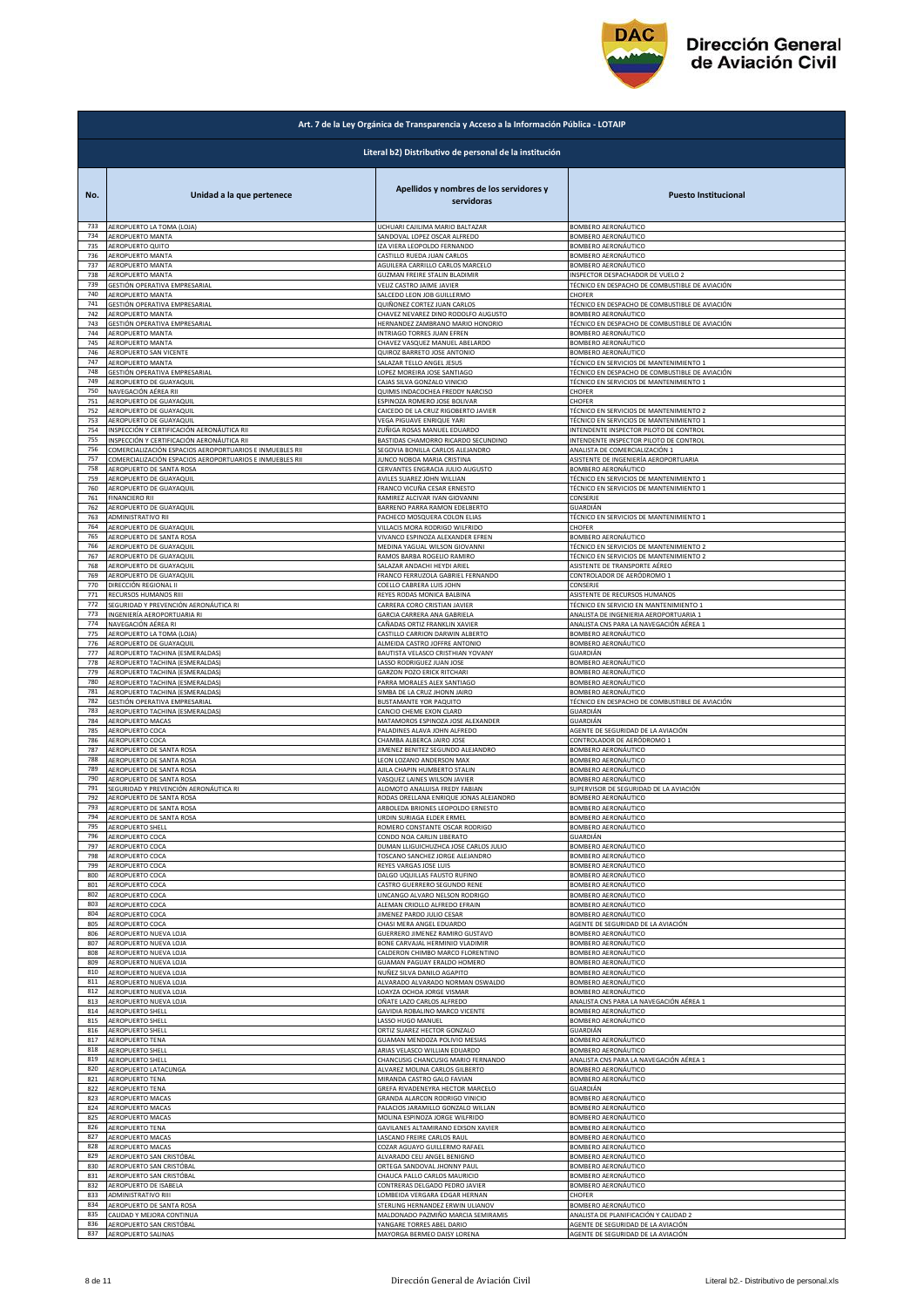

|            | Art. 7 de la Ley Orgánica de Transparencia y Acceso a la Información Pública - LOTAIP |                                                                |                                                       |  |
|------------|---------------------------------------------------------------------------------------|----------------------------------------------------------------|-------------------------------------------------------|--|
|            | Literal b2) Distributivo de personal de la institución                                |                                                                |                                                       |  |
| No.        | Unidad a la que pertenece                                                             | Apellidos y nombres de los servidores y<br>servidoras          | <b>Puesto Institucional</b>                           |  |
| 838        | AEROPUERTO SAN CRISTÓBAL                                                              | BUENAÑO ZAVALA HENRRY ANDRES                                   | BOMBERO AERONÁUTICO                                   |  |
| 839        | AEROPUERTO NUEVA LOJA                                                                 | <b>FOSCANO BORJA MARCELO ANDRES</b>                            | CONTROLADOR DE AERÓDROMO 1                            |  |
| 840        | AEROPUERTO COCA                                                                       | MUÑOZ CERDA CARLOS ROBERTO                                     | CONTROLADOR DE AERÓDROMO 1                            |  |
| 841        | AEROPUERTO MACAS                                                                      | ANDINO GAVIDIA KARLA SABRINA                                   | CONTROLADOR DE AERÓDROMO 1                            |  |
| 842        | AEROPUERTO MACAS                                                                      | CANTOS BORJA DIEGO ALBERTO                                     | CONTROLADOR DE AERÓDROMO 1                            |  |
| 843        | AEROPUERTO TENA                                                                       | HARO FLORES SLENDY VANESSA                                     | ANALISTA CNS PARA LA NAVEGACIÓN AÉREA 1               |  |
| 844        | AEROPUERTO TENA                                                                       | <b>TOAPANTA SANTOS SHOGO XAVIER</b>                            | ANALISTA CNS PARA LA NAVEGACIÓN AÉREA 1               |  |
| 845        | AEROPUERTO TENA                                                                       | CALUCHO LOPEZ RONALD ALEXANDER                                 | CHOFER                                                |  |
| 846        | TECNOLOGÍAS DE LA INFORMACIÓN Y COMUNICACIÓN RIII                                     | CARRILLO ROBALINO EULALIA XIMENA                               | ANALISTA DE TECNOLOGÍAS DE LA INFORMACIÓN 1           |  |
| 847        | AEROPUERTO TACHINA (ESMERALDAS)<br>COORDINACIÓN ADMINISTRATIVA                        | ZUÑIGA TAMAYO MARLON MAURICIO<br>VALENCIA QUIROZ JENNY ADRIANA | ANALISTA CNS PARA LA NAVEGACIÓN AÉREA 1               |  |
| 848<br>849 | AEROPUERTO QUITO                                                                      | BONILLA CUADRADO ALEX JAVIER                                   | OFICINISTA<br>ANALISTA CNS PARA LA NAVEGACIÓN AÉREA 1 |  |
| 850        | INSPECCIÓN Y CERTIFICACIÓN AERONÁUTICA RI                                             | SANCHEZ VALLEJO NELLY FERNANDA                                 | INSPECTOR AUXILIAR DE CABINA                          |  |
| 851        | AEROPUERTO QUITO                                                                      | ZAPATA NARANJO SANDRA VERONICA                                 | ASISTENTE DE TRANSPORTE AÉREO                         |  |
| 852        | AEROPUERTO QUITO                                                                      | <b>IIMENEZ RIVAS EVELYN DAYANA</b>                             | ASISTENTE DE TRANSPORTE AÉREO                         |  |
| 853        | <b>AEROPUERTO QUITO</b>                                                               | DARQUEA REVELO MARCOS ALEXANDER                                | CONTROLADOR DE AERÓDROMO 1                            |  |
| 854        | AEROPUERTO QUITO                                                                      | IPIALES BUNCI DARWIN ROLANDO                                   | ANALISTA CNS PARA LA NAVEGACIÓN AÉREA 1               |  |
| 855        | <b>ADMINISTRATIVO R1</b>                                                              | TACO TAIPE JORGE ENRIQUE                                       | GUARDIÁN                                              |  |
| 856        | GESTIÓN OPERATIVA EMPRESARIAL                                                         | CEPEDA CELA WASHINGTON FERNANDO                                | TÉCNICO EN DESPACHO DE COMBUSTIBLE DE AVIACIÓN        |  |
| 857        | GESTIÓN OPERATIVA EMPRESARIAL                                                         | MERO MERA PATRICIO ROBERTO                                     | TÉCNICO EN DESPACHO DE COMBUSTIBLE DE AVIACIÓN        |  |
| 858        | GESTIÓN OPERATIVA EMPRESARIAL                                                         | ALVAREZ SOLORZANO JAIME JAVIER                                 | TÉCNICO EN DESPACHO DE COMBUSTIBLE DE AVIACIÓN        |  |
| 859        | GESTIÓN OPERATIVA EMPRESARIAL                                                         | GARCIA SANCHEZ CARLOS DANIEL                                   | SUPERVISOR DE OPERACIONES DE COMBUSTIBLE DE AVIACIÓN  |  |
| 860        | ADMINISTRATIVO FINANCIERO                                                             | ALVARADO ROSADO KATHERINE ELIZABETH                            | OFICINISTA                                            |  |
| 861        | AEROPUERTO DE GUAYAQUIL                                                               | SEGURA ESPINOZA JANINA JUANA                                   | ANALISTA CNS PARA LA NAVEGACIÓN AÉREA 1               |  |
| 862        | AEROPUERTO DE GUAYAQUIL                                                               | <b>WBRASLERS ENDARA AARON DAMIAN</b>                           | ANALISTA CNS PARA LA NAVEGACIÓN AÉREA 1               |  |
| 863        | AEROPUERTO DE GUAYAQUIL                                                               | RUGEL ANCHUNDIA MARIA MAGDALENA                                | ANALISTA CNS PARA LA NAVEGACIÓN AÉREA 1               |  |
| 864        | AEROPUERTO DE GUAYAQUIL                                                               | BARAHONA VEGA PLACIDO JESUS                                    | SUPERVISOR DE SEGURIDAD DE LA AVIACIÓN                |  |
| 865        | AEROPUERTO DE GUAYAQUIL                                                               | ITURRALDE GARCIA PAULINA ANDREA                                | INSPECTOR DE AERÓDROMO                                |  |
| 866        | AEROPUERTO SALINAS                                                                    | SALAZAR BEJEGUEN LUIS ENRIQUE                                  | TÉCNICO EN SERVICIOS AERONÁUTICOS                     |  |
| 867        | AEROPUERTO SALINAS                                                                    | TIPANTIZA PATIÑO ARMANDO ALIPIO                                | TÉCNICO EN SERVICIOS AERONÁUTICOS                     |  |
| 868        | ADMINISTRATIVO FINANCIERO                                                             | VILLON CASTRO PATRICIO ALFREDO                                 | ASISTENTE FINANCIERO                                  |  |
| 869        | <b>FINANCIERO RII</b>                                                                 | VILLAVICENCIO PALMA JULIA DEL CARMEN                           | ANALISTA FINANCIERO 1                                 |  |
| 870        | ADMINISTRATIVO RII                                                                    | ROSERO RUILOVA EYBEL PRISCILLA                                 | ABOGADO 2                                             |  |
| 871        | AEROPUERTO SAN CRISTÓBAL                                                              | SANTANA SANCHEZ LUIS ARMANDO                                   | AGENTE DE SEGURIDAD DE LA AVIACIÓN                    |  |
| 872        | NAVEGACIÓN AÉREA RI                                                                   | BUENAÑO OROZCO SANDRA CECILIA                                  | ANALISTA EN COMUNICACIONES AFS 1                      |  |
| 873        | AEROPUERTO CUENCA                                                                     | GUILLEN IGLESIAS BYRON GUSTAVO                                 | SUPERVISOR DE SEGURIDAD DE LA AVIACIÓN                |  |
| 874        | AEROPUERTO CUENCA                                                                     | BONILLA YUCAILLA DIEGO FERNANDO                                | CONTROLADOR DE AERÓDROMO 1                            |  |
| 875        | AEROPUERTO CUENCA                                                                     | ROMERO INGA MARIA FERNANDA                                     | ASISTENTE DE TRANSPORTE AÉREO                         |  |
| 876        | AEROPUERTO CUENCA                                                                     | BERNAL PULLA VERONICA ALEXANDRA                                | OFICINISTA                                            |  |
| 877        | GESTIÓN OPERATIVA EMPRESARIAL                                                         | ZARUMA HEREDIA SEGUNDO                                         | TÉCNICO EN DESPACHO DE COMBUSTIBLE DE AVIACIÓN        |  |
| 878        | AEROPUERTO LATACUNGA                                                                  | VILLALVA BARRIGA JAIME MIGUEL                                  | AGENTE DE SEGURIDAD DE LA AVIACIÓN                    |  |
| 879        | RECURSOS HUMANOS RI                                                                   | CHICAIZA CHAUCA FELIX DE JESUS                                 | CHOFER                                                |  |
| 880        | AEROPUERTO LATACUNGA                                                                  | CHANCUSIG CASA SEGUNDO DANIEL                                  | CHOFER                                                |  |
| 881        | AEROPUERTO LATACUNGA                                                                  | ALMEIDA PASTRANO DIEGO FRANCISCO                               | CHOFER                                                |  |
| 882        | AEROPUERTO LATACUNGA                                                                  | ORTIZ MENA DARWIN ISRAEL                                       | AGENTE DE SEGURIDAD DE LA AVIACIÓN                    |  |
| 883        | AEROPUERTO SHELL                                                                      | HIDALGO MARQUEZ JOSE RAFAEL                                    | CHOFER                                                |  |
| 884        | AEROPUERTO LA TOMA (LOJA)                                                             | PALADINES BRAVO CESAR AUGUSTO                                  | ANALISTA CNS PARA LA NAVEGACIÓN AÉREA 1               |  |
| 885        | AEROPUERTO LA TOMA (LOJA)                                                             | CORDOVA CORDOVA JOSE LUIS                                      | AGENTE DE SEGURIDAD DE LA AVIACIÓN                    |  |
| 886        | GESTIÓN OPERATIVA EMPRESARIAL                                                         | MOSQUERA ROMERO JOEL GUILLERMO                                 | TÉCNICO EN DESPACHO DE COMBUSTIBLE DE AVIACIÓN        |  |
| 887        | NAVEGACIÓN AÉREA RI                                                                   | ESTRELLA MENA JENNIFER PAULINA                                 | CONTROLADOR DE AERÓDROMO 1                            |  |
| 888        | AEROPUERTO MANTA                                                                      | ECHEVERRIA LUCERO CARLOS FERNANDO                              | CONTROLADOR DE AERÓDROMO 1                            |  |
| 889        | AEROPUERTO MANTA                                                                      | NOLE CURIMILMA MANUEL ENRIQUE                                  | CONTROLADOR DE AERÓDROMO 1                            |  |
| 890        | AEROPUERTO MANTA                                                                      | ESCALANTE CODENA MIREYA ELIZABETH                              | CONTROLADOR DE AERÓDROMO 1                            |  |
| 891        | AEROPUERTO MANTA                                                                      | MERA CAMACHO MARIA JOSE                                        | AGENTE DE SEGURIDAD DE LA AVIACIÓN                    |  |
| 892        | AEROPUERTO MANTA                                                                      | ANDRADE LEON DAVID FERNANDO                                    | CONTROLADOR DE AERÓDROMO 1                            |  |
| 893        | NAVEGACIÓN AÉREA RI                                                                   | CARDENAS AULESTIA LEONARDO ANDRES                              | CONTROLADOR DE AERÓDROMO 1                            |  |
| 894        | AEROPUERTO TACHINA (ESMERALDAS)                                                       | MACIAS MARIN LUIS EMILIO                                       | BOMBERO AERONÁUTICO                                   |  |
| 895        | GESTIÓN OPERATIVA EMPRESARIAL                                                         | VANEGAS VALLE DARIO JAVIER                                     | TÉCNICO EN DESPACHO DE COMBUSTIBLE DE AVIACIÓN        |  |
| 896        | GESTIÓN OPERATIVA EMPRESARIAL                                                         | GRANDA VALAREZO MARLON HALAIN                                  | TÉCNICO EN DESPACHO DE COMBUSTIBLE DE AVIACIÓN        |  |
| 897        | AEROPUERTO DE SANTA ROSA                                                              | CARRION LAM ANTONY JOSUE                                       | BOMBERO AERONÁUTICO                                   |  |
| 898        | <b>AEROPUERTO SALINAS</b>                                                             | MANCHENO MUÑOZ JONATHAN OMAR                                   | AGENTE DE SEGURIDAD DE LA AVIACIÓN                    |  |
| 899        | AEROPUERTO DE GUAYAQUIL                                                               | PADILLA MORA GEOVANNI FRANCISCO                                | TÉCNICO CNS PARA LA NAVEGACIÓN AÉREA                  |  |
| 900        | <b>AEROPUERTO SALINAS</b>                                                             | ORRALA PITA KAREN TATIANA                                      | AGENTE DE SEGURIDAD DE LA AVIACIÓN                    |  |
| 901        | AEROPUERTO COCA                                                                       | CABEZAS GUAYASAMIN LUIS DAVID                                  | INSPECTOR DESPACHADOR DE VUELO 1                      |  |
| 902        | AEROPUERTO LA TOMA (LOJA)                                                             | CORDOVA VILLAVICENCIO IVONE MARGOHT                            | AGENTE DE SEGURIDAD DE LA AVIACIÓN                    |  |
| 903        | AEROPUERTO DE SANTA ROSA                                                              | CAISAGUANO USHIÑA MARCO ANTONIO                                | INSPECTOR DESPACHADOR DE VUELO 2                      |  |
| 904        | AEROPUERTO DE SANTA ROSA                                                              | MARCA ALEX ELADIO                                              | CONSERJE                                              |  |
| 905        | AEROPUERTO COCA                                                                       | DULCE GRANDA EDMUNDO JAVIER                                    | AGENTE DE SEGURIDAD DE LA AVIACIÓN                    |  |
| 906        | AEROPUERTO MANTA                                                                      | MORA CURIPOMA EDER DANILO                                      | AGENTE DE SEGURIDAD DE LA AVIACIÓN                    |  |
| 907        | ADMINISTRATIVO RII                                                                    | ORTIZ VILLACIS EDUARDO ALBERTO                                 | CONSERJE                                              |  |
| 908        | AEROPUERTO DE SANTA ROSA                                                              | EIJOO LOAYZA JAVIER MANRIQUE                                   | BOMBERO AERONÁUTICO                                   |  |
| 909        | AEROPUERTO DE SANTA ROSA                                                              | SUAREZ QUIMI ALEX PAOLO                                        | TÉCNICO CNS PARA LA NAVEGACIÓN AÉREA                  |  |
| 910        | SEGURIDAD Y PREVENCIÓN AERONÁUTICA RIII                                               | PULLAS GUZMAN PAMELA MICHELLE                                  | AGENTE DE SEGURIDAD DE LA AVIACIÓN                    |  |
| 911        | AEROPUERTO LA TOMA (LOJA)                                                             | VERDESOTO RODRIGUEZ MIJAIL ALEJANDRO                           | BOMBERO AERONÁUTICO                                   |  |
| 912        | AEROPUERTO LA TOMA (LOJA)                                                             | GRANDA OCAMPOS KLEVER FERNANDO                                 | AGENTE DE SEGURIDAD DE LA AVIACIÓN                    |  |
| 913        | AEROPUERTO MANTA                                                                      | SANTILLAN LARA WILLIAM FERNANDO                                | CONTROLADOR DE AERÓDROMO 1                            |  |
| 914        | NAVEGACIÓN AÉREA RI                                                                   | HIDALGO PROAÑO ORLANDO MARCELO                                 | ANALISTA DE METEOROLOGÍA AERONÁUTICA 1                |  |
| 915        | CAPACITACIÓN NACIONAL                                                                 | RUIZ CHAVEZ VERONICA ALICIA                                    | INSTRUCTOR TÉCNICO DE CAPACITACIÓN AERONÁUTICA        |  |
| 916        | AEROPUERTO LA TOMA (LOJA)                                                             | CORDOVA LOAIZA CESAR AUGUSTO                                   | BOMBERO AERONÁUTICO                                   |  |
| 917        | GESTIÓN OPERATIVA EMPRESARIAL                                                         | PALACIOS ZABALA SAUL                                           | TÉCNICO EN DESPACHO DE COMBUSTIBLE DE AVIACIÓN        |  |
| 918        | NAVEGACIÓN AÉREA RI                                                                   | QUINGA MEZA ANGELA ELIZABETH                                   | ANALISTA CNS PARA LA NAVEGACIÓN AÉREA 1               |  |
| 919        | GESTIÓN OPERATIVA EMPRESARIAL                                                         | AREVALO GUARTATANGA JUAN EZEQUIEL                              | TÉCNICO EN DESPACHO DE COMBUSTIBLE DE AVIACIÓN        |  |
| 920        | GESTIÓN OPERATIVA EMPRESARIAL                                                         | MENDOZA CASA LUIS WASHINGTON                                   | TÉCNICO EN DESPACHO DE COMBUSTIBLE DE AVIACIÓN        |  |
| 921        | GESTIÓN OPERATIVA EMPRESARIAL                                                         | CHICAIZA GUAYTA WALTER LUIS                                    | TÉCNICO EN DESPACHO DE COMBUSTIBLE DE AVIACIÓN        |  |
| 922        | AEROPUERTO MANTA                                                                      | CEVALLOS PONCE JOSE EPIMENIDES                                 | AGENTE DE SEGURIDAD DE LA AVIACIÓN                    |  |
| 923        | AEROPUERTO MANTA                                                                      | INTRIAGO CASANOVA RODY JOSE                                    | AGENTE DE SEGURIDAD DE LA AVIACIÓN                    |  |
| 924        | AEROPUERTO DE GUAYAQUIL                                                               | AGUIRRE FREIRE OSCAR RAUL                                      | CONTROLADOR DE AERÓDROMO 1                            |  |
| 925        | AEROPUERTO DE GUAYAQUIL                                                               | PINO SOLEDISPA MARLON JAVIER                                   | ANALISTA DE METEOROLOGÍA AERONÁUTICA 1                |  |
| 926        | AEROPUERTO DE SANTA ROSA                                                              | ZAMBRANO SILVA JUAN FABRICIO                                   | CONTROLADOR DE AERÓDROMO 1                            |  |
| 927        | AEROPUERTO BALTRA                                                                     | DIAZ TORRES ROSA BEATRIZ                                       | AGENTE DE SEGURIDAD DE LA AVIACIÓN                    |  |
| 928        | GESTIÓN OPERATIVA EMPRESARIAL                                                         | ENCALADA SANCHEZ RICHARD PABLO                                 | TÉCNICO EN DESPACHO DE COMBUSTIBLE DE AVIACIÓN        |  |
| 929        | GESTIÓN OPERATIVA EMPRESARIAL                                                         | TOAPANTA ALMACHI VICTOR OCTAVIO                                | TÉCNICO EN DESPACHO DE COMBUSTIBLE DE AVIACIÓN        |  |
| 930        | ADMINISTRATIVO RII                                                                    | DELGADO MUÑOZ RUBEN DARIO                                      | CHOFER                                                |  |
| 931        | GESTIÓN OPERATIVA EMPRESARIAL                                                         | MEJIA PARRA FRANKLIN JAVIER                                    | TÉCNICO EN DESPACHO DE COMBUSTIBLE DE AVIACIÓN        |  |
| 932        | GESTIÓN OPERATIVA EMPRESARIAL                                                         | RONQUILLO VARGAS DANNY COLON                                   | TÉCNICO EN DESPACHO DE COMBUSTIBLE DE AVIACIÓN        |  |
| 933        | AEROPUERTO LATACUNGA                                                                  | QUIJANO ERAZO CARLOS ROBERTO                                   | AGENTE DE SEGURIDAD DE LA AVIACIÓN                    |  |
| 934        | AEROPUERTO DE SANTA ROSA                                                              | ROSALES ALAÑA RONALD PATRICIO                                  | CONTROLADOR DE APROXIMACIÓN NO RADAR                  |  |
| 935        | ADMINISTRATIVO R1                                                                     | CATUCUAMBA NICOLALDE FAUSTO WILIAN                             | GUARDIÁN                                              |  |
| 936        | <b>FINANCIERO RI</b>                                                                  | VIVAS SIMBAÑA JULIO CESAR                                      | ASISTENTE FINANCIERO                                  |  |
| 937        | FINANCIERO RI                                                                         | PROAÑO VALDOSPINOS MARIA FERNANDA                              | ANALISTA FINANCIERO 1                                 |  |
| 938        | <b>FINANCIERO RI</b>                                                                  | QUILUMBA SAMUEZA DANIEL ESTEBAN                                | ANALISTA FINANCIERO 2                                 |  |
| 939        | AEROPUERTO DE GUAYAQUIL                                                               | ORTIZ TAPIA ISMAEL FERNANDO                                    | CONTROLADOR DE AERÓDROMO 1                            |  |
| 940        | NAVEGACIÓN AÉREA RI                                                                   | QUEVEDO ESPINOZA NELSON MARCELO                                | ANALISTA DE INFORMACIÓN AERONÁUTICA 1                 |  |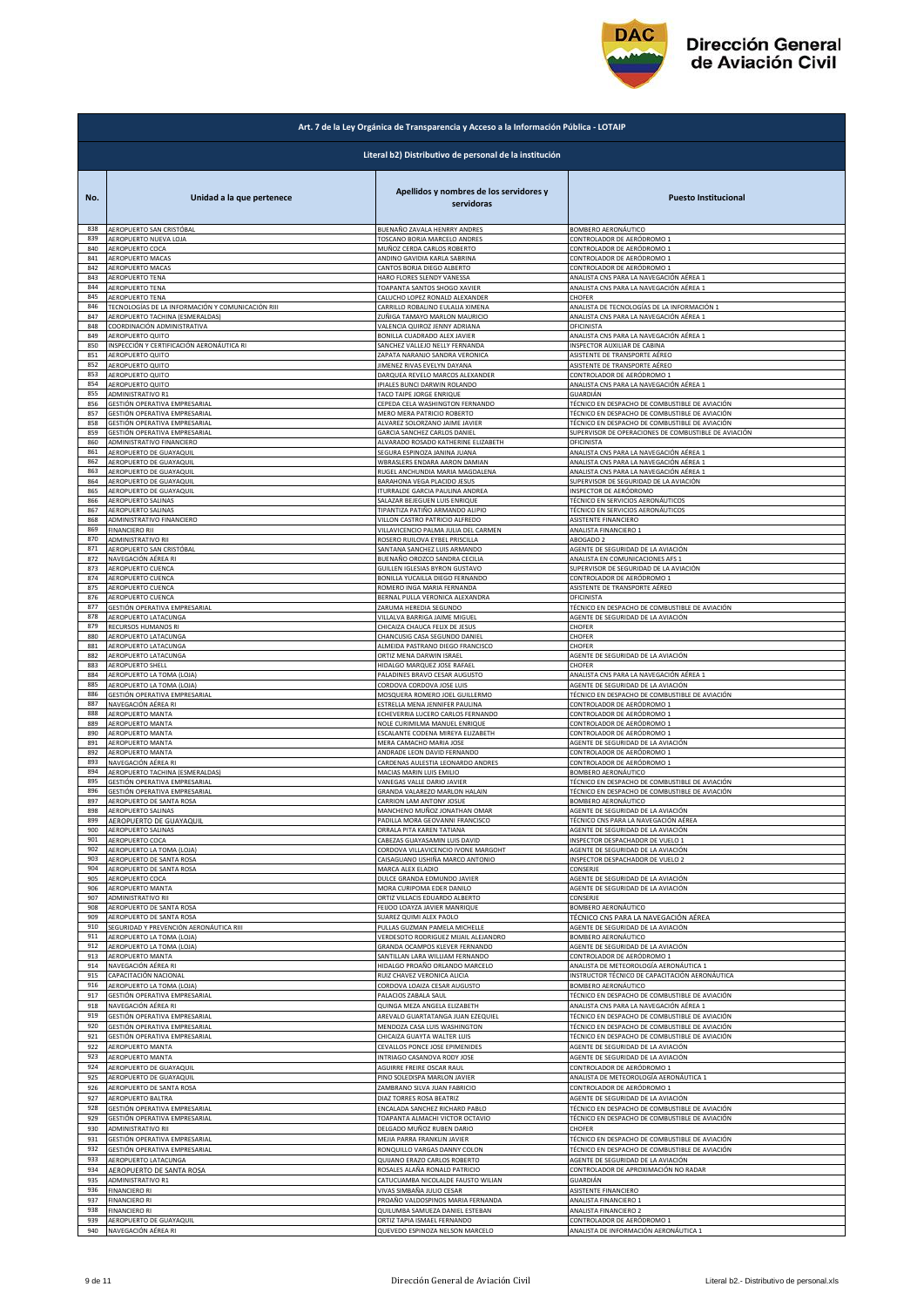

|            | Art. 7 de la Ley Orgánica de Transparencia y Acceso a la Información Pública - LOTAIP |                                                                    |                                                                             |  |
|------------|---------------------------------------------------------------------------------------|--------------------------------------------------------------------|-----------------------------------------------------------------------------|--|
|            | Literal b2) Distributivo de personal de la institución                                |                                                                    |                                                                             |  |
| No.        | Unidad a la que pertenece                                                             | Apellidos y nombres de los servidores y<br>servidoras              | <b>Puesto Institucional</b>                                                 |  |
| 941        | AEROPUERTO TACHINA (ESMERALDAS)                                                       | CANTOS VERA CESAR AUGUSTO                                          | ANALISTA CNS PARA LA NAVEGACIÓN AÉREA 1                                     |  |
| 942        | AEROPUERTO TACHINA (ESMERALDAS)                                                       | PADILLA QUIÑONEZ LUIS GERARDO                                      | BOMBERO AERONÁUTICO                                                         |  |
| 943        | AEROPUERTO DE GUAYAQUIL                                                               | SANDOVAL PUGA DAISY MABEL                                          | ANALISTA DE METEOROLOGÍA AERONÁUTICA 1                                      |  |
| 944        | AEROPUERTO DE GUAYAQUIL                                                               | LLIGUISACA HIDALGO JORGE RICARDO                                   | ANALISTA DE METEOROLOGÍA AERONÁUTICA 1                                      |  |
| 945        | ADMINISTRATIVO R1                                                                     | GARZON SANDOVAL EDISON FABIAN                                      | CHOFER                                                                      |  |
| 946        | AEROPUERTO NUEVA LOJA                                                                 | OJEDA CANO HERNAN JORGE                                            | AGENTE DE SEGURIDAD DE LA AVIACIÓN                                          |  |
| 947        | AEROPUERTO COCA                                                                       | MOYA QUINATOA ARTURO JAVIER                                        | AGENTE DE SEGURIDAD DE LA AVIACIÓN                                          |  |
| 948        | <b>FINANCIERO RI</b>                                                                  | TAPIA LUNA TANIA LORENA                                            | SECRETARIA EJECUTIVA 1                                                      |  |
| 949        | <b>AEROPUERTO SHELL</b>                                                               | CAMPOS NAULA MARITZA ELIZABETH                                     | ANALISTA CNS PARA LA NAVEGACIÓN AÉREA 1                                     |  |
| 950        | AEROPUERTO SHELL                                                                      | VALLE SUAREZ ANGEL FERNANDO                                        | AGENTE DE SEGURIDAD DE LA AVIACIÓN                                          |  |
| 951        | AEROPUERTO COCA                                                                       | CABEZAS MANZANO RAUL VINICIO                                       | ANALISTA CNS PARA LA NAVEGACIÓN AÉREA 1                                     |  |
| 952        | <b>FINANCIERO RII</b>                                                                 | ROJAS PINCAY MARIA MAGDALENA                                       | ASISTENTE FINANCIERA                                                        |  |
| 953        | INGENIERÍA AEROPORTUARIA RII                                                          | LOZANO SANTANA EDGAR XAVIER                                        | ANALISTA DE INGENIERÍA AEROPORTUARIA 1                                      |  |
| 954        | ADMINISTRATIVO RII                                                                    | VILLAGOMEZ ROCA FRANKLIN GERMAN                                    | ASISTENTE DE PROVEEDURÍA                                                    |  |
| 955        | COORDINACIÓN ADMINISTRATIVA                                                           | TOSCANO POZO PAOLA ALEJANDRA                                       | ANALISTA DE RECURSOS HUMANOS 2                                              |  |
| 956        | AEROPUERTO SAN CRISTÓBAL                                                              | ESPINOZA VERA JHOVANNY FARID                                       | INSPECTOR DESPACHADOR DE VUELO 1                                            |  |
| 957        | AEROPUERTO QUITO                                                                      | JARAMILLO MAFLA JAIME AUGUSTO                                      | INSPECTOR DE TRANSPORTE AÉREO                                               |  |
| 958        | AEROPUERTO QUITO                                                                      | CAICEDO MIRANDA VALERIA KATERINE                                   | INSPECTOR OPERACIONES DE VUELO                                              |  |
| 959        | AEROPUERTO QUITO                                                                      | MELENDEZ SUAREZ MERCEDES CRISTINA                                  | SECRETARIA                                                                  |  |
| 960        | ADMINISTRATIVO R1                                                                     | MUÑOZ CHISAGUANO WILMAN PATRICIO                                   | CONSERJE                                                                    |  |
| 961        | ADMINISTRATIVO R1                                                                     | BARAHONA LOPEZ STALIN GERMAN                                       | ASISTENTE DE PROVEEDURÍA                                                    |  |
| 962        | <b>ADMINISTRATIVO R1</b>                                                              | ANDRADE CARRION CARLOS ANDRES                                      | CONSERJE                                                                    |  |
| 963        | NAVEGACIÓN AÉREA RI                                                                   | PAREDES ATIENCIA ROBERTO CARLOS                                    | ANALISTA CNS PARA LA NAVEGACIÓN AÉREA 1                                     |  |
| 964        | AEROPUERTO DE GUAYAQUIL                                                               | SEGURA LAMOTA HJALMAR PAUL                                         | CONTROLADOR DE AERÓDROMO 1                                                  |  |
| 965        | AEROPUERTO DE GUAYAQUIL                                                               | VASQUEZ CEVALLOS EDGAR WILMER                                      | INSPECTOR DE AERÓDROMO                                                      |  |
| 966        | CAPACITACIÓN NACIONAL                                                                 | NOBOA MALDONADO MARIA GABRIELA                                     | INSTRUCTOR TÉCNICO DE CAPACITACIÓN AERONÁUTICA                              |  |
| 967        | <b>FINANCIERO RII</b>                                                                 | VANONI SANTOS MARIA SOL                                            | ANALISTA FINANCIERO 2                                                       |  |
| 968        | <b>FINANCIERO RI</b>                                                                  | ALMEIDA RUIZ ANA LUCIA                                             | ANALISTA FINANCIERO 2                                                       |  |
| 969        | <b>FINANCIERO RI</b>                                                                  | ANDRADE MENA XAVIER WALTER                                         | ASISTENTE FINANCIERO                                                        |  |
| 970        | INGENIERÍA AEROPORTUARIA RII                                                          | MARIN MURILLO WASHINGTON LEONARDO                                  | ANALISTA DE INGENIERÍA AEROPORTUARIA 1                                      |  |
| 971        | INGENIERÍA AEROPORTUARIA RIII                                                         | PALACIOS OBANDO MARIA ELIZABETH                                    | ANALISTA DE INGENIERÍA AEROPORTUARIA 1                                      |  |
| 972<br>973 | AEROPUERTO LATACUNGA                                                                  | TOBAR ATIAGA MARTIN GUSTAVO DE JESUS                               | INSPECTOR DESPACHADOR DE VUELO 2<br>ANALISTA CNS PARA LA NAVEGACIÓN AÉREA 1 |  |
| 974        | AEROPUERTO LATACUNGA<br>AEROPUERTO MANTA                                              | VASQUEZ CASTRO DARIO XAVIER<br>VILLACRES PINCAY ANGEL MARCELO      | ANALISTA DE INFORMACIÓN AERONÁUTICA 1                                       |  |
| 975        | AEROPUERTO MANTA                                                                      | LIMA TORRES DEMETRIO WLADIMIR                                      | INSPECTOR DESPACHADOR DE VUELO 2                                            |  |
| 976        | AEROPUERTO MANTA                                                                      | AVEIGA VERA MARIA GABRIELA                                         | ASISTENTE DE TRANSPORTE AÉREO                                               |  |
| 977        | AEROPUERTO MANTA                                                                      | LOPEZ MUÑOZ DAVID FABRICIO                                         | CONTROLADOR DE AERÓDROMO 1                                                  |  |
| 978        | AEROPUERTO MANTA                                                                      | POMA COSTA JUAN PABLO                                              | CONTROLADOR DE AERÓDROMO 1                                                  |  |
| 979        | AEROPUERTO MANTA                                                                      | ROLDAN FARFAN GENNY JASMIN                                         | AGENTE DE SEGURIDAD DE LA AVIACIÓN                                          |  |
| 980        | AEROPUERTO DE SANTA ROSA                                                              | SARMIENTO CABANILLA RONALD JAVIER                                  | ANALISTA DE METEOROLOGÍA AERONÁUTICA 1                                      |  |
| 981        | AEROPUERTO LATACUNGA                                                                  | MALDONADO ORTIZ MARCO VINICIO                                      | ANALISTA CNS PARA LA NAVEGACIÓN AÉREA 1                                     |  |
| 982        | RECURSOS HUMANOS RII                                                                  | GUEVARA MENA JORGE FABRICIO                                        | ANALISTA DE RECURSOS HUMANOS 2                                              |  |
| 983        | AEROPUERTO TENA                                                                       | <b>GUZMAN GUZMAN EDWIN</b>                                         | ANALISTA DE COMERCIALIZACIÓN 1                                              |  |
| 984        | ASESORÍA JURÍDICA RIII                                                                | CAICEDO OLIVO FAUSTO ISRAEL                                        | ABOGADO 2                                                                   |  |
| 985        | ASESORÍA JURÍDICA RII                                                                 | QUINDE PAREJA XIMENA CRISTINA                                      | ABOGADO 3                                                                   |  |
| 986        | INSPECCIÓN Y CERTIFICACIÓN AERONÁUTICA RII                                            | ANCHUNDIA GARCIA CARLOS LUIS                                       | ASISTENTE DE TRANSPORTE AÉREO                                               |  |
| 987        | INSPECCIÓN Y CERTIFICACIÓN AERONÁUTICA RII                                            | GONZALEZ MORALES CHARLES EMIGDIO                                   | INTENDENTE INSPECTOR PILOTO DE CONTROL                                      |  |
| 988        | COORDINACIÓN ADMINISTRATIVA                                                           | SALGADO LOMAS JUANA JEANNETH                                       | ASISTENTE FINANCIERO                                                        |  |
| 989        | AEROPUERTO TENA                                                                       | RIOS CASTRO ERIKA KATERINE                                         | ASISTENTE DE ACTIVOS FIJOS                                                  |  |
| 990        | RECURSOS HUMANOS RI                                                                   | CALVOPIÑA ANDRADE ANDREA ALEJANDRA                                 | ANALISTA DE RECURSOS HUMANOS 2                                              |  |
| 991<br>992 | RECURSOS HUMANOS RI<br><b>RECURSOS HUMANOS RI</b>                                     | CARDOSO AVALOS MERY ELIZABETH                                      | ANALISTA DE RECURSOS HUMANOS 1                                              |  |
| 993        | RECURSOS HUMANOS RIII                                                                 | RODRIGUEZ AMORES CARLOS FERNANDO<br>ERAZO VALLEJO SORAYA ELIZABETH | ASISTENTE DE RECURSOS HUMANOS<br>ANALISTA DE RECURSOS HUMANOS 1             |  |
| 994        | <b>ADMINISTRATIVO RII</b>                                                             | ZAMBRANO MERCHAN PAMELA MILENA                                     | <b>GUARDALMACÉN 1</b>                                                       |  |
| 995        | RECURSOS HUMANOS RII                                                                  | BRIONES JARAMILLO TANIA CONSUELO                                   | OFICINISTA                                                                  |  |
| 996        | AEROPUERTO QUITO                                                                      | PEREZ TAPIA VICTOR ANDRES                                          | CONTROLADOR DE AERÓDROMO 1                                                  |  |
| 997        | ADMINISTRATIVO R1                                                                     | <b>FLORES LARA EDGAR ANDRES</b>                                    | ANALISTA DE SEGUROS AERONÁUTICOS 3                                          |  |
| 998        | AEROPUERTO QUITO                                                                      | ACARO LEON EDGAR PATRICIO<br><b>ASESORIAS/NIVEL DE APOYO</b>       | TÉCNICO EN SERVICIOS EN MANTENIMIENTO 1                                     |  |
| 999        | COORDINACIÓN GENERAL ADMINISTRATIVA FINANCIERA                                        | ALMEIDA MORENO VIVIANA DEL CARMEN                                  | COORDINADOR GENERAL ADMINISTRATIVO FINANCIERO                               |  |
| 1000       | DIRECCIÓN DE CERTIFICACIÓN DOCUMENTACIÓN Y ARCHIVO                                    | CASTRO GALVEZ SYLVIA ALEXANDRA                                     | DIRECTOR DE SECRETARIA GENERAL                                              |  |
| 1001       | DIRECCIÓN DE ASUNTOS REGULATORIOS DEL TRANSPORTE AÉREO                                | VINUEZA ARMIJOS MARLON ROBERTO                                     | DIRECTOR/A ASUNTOS REGULATORIOS DEL TRANSPORTE AÉREO                        |  |
| 1002       | DIRECCIÓN FINANCIERA                                                                  | CARRERA SALVADOR SANTIAGO ANDRES                                   | DIRECTOR FINANCIERO                                                         |  |
| 1003       | DIRECCIÓN DE ASESORÍA JURÍDICA                                                        | MORETA POZO FERNANDO MAURICIO                                      | DIRECTOR DE ASESORÍA JURÍDICA                                               |  |
| 1004       | DIRECCIÓN DE ADMINISTRACIÓN DE TALENTO HUMANO                                         | RON ARIAS DIEGO JAVIER                                             | DIRECTOR/A DE ADMINISTRACIÓN DEL TALENTO HUMANO                             |  |
| 1005       | DIRECCIÓN ADMINISTRATIVA                                                              | ANDRADE SALGADO ENRIQUE                                            | DIRECTOR ADMINISTRATIVO                                                     |  |
| 1006       | DIRECCIÓN DE PLANIFICACIÓN Y CALIDAD                                                  | SANCHEZ SANCHEZ BETY MARIBEL                                       | DIRECTOR/A DE PLANIFICACIÓN Y GESTIÓN ESTRATÉGICA                           |  |
| 1007       | DIRECCIÓN DE COMUNICACIÓN SOCIAL                                                      | CHAVEZ BENAVIDES JULIA EDITH                                       | DIRECTOR DE COMUNICACIÓN SOCIAL                                             |  |
| 1008       | DIRECCIÓN DE TECNOLOGÍAS DE LA INFORMACIÓN Y COMUNICACIÓN                             | CASTRO QUINDE CARLOS OSWALDO                                       | DIRECTOR DE TECNOLOGÍAS DE INFORMACIÓN Y COMUNICACIÓN                       |  |
| 1009       | DIRECCIÓN ESCUELA TÉCNICA DE AVIACIÓN CIVIL                                           | DAVILA REYES ALFONSO XAVIER                                        | DIRECTOR DE LA ESCUELA TÉCNICA DE AVIACIÓN CIVIL                            |  |
| 1010       | DIRECCIÓN DE ASESORÍA JURÍDICA                                                        | HUILCA COBOS RITA MILA                                             | ABOGADO 2                                                                   |  |
| 1011       | DIRECCIÓN DE ASESORÍA JURÍDICA                                                        | VALLE TORO RUTH ELIZABETH                                          | ABOGADO 2                                                                   |  |
| 1012       | DIRECCIÓN DE ASESORÍA JURÍDICA                                                        | QUIMBITA PELAEZ MAYRA ALEJANDRA                                    | ABOGADO 2                                                                   |  |
| 1013       | DIRECCIÓN DE ASESORÍA JURÍDICA                                                        | AGUILA BARRAGAN TELMO ITALO                                        | ABOGADO 2                                                                   |  |
| 1014       | DIRECCIÓN DE ASESORÍA JURÍDICA                                                        | OÑATE CUNALATA DORIS ARIANA                                        | ABOGADO 3                                                                   |  |
| 1015       | DIRECCIÓN DE ASESORÍA JURÍDICA                                                        | LARREA VERGARA MELINA NATHALIA                                     | ABOGADO 2                                                                   |  |
| 1016       | DIRECCIÓN DE ASESORÍA JURÍDICA                                                        | LANDAZURI MORALES GUILLERMO XAVIER                                 | ABOGADO 2                                                                   |  |
| 1017       | DIRECCIÓN DE ASESORÍA JURÍDICA                                                        | HIDALGO BARQUET PRISCILLA FRANCHESKA                               | ABOGADO 3                                                                   |  |
| 1018       | REGISTRO AERONÁUTICO                                                                  | VELOZ JIMENEZ JAIME OSWALDO                                        | REGISTRADOR AERONÁUTICO                                                     |  |
| 1019       | REGISTRO AERONÁUTICO                                                                  | VALENCIA GONZALEZ CECILIA JANNETH                                  | ABOGADO 2                                                                   |  |
| 1020       | DIRECCIÓN DE COMUNICACIÓN SOCIAL                                                      | JURADO VEGA JAVIER ALEJANDRO                                       | ASISTENTE DE PERIODISMO                                                     |  |
| 1021       | DIRECCIÓN DE COMUNICACIÓN SOCIAL                                                      | TOAPANTA TAPIA LIDIA MARGOT                                        | SECRETARIA                                                                  |  |
| 1022       | DIRECCIÓN DE COMUNICACIÓN SOCIAL                                                      | PABON GORDON ALEJANDRO FITZGERALD                                  | PERIODISTA 2                                                                |  |
| 1023       | DIRECCIÓN DE COMUNICACIÓN SOCIAL                                                      | PALACIOS GUEVARA JOHANNA MALENA                                    | PERIODISTA 2                                                                |  |
| 1024       | GESTIÓN DE TRÁNSITO AÉREO                                                             | QUIJANO GUERRERO GINA JUDITH                                       | SECRETARIA EJECUTIVA 2                                                      |  |
| 1025       | DIRECCIÓN FINANCIERA                                                                  | RUALES VILLACRESES SANDRA EDITH                                    | <b>TESORERO GENERAL</b>                                                     |  |
| 1026       | SEGURIDAD, BIENESTAR Y SALUD OCUPACIONAL                                              | VALLEJO CABADIANA YOLANDA DEL ROCIO                                | TRABAJADORA SOCIAL                                                          |  |
| 1027       | DIRECCIÓN DE TECNOLOGÍAS DE LA INFORMACIÓN Y COMUNICACIÓN                             | BASANTES MEJIA ALDO FABIO                                          | ANALISTA DE TECNOLOGÍAS DE LA INFORMACIÓN 3                                 |  |
| 1028       | DIRECCIÓN DE TECNOLOGÍAS DE LA INFORMACIÓN Y COMUNICACIÓN                             | CARDENAS QUENGUAN JUAN CARLOS                                      | ANALISTA DE TECNOLOGÍAS DE LA INFORMACIÓN 1                                 |  |
| 1029       | DIRECCIÓN ADMINISTRATIVA                                                              | VILLARRUEL PONCE EDISON DANILO                                     | ANALISTA ADMINISTRATIVO 3                                                   |  |
| 1030       | CONTABILIDAD                                                                          | RUBIO MERIZALDE SANDRA DEL CARMEN                                  | ANALISTA DE ACTIVOS FIJOS 2                                                 |  |
| 1031       | ABASTECIMIENTOS                                                                       | MORENO MACIAS RENZO MARCELO                                        | <b>GUARDALMACEN 1</b>                                                       |  |
| 1032       | ABASTECIMIENTOS                                                                       | MARTINEZ VILLAGOMEZ GRACE MARGOTH                                  | OFICINISTA                                                                  |  |
| 1033       | ABASTECIMIENTOS                                                                       | GARZON CARDENAS GEOVANNY JAVIER                                    | ANALISTA DE PROVEEDURIA 2                                                   |  |
| 1034       | DIRECCIÓN DE CERTIFICACIÓN DOCUMENTACIÓN Y ARCHIVO                                    | ALMACHE SOLIS ANGELICA DEL ROCIO                                   | OFICINISTA                                                                  |  |
| 1035       | DIRECCIÓN DE CERTIFICACIÓN DOCUMENTACIÓN Y ARCHIVO                                    | BORJA ARAUJO ANDREA ESTEFANIA                                      | SECRETARIA                                                                  |  |
| 1036       | SEGURIDAD, BIENESTAR Y SALUD OCUPACIONAL                                              | VARGAS JARAMILLO FREDDY ALEJANDRO                                  | ANALISTA DE RECURSOS HUMANOS 2                                              |  |
| 1037       | SEGURIDAD, BIENESTAR Y SALUD OCUPACIONAL                                              | DUARTE CEDEÑO DORA PATRICIA FERNANDA                               | ODONTÓLOGO DE ATENCIÓN INSTITUCIONAL                                        |  |
| 1038       | SEGURIDAD, BIENESTAR Y SALUD OCUPACIONAL                                              | SALAZAR CERDA GERMAN ALBERTO                                       | MÉDICO ESPECIALISTA DE ATENCIÓN INSTITUCIONAL                               |  |
| 1039       | ADMINISTRACIÓN DEL TALENTO HUMANO                                                     | ALMEIDA HERRERA TANIA ALEJANDRA                                    | ANALISTA DE RECURSOS HUMANOS 2                                              |  |
| 1040       | DIRECCIÓN DE TECNOLOGÍAS DE LA INFORMACIÓN Y COMUNICACIÓN                             | CHICAIZA CHAUCA EDISON XAVIER                                      | ANALISTA DE TECNOLOGÍAS DE LA INFORMACIÓN 2                                 |  |
| 1041       | DIRECCIÓN DE ASESORÍA JURÍDICA                                                        | DAVALOS MOSCOSO ISABEL DE LOURDES                                  | ABOGADO 3                                                                   |  |
| 1042       | ADMINISTRACIÓN DEL TALENTO HUMANO                                                     | ESPINOZA ROMAN CARLOS MARCELO                                      | ANALISTA DE RECURSOS HUMANOS 1                                              |  |
| 1043       | DIRECCIÓN DE ASESORÍA JURÍDICA                                                        | FUENTES LUCERO JAIME ERNESTO                                       | ABOGADO 1                                                                   |  |